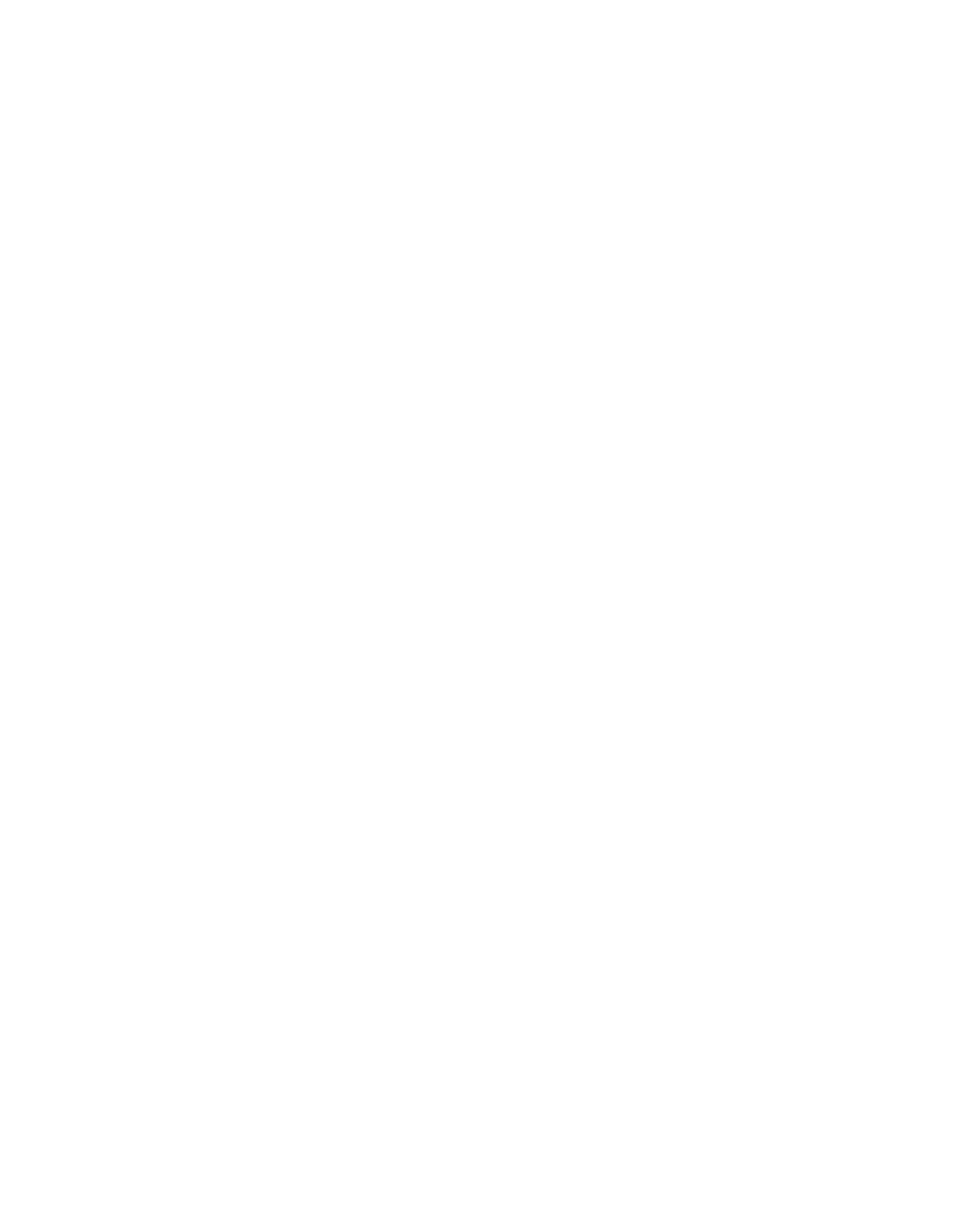

### **TRANSMITTAL NOTE**

# **NEW EDITIONS OF ANNEXES TO THE CONVENTION ON INTERNATIONAL CIVIL AVIATION**

It has come to our attention that when a new edition of an Annex is published, users have been discarding, along with the previous edition of the Annex, the **Supplement** to the previous edition. Please note that the Supplement to the previous edition should be retained until a new Supplement is issued.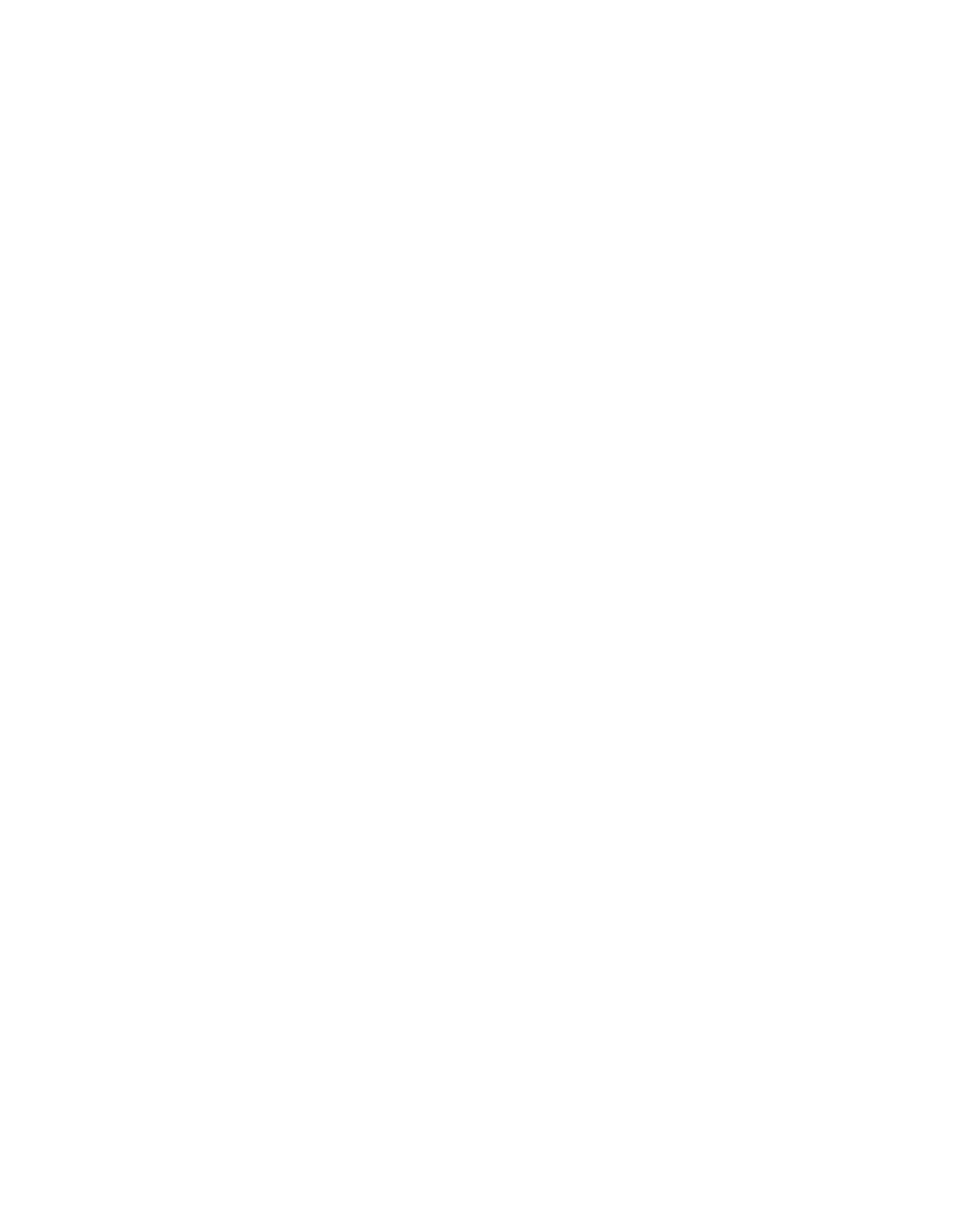**International Standards and Recommended Practices** 



Annex 5 **to the Convention on International Civil Aviation**

# Units of Measurement to be Used in **Air and Ground Operations**

**This edition incorporates all amendments adopted by the Council prior to 23 February 2010 and supersedes, on 18 November 2010, all previous editions of Annex 5.** 

**For information regarding the applicability of the Standards and Recommended Practices,** *see* **Foreword.** 

**Fifth Edition July 2010**

**International Civil Aviation Organization**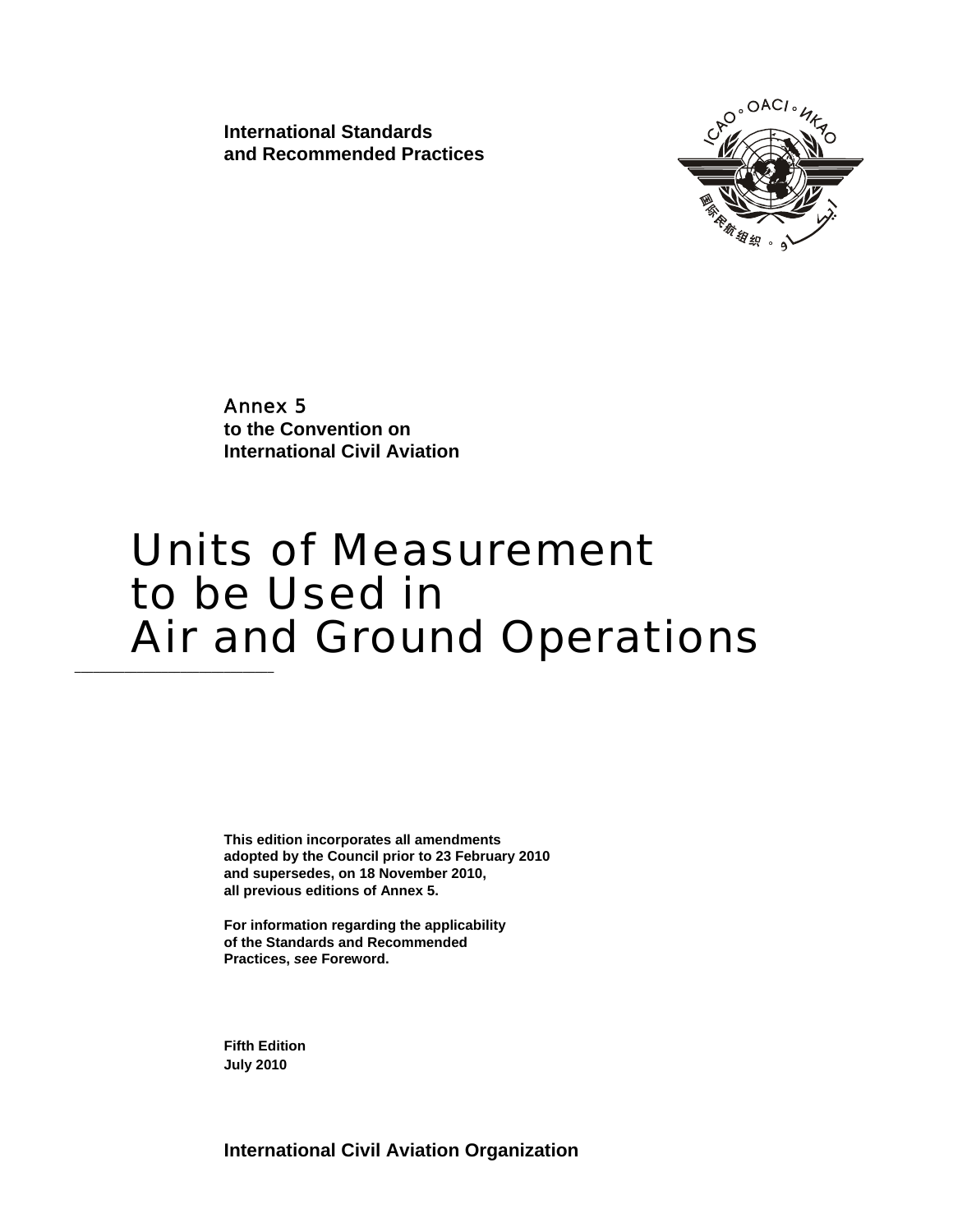Published in separate English, Arabic, Chinese, French, Russian and Spanish editions by the INTERNATIONAL CIVIL AVIATION ORGANIZATION 999 University Street, Montréal, Quebec, Canada H3C 5H7

For ordering information and for a complete listing of sales agents and booksellers, please go to the ICAO website at www.icao.int

*First edition 1948 Fourth edition 1979 Fifth edition 2010* 

**Annex 5,** *Units of Measurement to be Used in Air and Ground Operations* Order Number: AN 5 ISBN 978-92-9231-512-2

© ICAO 2010

All rights reserved. No part of this publication may be reproduced, stored in a retrieval system or transmitted in any form or by any means, without prior permission in writing from the International Civil Aviation Organization.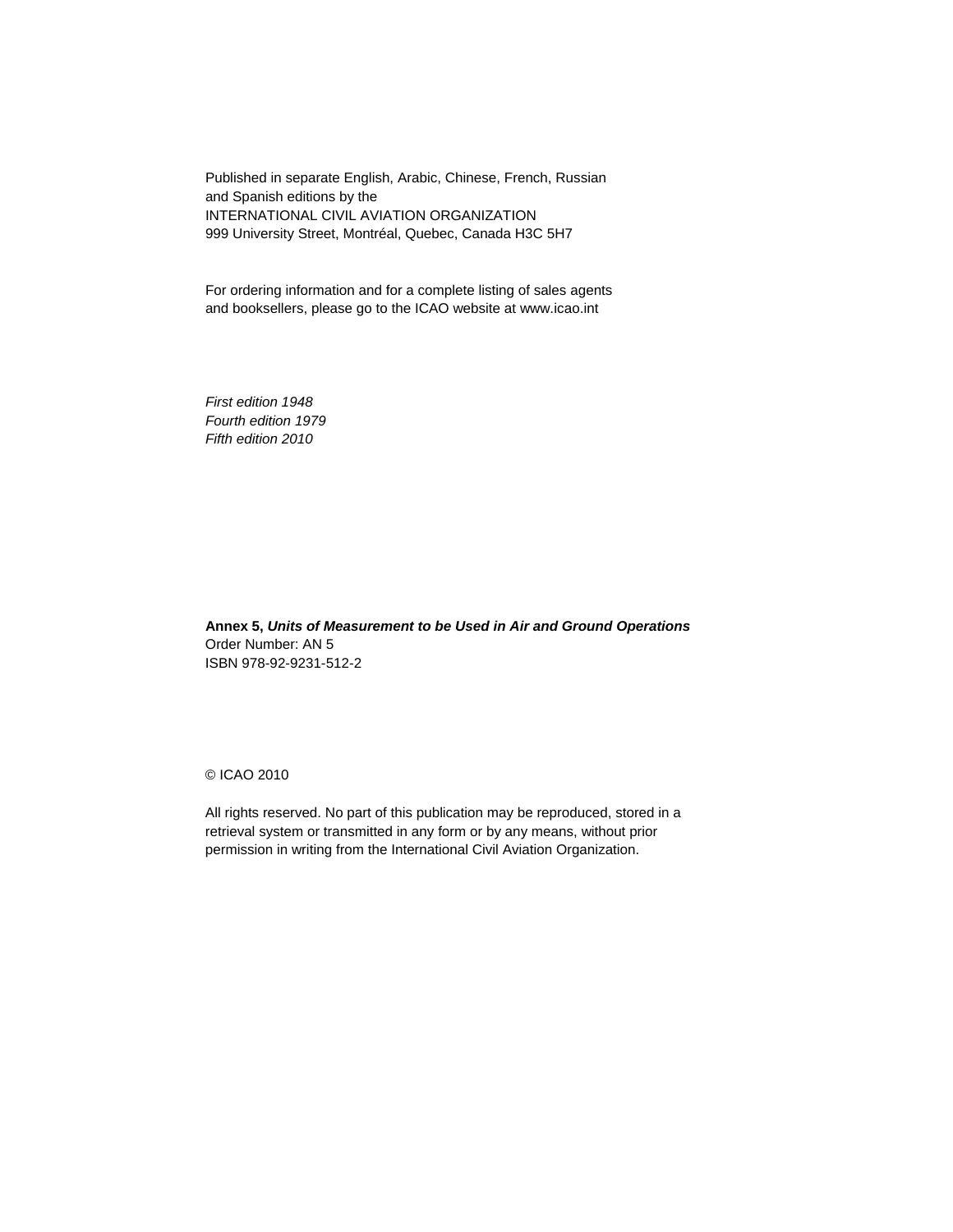### **AMENDMENTS**

Amendments are announced in the supplements to the *Catalogue of ICAO Publications;* the Catalogue and its supplements are available on the ICAO website at www.icao.int. The space below is provided to keep a record of such amendments.

### **RECORD OF AMENDMENTS AND CORRIGENDA**

| Date<br>Entered<br>Date<br>Date<br>applicable<br>entered<br>of issue<br>No.<br>$_{\rm by}$<br>No.<br>Incorporated in this edition<br>$1 - 17$ | Entered<br>Date<br>$_{\rm by}$<br>$\,$ entered |
|-----------------------------------------------------------------------------------------------------------------------------------------------|------------------------------------------------|
|                                                                                                                                               |                                                |
|                                                                                                                                               |                                                |
|                                                                                                                                               |                                                |
|                                                                                                                                               |                                                |
|                                                                                                                                               |                                                |
|                                                                                                                                               |                                                |
|                                                                                                                                               |                                                |
|                                                                                                                                               |                                                |
|                                                                                                                                               |                                                |
|                                                                                                                                               |                                                |
|                                                                                                                                               |                                                |
|                                                                                                                                               |                                                |
|                                                                                                                                               |                                                |
|                                                                                                                                               |                                                |
|                                                                                                                                               |                                                |
|                                                                                                                                               |                                                |
|                                                                                                                                               |                                                |
|                                                                                                                                               |                                                |
|                                                                                                                                               |                                                |
|                                                                                                                                               |                                                |
|                                                                                                                                               |                                                |
|                                                                                                                                               |                                                |
|                                                                                                                                               |                                                |
|                                                                                                                                               |                                                |
|                                                                                                                                               |                                                |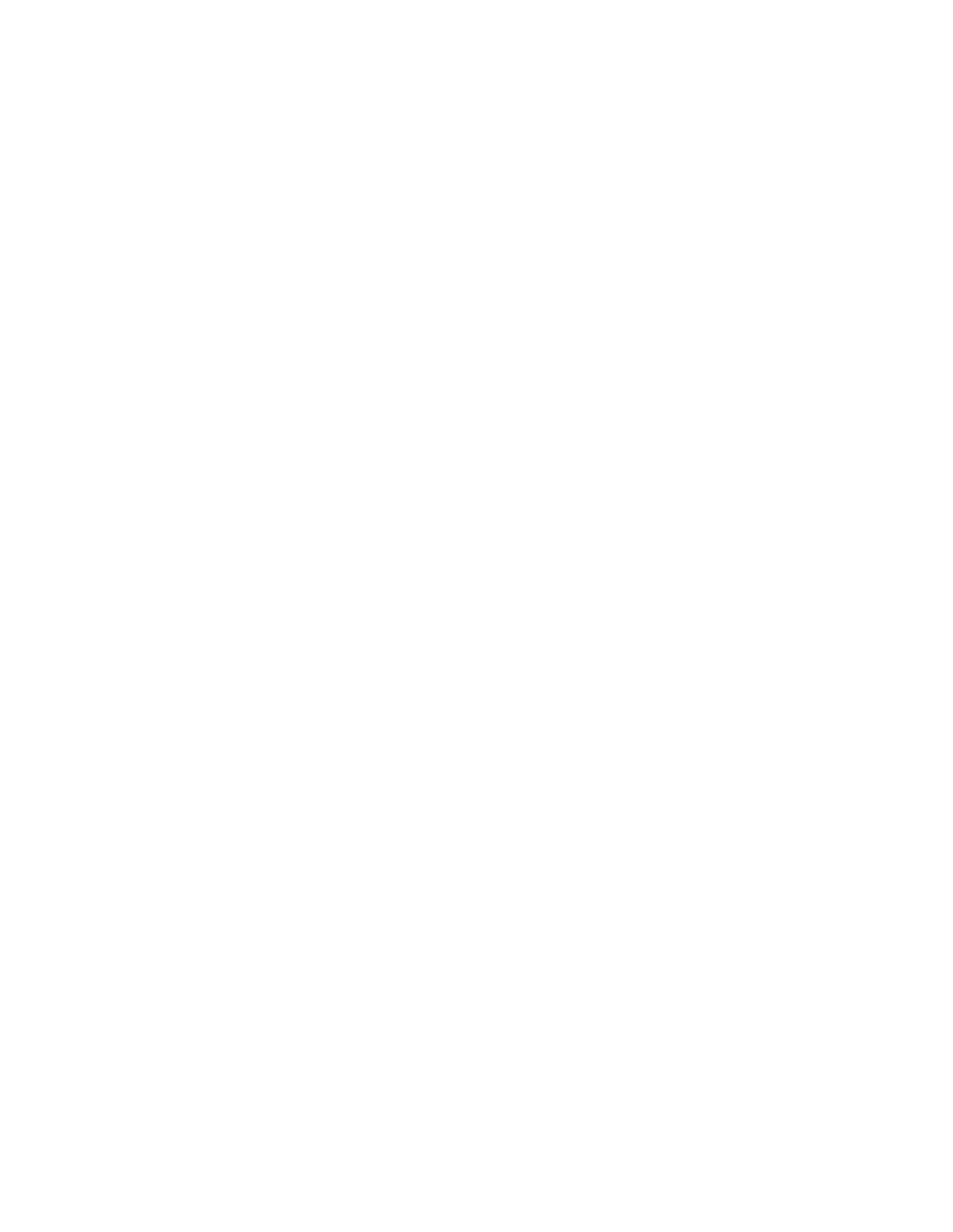# **TABLE OF CONTENTS**

|  | Page    |
|--|---------|
|  | (vii)   |
|  | $1 - 1$ |
|  | $2 - 1$ |
|  | $3-1$   |
|  |         |

### **ATTACHMENTS TO ANNEX 5**

|  | ATT A-1 |
|--|---------|
|  | ATT B-1 |
|  | ATT C-1 |
|  | ATT D-1 |
|  | ATT E-1 |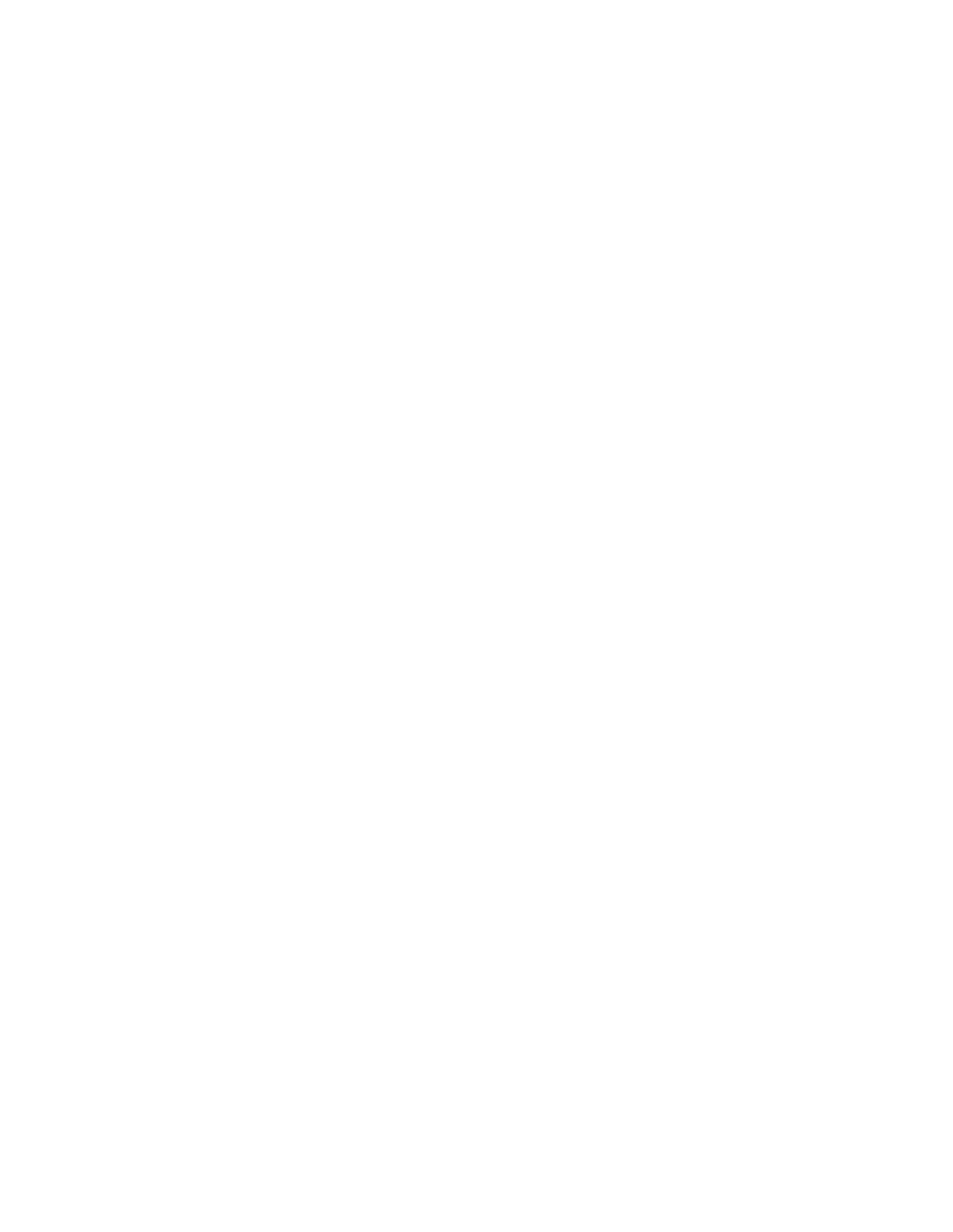## **FOREWORD**

#### **Historical background**

International Standards and Recommended Practices for Dimensional Units to be used in Air-Ground Communications were first adopted by the Council on 16 April 1948 pursuant to Article 37 of the Convention on International Civil Aviation (Chicago, 1944) and were designated as Annex 5 to the Convention. They became effective on 15 September 1948 and became applicable on 1 January 1949.

 Table A shows the origin of subsequent amendments together with a list of the principal subjects involved and the dates on which the Annex and the amendments were adopted by the Council, when they became effective and when they became applicable.

#### **Action by Contracting States**

*Notification of differences.* The attention of Contracting States is drawn to the obligation imposed by Article 38 of the Convention by which Contracting States are required to notify the Organization of any differences between their national regulations and practices and the International Standards contained in this Annex and any amendments thereto. Contracting States are invited to extend such notification to any differences from the Recommended Practices contained in this Annex and any amendments thereto, when the notification of such differences is important for the safety of air navigation. Further, Contracting States are invited to keep the Organization currently informed of any differences which may subsequently occur, or of the withdrawal of any differences previously notified. A specific request for notification of differences will be sent to Contracting States immediately after the adoption of each amendment to this Annex.

 The attention of States is also drawn to the provisions of Annex 15 related to the publication of differences between their national regulations and practices and the related ICAO Standards and Recommended Practices through the Aeronautical Information Service, in addition to the obligation of States under Article 38 of the Convention.

 *Promulgation of information.* The establishment and withdrawal of and changes to facilities, services and procedures affecting aircraft operations provided in accordance with the Standards and Recommended Practices specified in this Annex should be notified and take effect in accordance with the provisions of Annex 15.

#### **Status of Annex components**

An Annex is made up of the following component parts, not all of which, however, are necessarily found in every Annex; they have the status indicated:

- 1.— *Material comprising the Annex proper:* 
	- a) *Standards* and *Recommended Practices* adopted by the Council under the provisions of the Convention. They are defined as follows:

*Standard:* Any specification for physical characteristics, configuration, matériel, performance, personnel or procedure, the uniform application of which is recognized as necessary for the safety or regularity of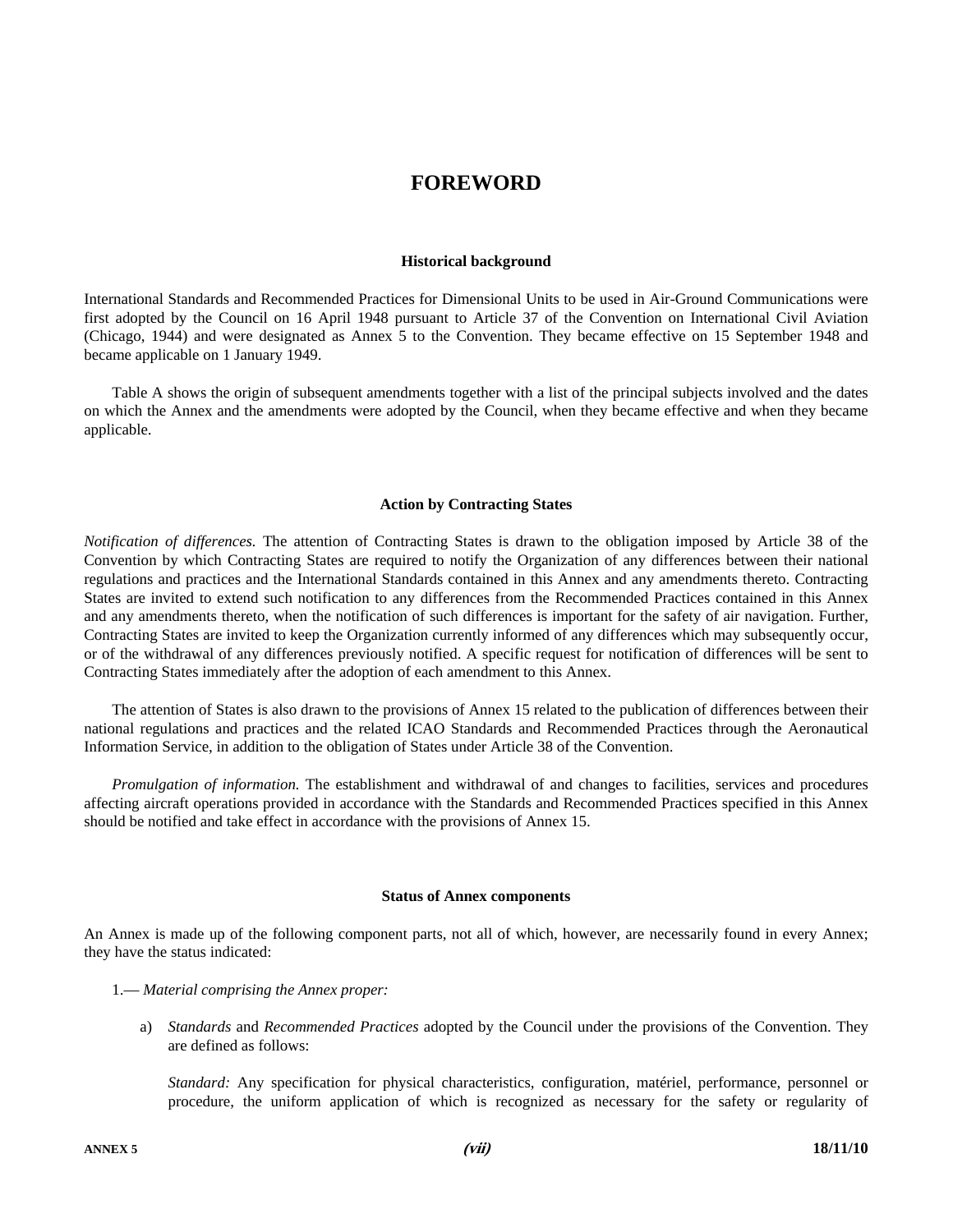international air navigation and to which Contracting States will conform in accordance with the Convention; in the event of impossibility of compliance, notification to the Council is compulsory under Article 38.

 *Recommended Practice:* Any specification for physical characteristics, configuration, matériel, performance, personnel or procedure, the uniform application of which is recognized as desirable in the interest of safety, regularity or efficiency of international air navigation, and to which Contracting States will endeavour to conform in accordance with the Convention.

- b) *Appendices* comprising material grouped separately for convenience but forming part of the Standards and Recommended Practices adopted by the Council.
- c) *Definitions* of terms used in the Standards and Recommended Practices which are not self-explanatory in that they do not have accepted dictionary meanings. A definition does not have independent status but is an essential part of each Standard and Recommended Practice in which the term is used, since a change in the meaning of the term would affect the specification.
- d) *Tables* and *Figures* which add to or illustrate a Standard or Recommended Practice and which are referred to therein, form part of the associated Standard or Recommended Practice and have the same status.
- 2.— *Material approved by the Council for publication in association with the Standards and Recommended Practices:* 
	- a) *Forewords* comprising historical and explanatory material based on the action of the Council and including an explanation of the obligations of States with regard to the application of the Standards and Recommended Practices ensuing from the Convention and the Resolution of Adoption.
	- b) *Introductions* comprising explanatory material introduced at the beginning of parts, chapters or sections of the Annex to assist in the understanding of the application of the text.
	- c) *Notes* included in the text, where appropriate, to give factual information or references bearing on the Standards or Recommended Practices in question, but not constituting part of the Standards or Recommended Practices.
	- d) *Attachments* comprising material supplementary to the Standards and Recommended Practices, or included as a guide to their application.

#### **Selection of language**

This Annex has been adopted in six languages — English, Arabic, Chinese, French, Russian and Spanish. Each Contracting State is requested to select one of those texts for the purpose of national implementation and for other effects provided for in the Convention, either through direct use or through translation into its own national language, and to notify the Organization accordingly.

#### **Editorial practices**

The following practice has been adhered to in order to indicate at a glance the status of each statement: *Standards* have been printed in light face roman; *Recommended Practices* have been printed in light face italics, the status being indicated by the prefix **Recommendation**; *Notes* have been printed in light face italics, the status being indicated by the prefix *Note.* 

Any reference to a portion of this document, which is identified by a number and/or title, includes all subdivisions of that portion.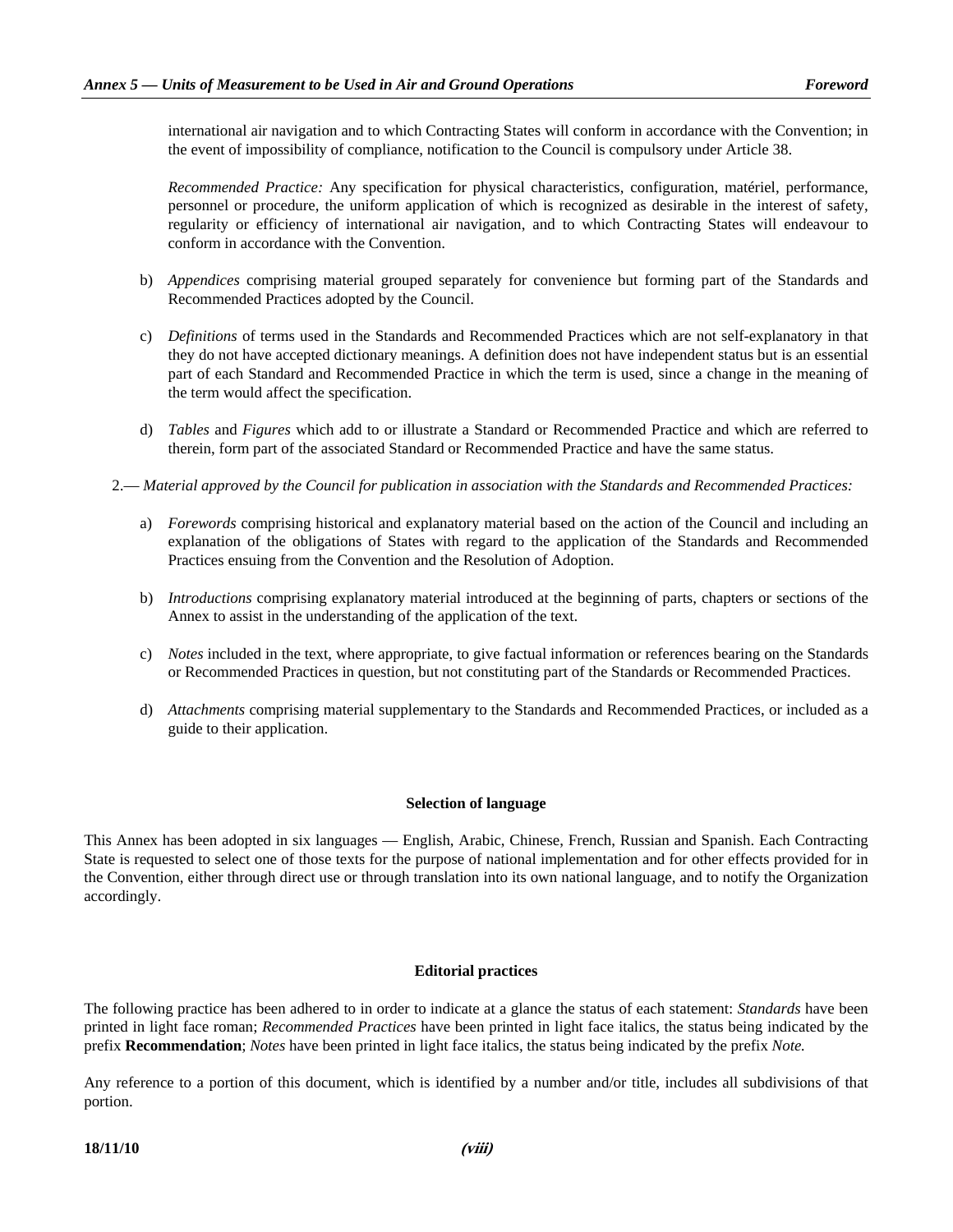| Amendment                | Source(s)                                                                             | Subject(s)                                                                                                                                                                                                                                                                                                                        | Adopted<br>Effective<br>Applicable                    |
|--------------------------|---------------------------------------------------------------------------------------|-----------------------------------------------------------------------------------------------------------------------------------------------------------------------------------------------------------------------------------------------------------------------------------------------------------------------------------|-------------------------------------------------------|
| 1st Edition              | Council action in<br>pursuance of<br>Assembly<br>Resolution A1-35                     |                                                                                                                                                                                                                                                                                                                                   | 16 April 1948<br>15 September 1948<br>1 January 1949  |
| 1 to 11<br>(2nd Edition) | Air Navigation<br>Commission                                                          | Reduction of the number of unit tables from five tables to two tables.                                                                                                                                                                                                                                                            | 11 December 1951<br>1 May 1952<br>1 September 1952    |
| 12<br>(3rd Edition)      | Air Navigation<br>Commission                                                          | Provision for identical units in the ICAO Table and the Blue Table except in respect<br>of those units for measurement of altitudes, elevations, heights and vertical speed.                                                                                                                                                      | 8 December 1961<br>1 April 1962<br>1 July 1964        |
| 13<br>(4th Edition)      | Council action in<br>pursuance of Assembly<br>Resolution A22-18,<br>Appendix F        | Change in the title of the Annex and increase in the scope to cover all aspects of air<br>and ground operations; provision of standardized system of units based on the SI;<br>identification of non-SI units permitted for use in international civil aviation;<br>provision for termination of the use of certain non-SI units. | 23 March 1979<br>23 July 1979<br>26 November 1981     |
| 14                       | Air Navigation<br>Commission study                                                    | Establishment of a firm date for the termination of the unit bar and introduction of<br>guidance material relating to Coordinated Universal Time (UTC) and the method of<br>referencing date and time.                                                                                                                            | 27 February 1984<br>30 July 1984<br>22 November 1984  |
| 15                       | Air Navigation<br>Commission                                                          | New definition of the metre; introduction of the special name "sievert"; deletion of<br>references to temporary non-SI units no longer to be used.                                                                                                                                                                                | 24 November 1986<br>19 April 1987<br>19 November 1987 |
| 16                       | Amendment 162 to<br>Annex 1                                                           | New provisions concerning Human Factors.                                                                                                                                                                                                                                                                                          | 21 February 2000<br>17 July 2000<br>2 November 2000   |
| 17<br>(5th Edition)      | Aeronautical<br>Meteorological<br>Observation and<br>Forecast Study Group<br>(AMOFSG) | Replacement of km/h by m/s for the SI unit to report wind speed.                                                                                                                                                                                                                                                                  | 22 February 2010<br>12 July 2010<br>18 November 2010  |

### **Table A. Amendments to Annex 5**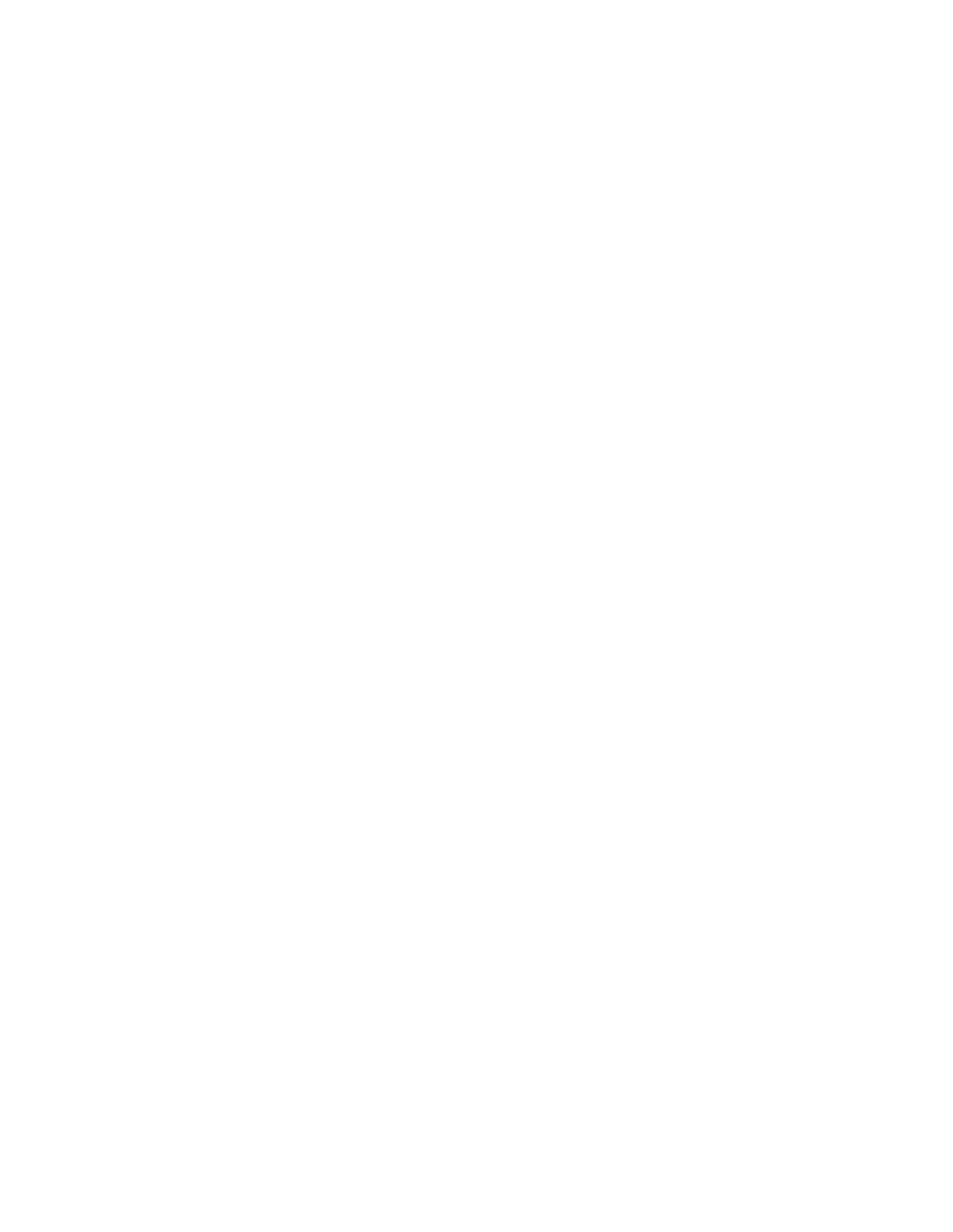# **INTERNATIONAL STANDARDS AND RECOMMENDED PRACTICES**

### **CHAPTER 1. DEFINITIONS**

When the following terms are used in the Standards and Recommended Practices concerning the units of measurement to be used in all aspects of international civil aviation air and ground operations, they have the following meanings:

- *Ampere (A).* The ampere is that constant electric current which, if maintained in two straight parallel conductors of infinite length, of negligible circular cross-section, and placed 1 metre apart in a vacuum, would produce between these conductors a force equal to  $2 \times 10^{-7}$  newton per metre of length.
- *Becquerel (Bq).* The activity of a radionuclide having one spontaneous nuclear transition per second.
- *Candela (cd)*. The luminous intensity, in the perpendicular direction, of a surface of  $1/600 000$  square metre of black body at the temperature of freezing platinum under a pressure of 101 325 newtons per square metre.
- *Celsius temperature (t<sup>o</sup>c)*. The Celsius temperature is equal to the difference  $t^{\circ}$ <sub>C</sub> = T T<sub>0</sub> between two thermodynamic temperatures T and  $T_0$  where  $T_0$  equals 273.15 kelvin.
- *Coulomb (C).* The quantity of electricity transported in 1 second by a current of 1 ampere.
- *Degree Celsius (<sup>\*</sup>C)*. The special name for the unit kelvin for use in stating values of Celsius temperature.
- *Farad (F).* The capacitance of a capacitor between the plates of which there appears a difference of potential of 1 volt when it is charged by a quantity of electricity equal to 1 coulomb.
- *Foot (ft).* The length equal to 0.304 8 metre exactly.
- *Gray (Gy).* The energy imparted by ionizing radiation to a mass of matter corresponding to 1 joule per kilogram.
- *Henry (H).* The inductance of a closed circuit in which an electromotive force of 1 volt is produced when the electric current in the circuit varies uniformly at a rate of 1 ampere per second.
- *Hertz (Hz).* The frequency of a periodic phenomenon of which the period is 1 second.
- *Human performance.* Human capabilities and limitations which have an impact on the safety and efficiency of aeronautical operations.
- *Joule (J).* The work done when the point of application of a force of 1 newton is displaced a distance of 1 metre in the direction of the force.
- *Kelvin (K).* A unit of thermodynamic temperature which is the fraction 1/273.16 of the thermodynamic temperature of the triple point of water.
- *Kilogram (kg).* The unit of mass equal to the mass of the international prototype of the kilogram.
- *Knot (kt)*. The speed equal to 1 nautical mile per hour.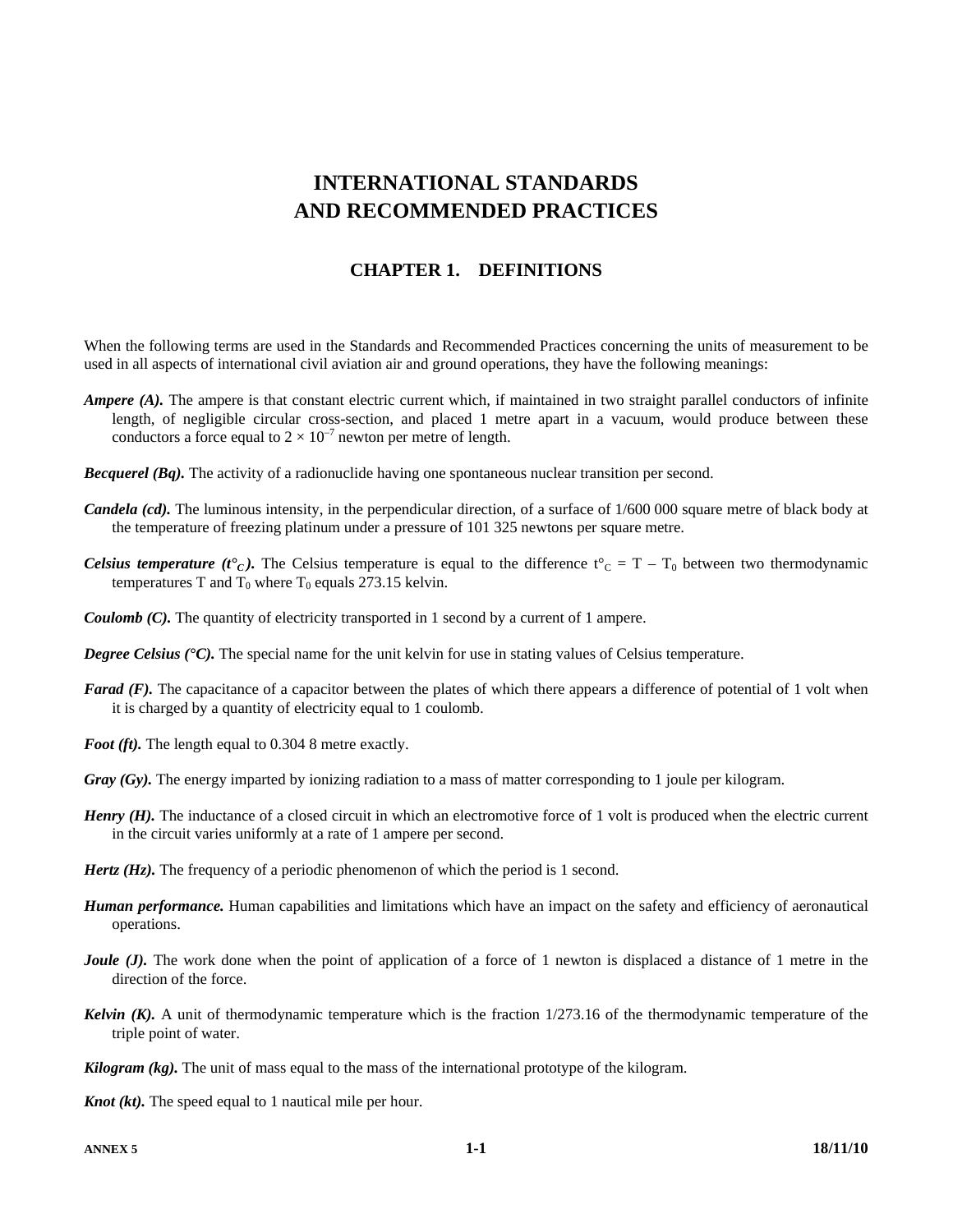- *Litre (L).* A unit of volume restricted to the measurement of liquids and gases which is equal to 1 cubic decimetre.
- *Lumen (lm).* The luminous flux emitted in a solid angle of 1 steradian by a point source having a uniform intensity of 1 candela.
- *Lux (lx).* The illuminance produced by a luminous flux of 1 lumen uniformly distributed over a surface of 1 square metre.
- *Metre (m)*. The distance travelled by light in a vacuum during 1/299 792 458 of a second.
- *Mole (mol).* The amount of substance of a system which contains as many elementary entities as there are atoms in 0.012 kilogram of carbon-12.

 *Note.— When the mole is used, the elementary entities must be specified and may be atoms, molecules, ions, electrons, other particles or specified groups of such particles.* 

- *Nautical mile (NM).* The length equal to 1 852 metres exactly.
- *Newton (N).* The force which when applied to a body having a mass of 1 kilogram gives it an acceleration of 1 metre per second squared.
- *Ohm* (Ω). The electric resistance between two points of a conductor when a constant difference of potential of 1 volt, applied between these two points, produces in this conductor a current of 1 ampere, this conductor not being the source of any electromotive force.
- *Pascal (Pa)*. The pressure or stress of 1 newton per square metre.
- *Radian (rad).* The plane angle between two radii of a circle which cut off on the circumference an arc equal in length to the radius.
- *Second (s).* The duration of 9 192 631 770 periods of the radiation corresponding to the transition between the two hyperfine levels of the ground state of the caesium-133 atom.
- *Siemens (S).* The electric conductance of a conductor in which a current of 1 ampere is produced by an electric potential difference of 1 volt.
- *Sievert (Sv).* The unit of radiation dose equivalent corresponding to 1 joule per kilogram.
- *Steradian (sr)*. The solid angle which, having its vertex in the centre of a sphere, cuts off an area of the surface of the sphere equal to that of a square with sides of length equal to the radius of the sphere.
- *Tesla (T).* The magnetic flux density given by a magnetic flux of 1 weber per square metre.
- *Tonne (t)*. The mass equal to 1 000 kilograms.
- *Volt (V)*. The unit of electric potential difference and electromotive force which is the difference of electric potential between two points of a conductor carrying a constant current of 1 ampere, when the power dissipated between these points is equal to 1 watt.
- *Watt (W).* The power which gives rise to the production of energy at the rate of 1 joule per second.
- *Weber (Wb).* The magnetic flux which, linking a circuit of one turn, produces in it an electromotive force of 1 volt as it is reduced to zero at a uniform rate in 1 second.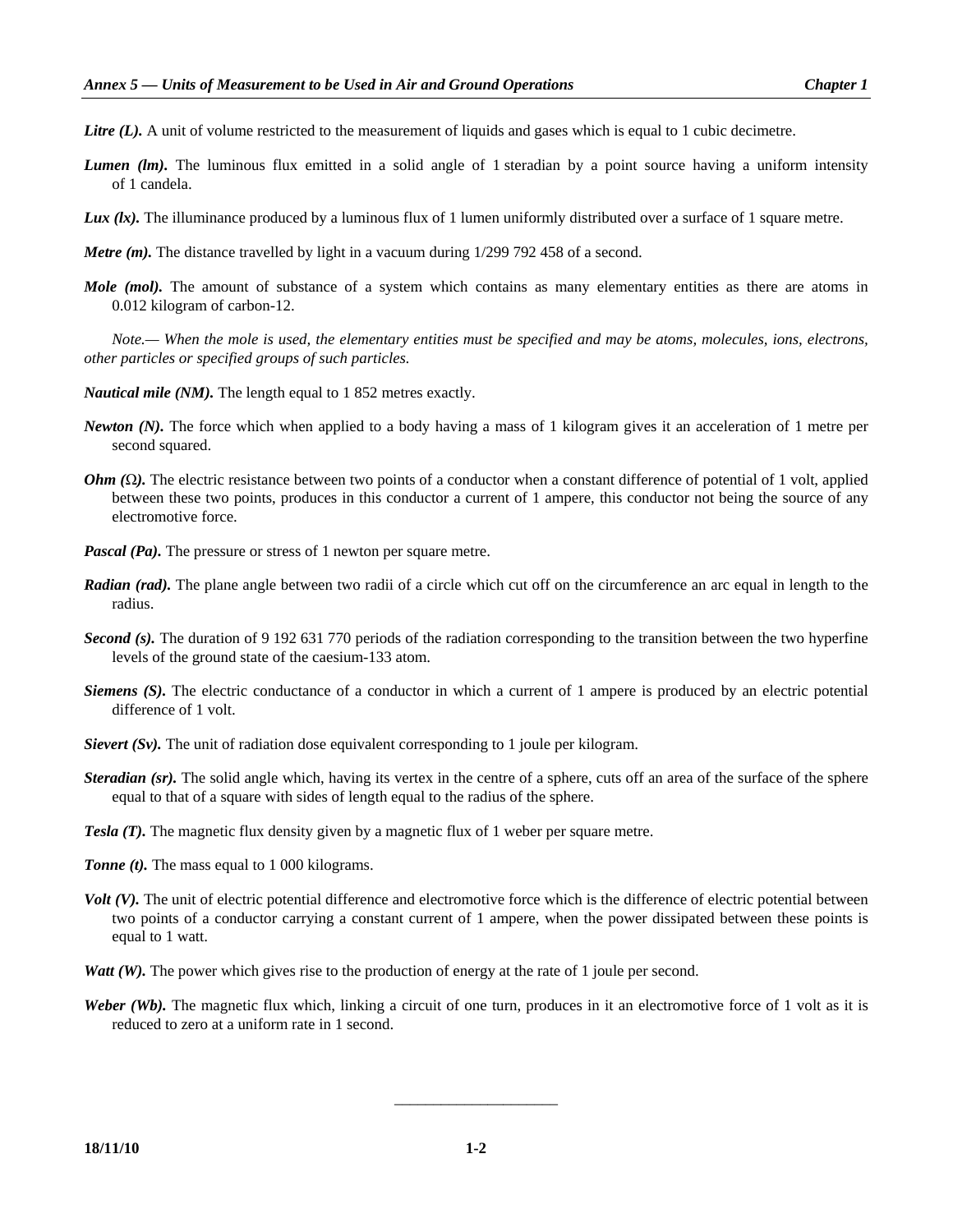# **CHAPTER 2. APPLICABILITY**

 *Introductory Note.— This Annex contains specifications for the use of a standardized system of units of measurement in international civil aviation air and ground operations. This standardized system of units of measurement is based on the International System of Units (SI) and certain non-SI units considered necessary to meet the specialized requirements of international civil aviation. See Attachment A for details concerning the development of the SI.* 

### **2.1 Applicability**

The Standards and Recommended Practices contained in this Annex shall be applicable to all aspects of international civil aviation air and ground operations.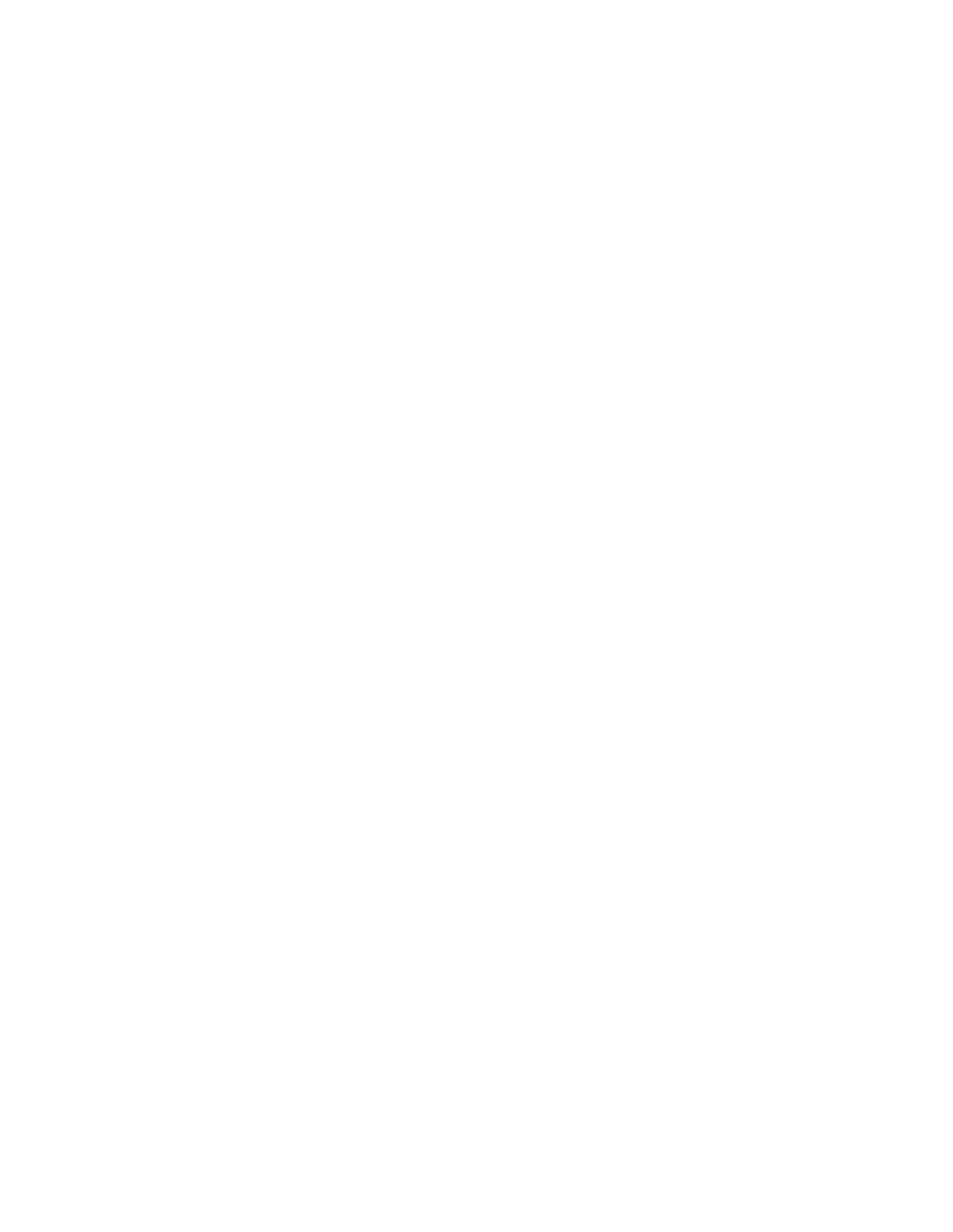# **CHAPTER 3. STANDARD APPLICATION OF UNITS** OF MEASUREMENT

#### 3.1 SI units

3.1.1 The International System of Units developed and maintained by the General Conference of Weights and Measures (CGPM) shall, subject to the provisions of 3.2 and 3.3, be used as the standard system of units of measurement for all aspects of international civil aviation air and ground operations.

### 3.1.2 Prefixes

The prefixes and symbols listed in Table 3-1 shall be used to form names and symbols of the decimal multiples and submultiples of SI units.

Note 1.— As used herein the term SI unit is meant to include base units and derived units as well as their multiples and sub-multiples.

Note 2.— See Attachment B for guidance on the general application of prefixes.

| <b>Multiplication factor</b> |              | Prefix | Symbol       |
|------------------------------|--------------|--------|--------------|
| 1 000 000 000 000 000 000    | $= 10^{18}$  | exa    | E            |
| 1 000 000 000 000 000        | $= 10^{15}$  | peta   | P            |
| 1 000 000 000 000            | $= 10^{12}$  | tera   | T            |
| 1 000 000 000                | $= 10^9$     | giga   | G            |
| 1 000 000                    | $= 10^6$     | mega   | М            |
| 1 000                        | $= 10^3$     | kilo   | k            |
| 100                          | $= 10^2$     | hecto  | h            |
| 10                           | $= 10^{1}$   | deca   | da           |
| 0.1                          | $= 10^{-1}$  | deci   | d            |
| 0.01                         | $= 10^{-2}$  | centi  | $\mathbf{C}$ |
| 0.001                        | $= 10^{-3}$  | milli  | m            |
| 0.000 001                    | $= 10^{-6}$  | micro  | μ            |
| 0.000 000 001                | $= 10^{-9}$  | nano   | n            |
| 0.000 000 000 001            | $= 10^{-12}$ | pico   | p            |
| 0.000 000 000 000 001        | $= 10^{-15}$ | femto  | f            |
| 0.000 000 000 000 000 001    | $= 10^{-18}$ | atto   | a            |

#### Table 3-1. SI unit prefixes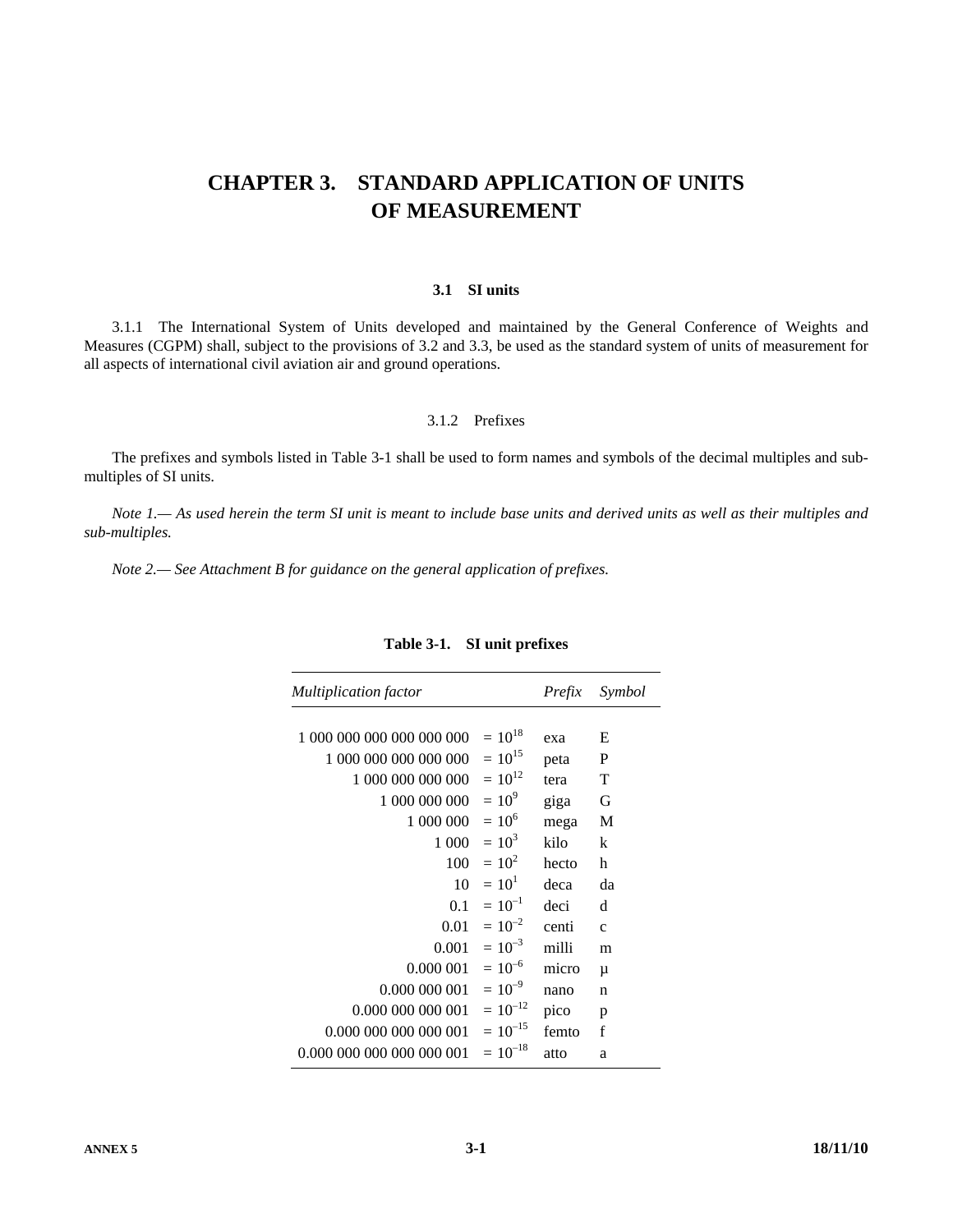#### **3.2 Non-SI units**

#### 3.2.1 Non-SI units for permanent use with the SI

 The non-SI units listed in Table 3-2 shall be used either in lieu of, or in addition to, SI units as primary units of measurement but only as specified in Table 3-4.

| Specific quantities<br>in Table 3-4 related to | Unit                                       | Symbol                            | Definition<br>(in terms of SI units)                                                                         |
|------------------------------------------------|--------------------------------------------|-----------------------------------|--------------------------------------------------------------------------------------------------------------|
| mass                                           | tonne                                      | t                                 | 1 t = $10^3$ kg                                                                                              |
| plane angle                                    | degree<br>minute<br>second                 | $\circ$<br>,<br>$^{\prime\prime}$ | $1^{\circ} = (\pi/180)$ rad<br>$1' = (1/60)$ ° = ( $\pi$ /10 800) rad<br>$1" = (1/60)' = (\pi/648\ 000)$ rad |
| temperature                                    | degree Celsius                             | $^{\circ}C$                       | 1 unit ${}^{\circ}C = 1$ unit $K^{a}$                                                                        |
| time                                           | minute<br>hour<br>day<br>week, month, year | min<br>h<br>d                     | 1 min $= 60$ s<br>$1 h = 60 min = 3600 s$<br>$1 d = 24 h = 86,400 s$                                         |
| volume                                         | litre                                      | L                                 | $1 L = 1 dm3 = 10-3 m3$                                                                                      |
| a) See Attachment C, Table C-2 for conversion. |                                            |                                   |                                                                                                              |

#### **Table 3-2. Non-SI units for use with the SI**

3.2.2 Non-SI alternative units permitted for temporary use with the SI

 The non-SI units listed in Table 3-3 shall be permitted for temporary use as alternative units of measurement but only for those specific quantities listed in Table 3-4.

 *Note.— It is intended that the use of the non-SI alternative units listed in Table 3-3 and applied as indicated in Table 3-4*  will eventually be discontinued in accordance with individual unit termination dates established by the Council. Termination *dates, when established, will be given in Chapter 4.* 

#### **3.3 Application of specific units**

 3.3.1 The application of units of measurement for certain quantities used in international civil aviation air and ground operations shall be in accordance with Table 3-4.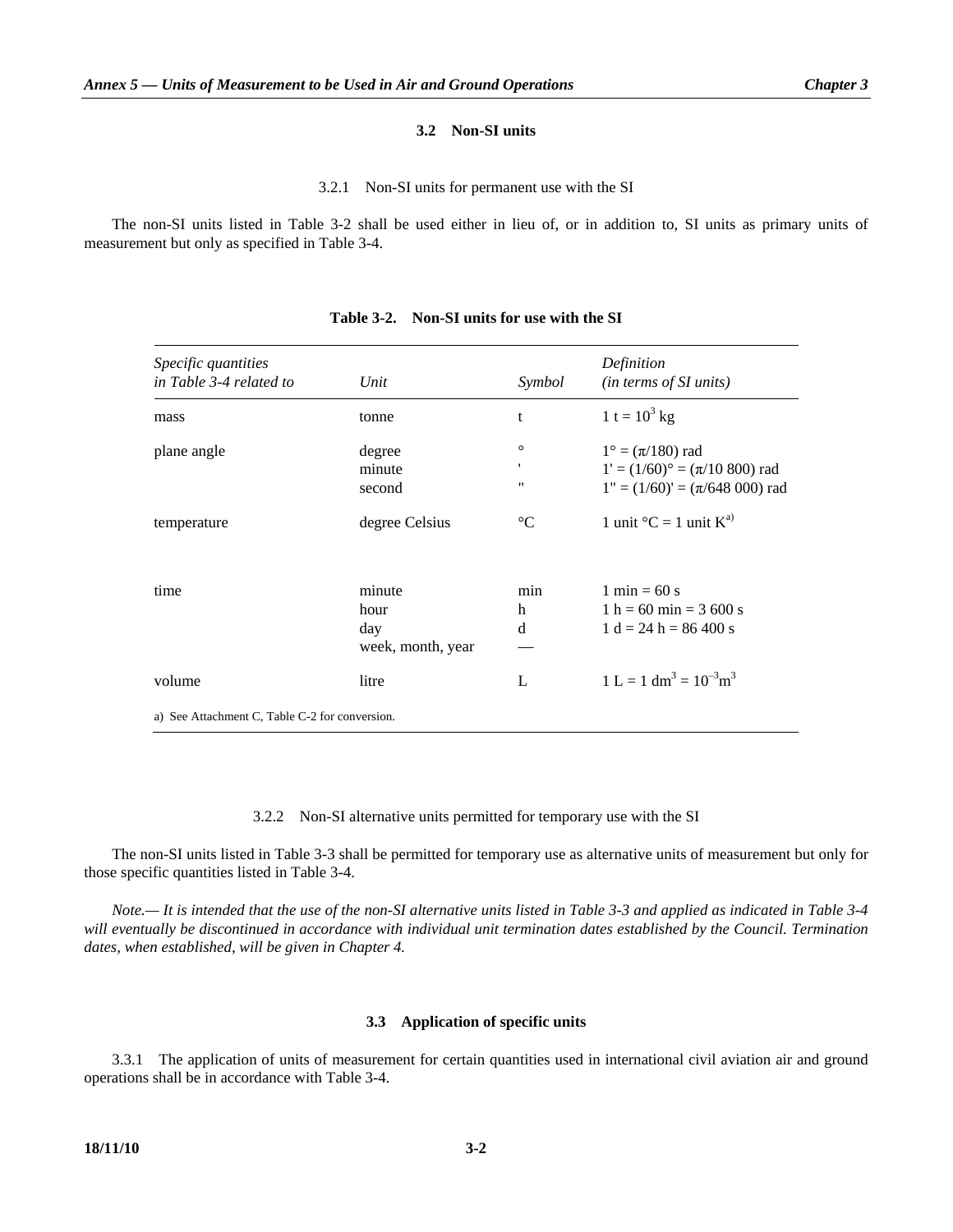*Note.— Table 3-4 is intended to provide standardization of units (including prefixes) for those quantities commonly used in air and ground operations. Basic Annex provisions apply for units to be used for quantities not listed.* 

 3.3.2 **Recommendation.—** *Means and provisions for design, procedures and training should be established for operations in environments involving the use of standard and non-SI alternatives of specific units of measurement, or the transition between environments using different units, with due consideration to human performance.* 

*Note.— Guidance material on human performance can be found in the* Human Factors Training Manual *(Doc 9683)*.

| <i>Specific quantities</i><br>in Table 3-4 related to | Unit          | Symbol | Definition<br>( <i>in terms of SI units</i> ) |
|-------------------------------------------------------|---------------|--------|-----------------------------------------------|
| distance (long)                                       | nautical mile | NM     | $1 \text{ NM} = 1852 \text{ m}$               |
| distance (vertical) $^{a)}$                           | foot          | ft     | 1 ft = $0.304$ 8 m                            |
| speed                                                 | knot          | kt     | 1 kt = $0.514$ 444 m/s                        |
| a) altitude, elevation, height, vertical speed.       |               |        |                                               |

**Table 3-3. Non-SI alternative units permitted for temporary use with the SI** 

|  | Table 3-4. Standard application of specific units of measurement |
|--|------------------------------------------------------------------|
|--|------------------------------------------------------------------|

| Ref. No. | Quantity                                                                         | Primary unit<br>(symbol) | Non-SI<br>alternative unit<br>(symbol) |
|----------|----------------------------------------------------------------------------------|--------------------------|----------------------------------------|
| 1.       | Direction/Space/Time                                                             |                          |                                        |
| 1.1      | altitude                                                                         | m                        | ft                                     |
| 1.2      | area                                                                             | m <sup>2</sup>           |                                        |
| 1.3      | distance $(long)^{a)}$                                                           | km                       | <b>NM</b>                              |
| 1.4      | distance (short)                                                                 | m                        |                                        |
| 1.5      | elevation                                                                        | m                        | ft                                     |
| 1.6      | endurance                                                                        | h and min                |                                        |
| 1.7      | height                                                                           | m                        | ft                                     |
| 1.8      | latitude                                                                         | $0$ $1$ $11$             |                                        |
| 1.9      | length                                                                           | m                        |                                        |
| 1.10     | longitude                                                                        | $0$ $1$ $11$             |                                        |
| 1.11     | plane angle (when required, decimal subdivisions of the degree<br>shall be used) | $\circ$                  |                                        |
| 1.12     | runway length                                                                    | m                        |                                        |
| 1.13     | runway visual range                                                              | m                        |                                        |
| 1.14     | tank capacities (aircraft) $^{b)}$                                               | L                        |                                        |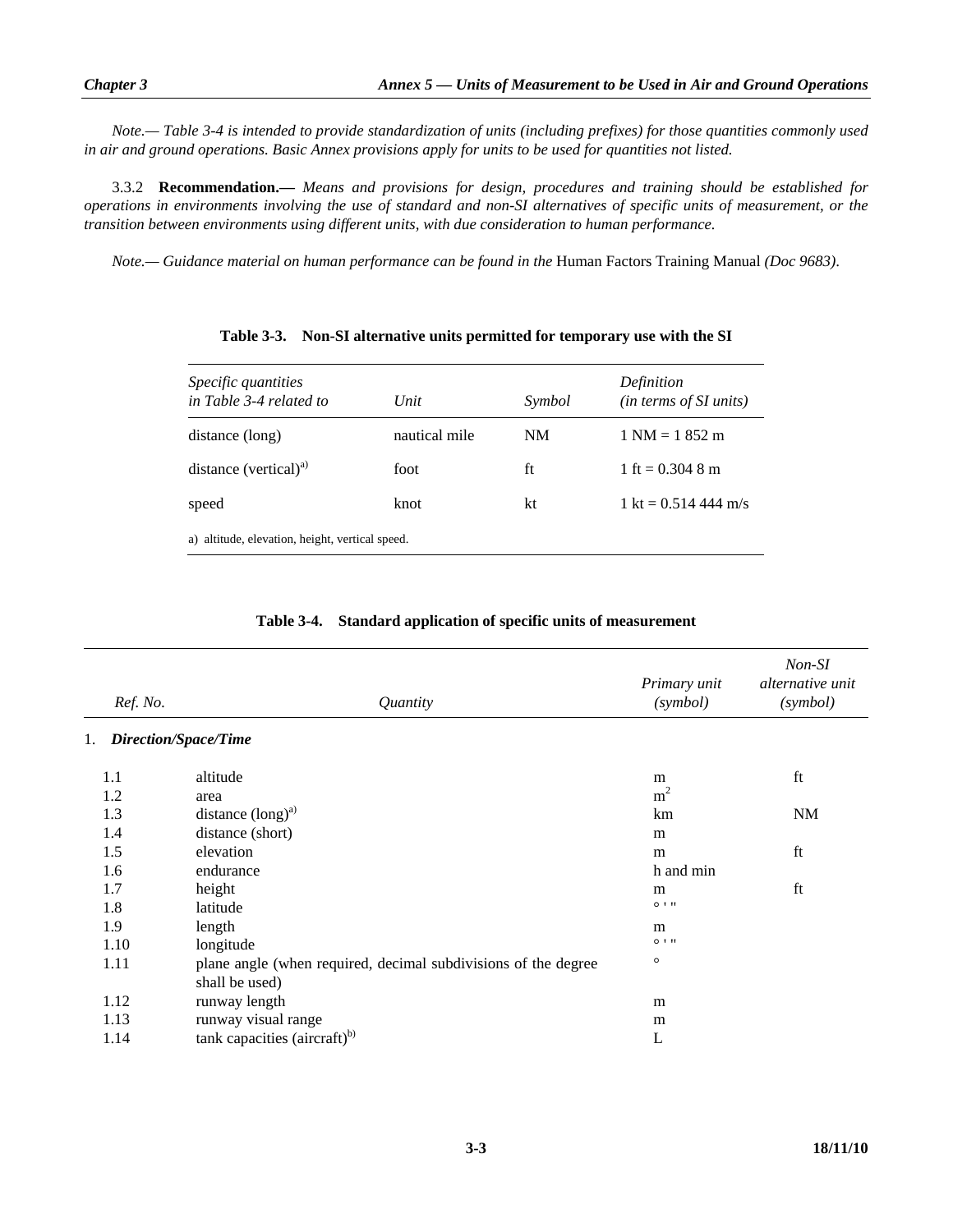|                     |                                                                                                                                   |                                    | Non-SI                       |
|---------------------|-----------------------------------------------------------------------------------------------------------------------------------|------------------------------------|------------------------------|
| Ref. No.            | Quantity                                                                                                                          | Primary unit<br>(symbol)           | alternative unit<br>(symbol) |
| 1.15                | time                                                                                                                              | ${\bf S}$                          |                              |
|                     |                                                                                                                                   | min                                |                              |
|                     |                                                                                                                                   | h                                  |                              |
|                     |                                                                                                                                   | d                                  |                              |
|                     |                                                                                                                                   | week                               |                              |
|                     |                                                                                                                                   | month                              |                              |
|                     |                                                                                                                                   | year                               |                              |
| 1.16                | visibility <sup>c)</sup>                                                                                                          | km                                 |                              |
| 1.17                | volume                                                                                                                            | m <sup>3</sup><br>$\circ$          |                              |
| 1.18                | wind direction (wind directions other than for a landing and                                                                      |                                    |                              |
|                     | take-off shall be expressed in degrees true; for landing and take-<br>off wind directions shall be expressed in degrees magnetic) |                                    |                              |
| Mass-related<br>2.  |                                                                                                                                   |                                    |                              |
| 2.1                 | air density                                                                                                                       | $\text{kg/m}^3$                    |                              |
| 2.2                 | area density                                                                                                                      | kg/m <sup>2</sup>                  |                              |
| 2.3                 | cargo capacity                                                                                                                    | kg                                 |                              |
| 2.4                 | cargo density                                                                                                                     | $\text{kg/m}^3$                    |                              |
| 2.5                 | density (mass density)                                                                                                            | $\text{kg/m}^3$                    |                              |
| 2.6                 | fuel capacity (gravimetric)                                                                                                       | kg                                 |                              |
| 2.7                 | gas density                                                                                                                       | $\text{kg/m}^3$                    |                              |
| 2.8                 | gross mass or payload                                                                                                             | kg                                 |                              |
|                     |                                                                                                                                   | t                                  |                              |
| 2.9                 | hoisting provisions                                                                                                               | kg                                 |                              |
| 2.10                | linear density                                                                                                                    | kg/m                               |                              |
| 2.11                | liquid density                                                                                                                    | $\text{kg/m}^3$                    |                              |
| 2.12                | mass                                                                                                                              | kg                                 |                              |
| 2.13                | moment of inertia                                                                                                                 | $kg \cdot m^2$                     |                              |
| 2.14<br>2.15        | moment of momentum                                                                                                                | $kg \cdot m^2/s$<br>$kg \cdot m/s$ |                              |
|                     | momentum                                                                                                                          |                                    |                              |
| Force-related<br>3. |                                                                                                                                   |                                    |                              |
| 3.1                 | air pressure (general)                                                                                                            | kPa                                |                              |
| 3.2                 | altimeter setting                                                                                                                 | hPa                                |                              |
| 3.3                 | atmospheric pressure                                                                                                              | hPa                                |                              |
| 3.4                 | bending moment                                                                                                                    | $kN \cdot m$                       |                              |
| 3.5                 | force                                                                                                                             | ${\bf N}$                          |                              |
| 3.6                 | fuel supply pressure                                                                                                              | kPa                                |                              |
| 3.7                 | hydraulic pressure                                                                                                                | kPa                                |                              |
| 3.8                 | modulus of elasticity                                                                                                             | MPa                                |                              |
| 3.9                 | pressure                                                                                                                          | kPa                                |                              |
| 3.10                | stress                                                                                                                            | MPa                                |                              |
| 3.11                | surface tension                                                                                                                   | mN/m                               |                              |
| 3.12                | thrust                                                                                                                            | $kN$                               |                              |
| 3.13<br>3.14        | torque                                                                                                                            | $N\cdot m$<br>Pa                   |                              |
|                     | vacuum                                                                                                                            |                                    |                              |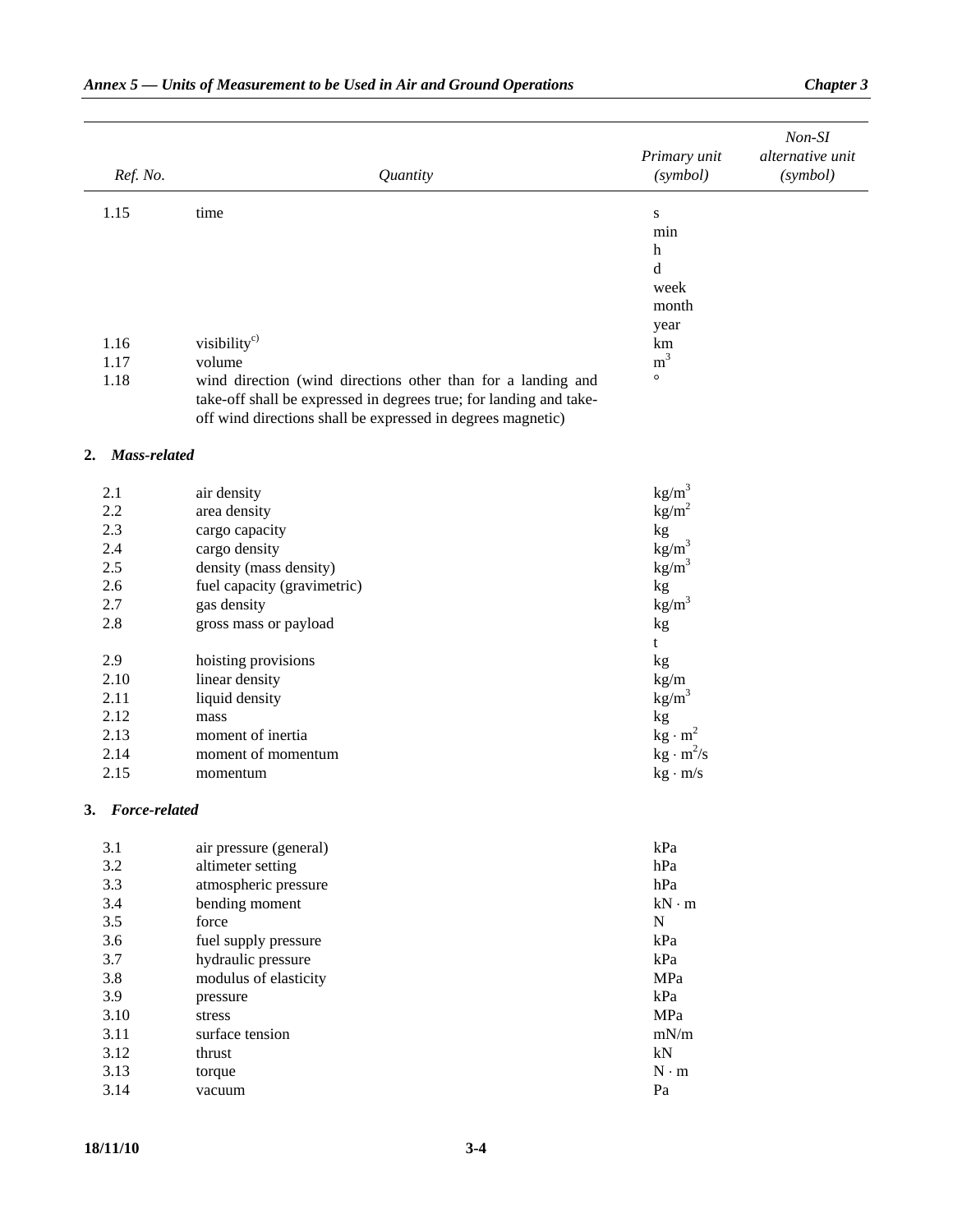|    | Ref. No.          | Quantity                             | Primary unit<br>(symbol) | $Non-SI$<br>alternative unit<br>(symbol) |
|----|-------------------|--------------------------------------|--------------------------|------------------------------------------|
| 4. | <b>Mechanics</b>  |                                      |                          |                                          |
|    | 4.1               | airspeed <sup>d)</sup>               | km/h                     | kt                                       |
|    | 4.2               | angular acceleration                 | rad/ $s^2$               |                                          |
|    | 4.3               | angular velocity                     | rad/s                    |                                          |
|    | 4.4               | energy or work                       | J                        |                                          |
|    | 4.5               | equivalent shaft power               | kW                       |                                          |
|    | 4.6               | frequency                            | Hz                       |                                          |
|    | 4.7               | ground speed                         | km/h                     | kt                                       |
|    | 4.8               | impact                               | J/m <sup>2</sup>         |                                          |
|    | 4.9               | kinetic energy absorbed by brakes    | MJ                       |                                          |
|    | 4.10              | linear acceleration                  | $m/s^2$                  |                                          |
|    | 4.11              | power                                | kW                       |                                          |
|    | 4.12              | rate of trim                         | $^{\circ}/\mathrm{s}$    |                                          |
|    | 4.13              | shaft power                          | kW                       |                                          |
|    | 4.14              | velocity                             | m/s                      |                                          |
|    | 4.15              | vertical speed                       | m/s                      | ft/min                                   |
|    | 4.16              | wind speed <sup>e)</sup>             | m/s                      | kt                                       |
|    | 5. Flow           |                                      |                          |                                          |
|    | 5.1               | engine airflow                       | kg/s                     |                                          |
|    | 5.2               | engine waterflow                     | kg/h                     |                                          |
|    | 5.3               | fuel consumption (specific)          |                          |                                          |
|    |                   | piston engines                       | $kg/(kW \cdot h)$        |                                          |
|    |                   | turbo-shaft engines                  | $kg/(kW \cdot h)$        |                                          |
|    |                   | jet engines                          | $kg/(kN \cdot h)$        |                                          |
|    | 5.4               | fuel flow                            | kg/h                     |                                          |
|    | 5.5               | fuel tank filling rate (gravimetric) | kg/min                   |                                          |
|    | 5.6               | gas flow                             | kg/s                     |                                          |
|    | 5.7               | liquid flow (gravimetric)            | g/s                      |                                          |
|    | 5.8               | liquid flow (volumetric)             | L/s                      |                                          |
|    | 5.9               | mass flow                            | kg/s                     |                                          |
|    | 5.10              | oil consumption                      |                          |                                          |
|    |                   | gas turbine                          | kg/h                     |                                          |
|    |                   | piston engines (specific)            | $g/(kW \cdot h)$         |                                          |
|    | 5.11              | oil flow                             | g/s                      |                                          |
|    | 5.12              | pump capacity                        | L/min                    |                                          |
|    | 5.13              | ventilation airflow                  | $m^3/min$                |                                          |
|    | 5.14              | viscosity (dynamic)                  | Pa·s                     |                                          |
|    | 5.15              | viscosity (kinematic)                | $m^2/s$                  |                                          |
|    | 6. Thermodynamics |                                      |                          |                                          |
|    | 6.1               | coefficient of heat transfer         | $W/(m^2 \cdot K)$        |                                          |
|    | 6.2               | heat flow per unit area              | J/m <sup>2</sup>         |                                          |
|    | 6.3               | heat flow rate                       | W                        |                                          |
|    | 6.4               | humidity (absolute)                  | g/kg                     |                                          |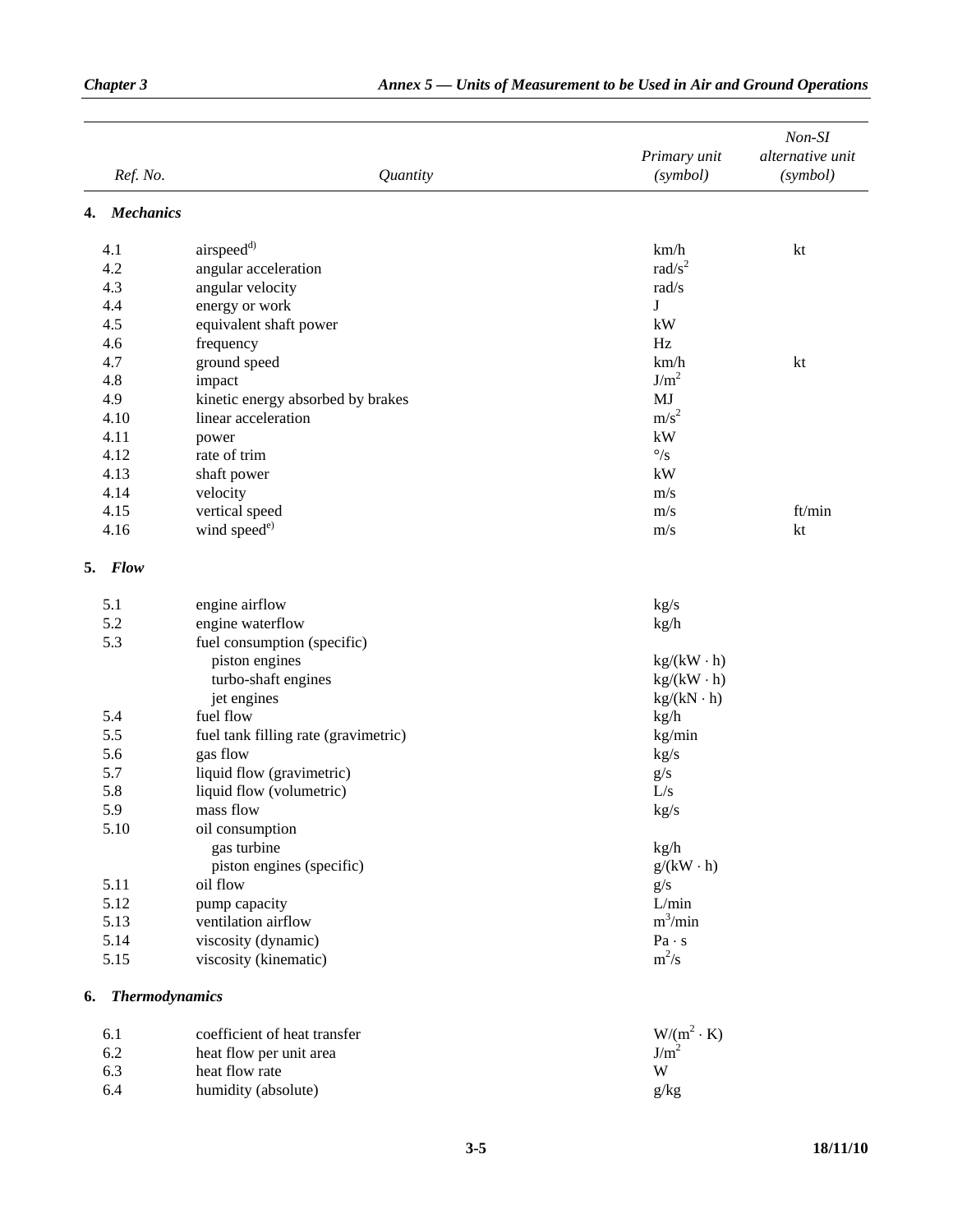| Ref. No.     | Quantity                                        | Primary unit<br>(symbol) | $Non-SI$<br>alternative unit<br>(symbol) |
|--------------|-------------------------------------------------|--------------------------|------------------------------------------|
|              |                                                 |                          |                                          |
| 6.5          | coefficient of linear expansion                 | $\mathrm{C}^{-1}$        |                                          |
| 6.6          | quantity of heat                                | J                        |                                          |
| 6.7          | temperature                                     | $\rm ^{\circ}C$          |                                          |
|              | 7. Electricity and magnetism                    |                          |                                          |
| 7.1          | capacitance                                     | ${\bf F}$                |                                          |
| 7.2          | conductance                                     | S                        |                                          |
| 7.3          | conductivity                                    | S/m                      |                                          |
| 7.4          | current density                                 | A/m <sup>2</sup>         |                                          |
| 7.5          | electric current                                | $\mathbf{A}$             |                                          |
| 7.6          | electric field strength                         | C/m <sup>2</sup>         |                                          |
| 7.7          | electric potential                              | $\mathbf V$              |                                          |
| 7.8          | electromotive force                             | $\mathbf V$              |                                          |
| 7.9          | magnetic field strength                         | A/m                      |                                          |
| 7.10         | magnetic flux                                   | Wb                       |                                          |
| 7.11         | magnetic flux density                           | $\mathbf T$              |                                          |
| 7.12         | power                                           | W                        |                                          |
| 7.13         | quantity of electricity                         | $\mathbf C$              |                                          |
| 7.14         | resistance                                      | $\Omega$                 |                                          |
|              | 8. Light and related electromagnetic radiations |                          |                                          |
| 8.1          | illuminance                                     | $\mathbf{I}$             |                                          |
| 8.2          | luminance                                       | cd/m <sup>2</sup>        |                                          |
| 8.3          | luminous exitance                               | lm/m <sup>2</sup>        |                                          |
| 8.4          | luminous flux                                   | lm                       |                                          |
| 8.5          | luminous intensity                              | cd                       |                                          |
| 8.6          | quantity of light                               | $lm \cdot s$             |                                          |
| 8.7          | radiant energy                                  | J                        |                                          |
| 8.8          | wavelength                                      | m                        |                                          |
| 9. Acoustics |                                                 |                          |                                          |
| 9.1          | frequency                                       | Hz                       |                                          |
| 9.2          | mass density                                    | kg/m <sup>3</sup>        |                                          |
| 9.3          | noise level                                     | $dB^{e}$                 |                                          |
| 9.4          | period, periodic time                           | ${\bf S}$                |                                          |
| 9.5          | sound intensity                                 | $W/m^2$                  |                                          |
| 9.6          | sound power                                     | $\ensuremath{\text{W}}$  |                                          |
| 9.7          | sound pressure                                  | Pa                       |                                          |
| 9.8          | sound level                                     | dB <sup>f</sup>          |                                          |
| 9.9          | static pressure (instantaneous)                 | Pa                       |                                          |
| 9.10         | velocity of sound                               | m/s                      |                                          |
| 9.11         | volume velocity (instantaneous)                 | $m^3/s$                  |                                          |
| 9.12         | wavelength                                      | ${\bf m}$                |                                          |
|              |                                                 |                          |                                          |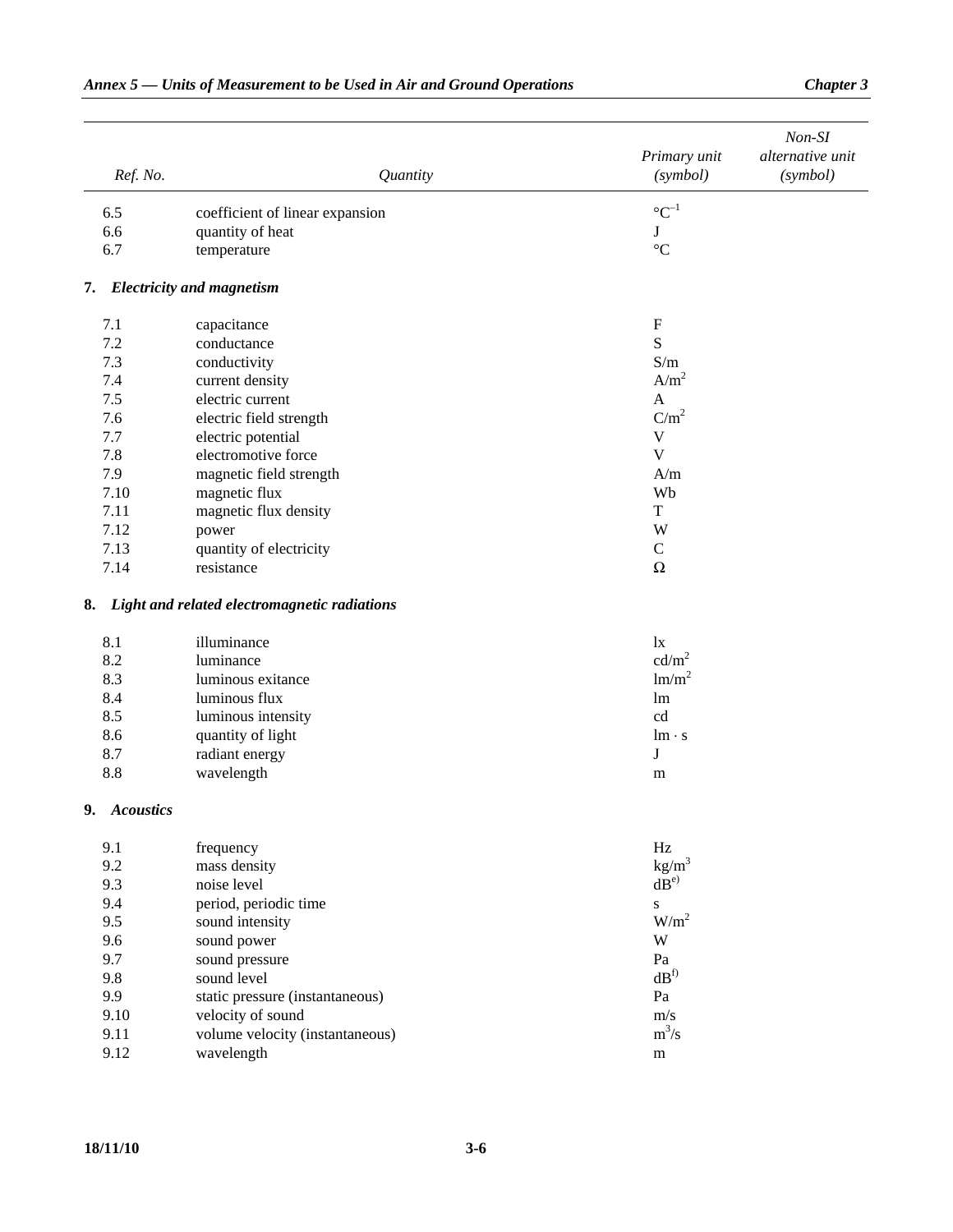| Ref. No. | <i><u>Ouantity</u></i>                        | Primary unit<br>(symbol) | Non-SI<br><i>alternative unit</i><br>(symbol) |
|----------|-----------------------------------------------|--------------------------|-----------------------------------------------|
| 10.      | <b>Nuclear physics and ionizing radiation</b> |                          |                                               |
| 10.1     | absorbed dose                                 | Gy                       |                                               |
| 10.2     | absorbed dose rate                            | $\rm Gy/s$               |                                               |
| 10.3     | activity of radionuclides                     | Bq                       |                                               |
| 10.4     | dose equivalent                               | Sv                       |                                               |
| 10.5     | radiation exposure                            | C/kg                     |                                               |
| 10.6     | exposure rate                                 | $C/kg \cdot s$           |                                               |

a) As used in navigation, generally in excess of 4 000 m.

b) Such as aircraft fuel, hydraulic fluids, water, oil and high pressure oxygen vessels.

c) Visibility of less than 5 km may be given in m.

d) Airspeed is sometimes reported in flight operations in terms of the ratio MACH number.

e) A conversion of 1 kt =  $0.5$  m/s is used in ICAO Annexes for the representation of wind speed.

f) The decibel (dB) is a ratio which may be used as a unit for expressing sound pressure level and sound power level. When used, the reference level must be specified.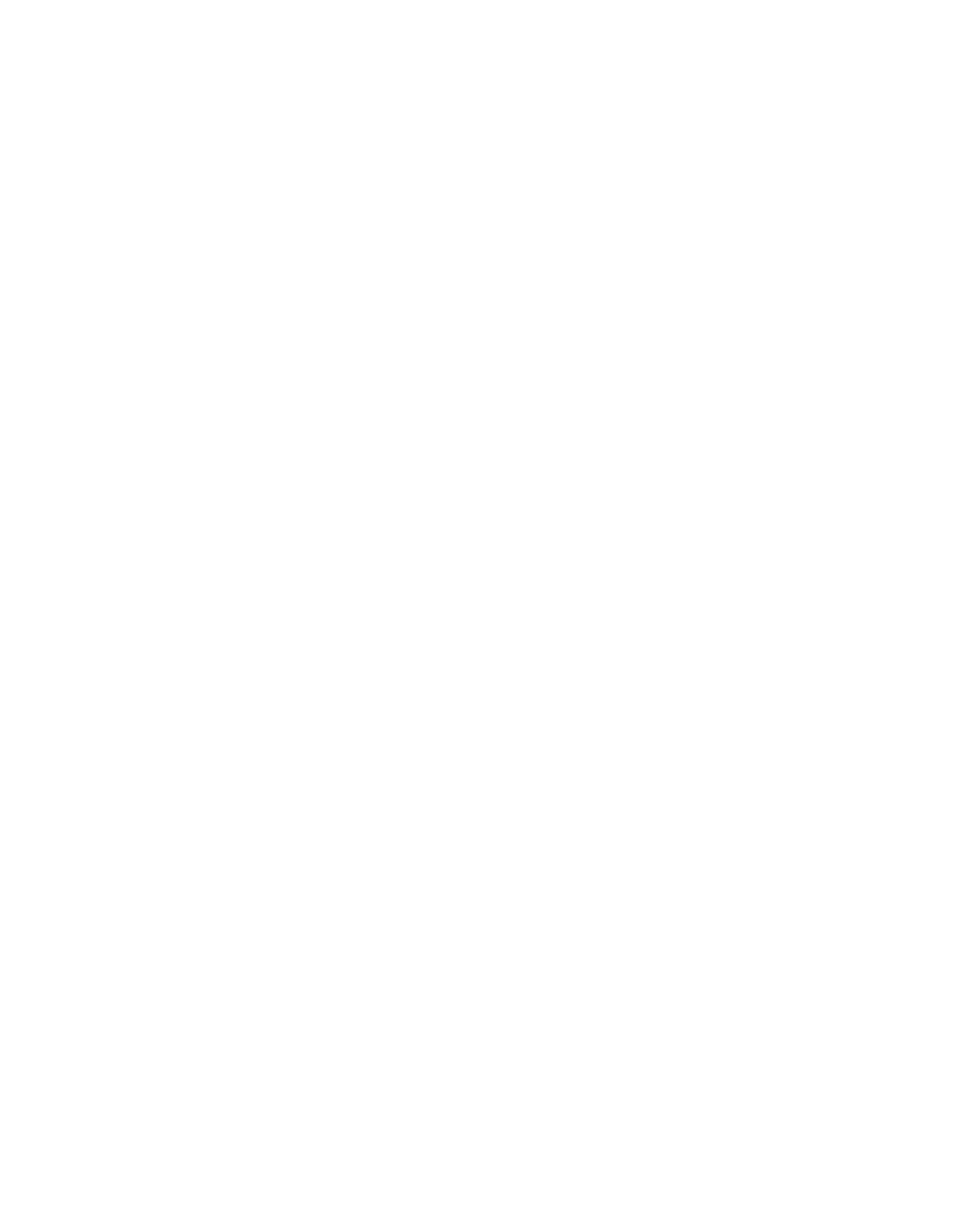# **CHAPTER 4. TERMINATION OF USE OF NON-SI ALTERNATIVE UNITS**

 *Introductory Note.— The non-SI units listed in Table 3-3 have been retained temporarily for use as alternative units because of their widespread use and to avoid potential safety problems which could result from the lack of international coordination concerning the termination of their use. As termination dates are established by the Council, they will be*  reflected as Standards contained in this Chapter. It is expected that the establishment of such dates will be well in advance of *actual termination. Any special procedures associated with specific unit termination will be circulated to all States separately from this Annex.* 

 4.1 The use in international civil aviation operations of the alternative non-SI units listed in Table 3-3 shall be terminated on the dates listed in Table 4-1.

| Non-SI<br><i>alternative unit</i> | <b>Termination date</b>       |
|-----------------------------------|-------------------------------|
| Knot<br>Nautical mile             | not established <sup>a)</sup> |
| Foot                              | not established <sup>b)</sup> |

#### **Table 4-1. Termination dates for non-SI alternative units**

a) No termination date has yet been established for use of nautical mile and knot. b) No termination date has yet been established for use of the foot.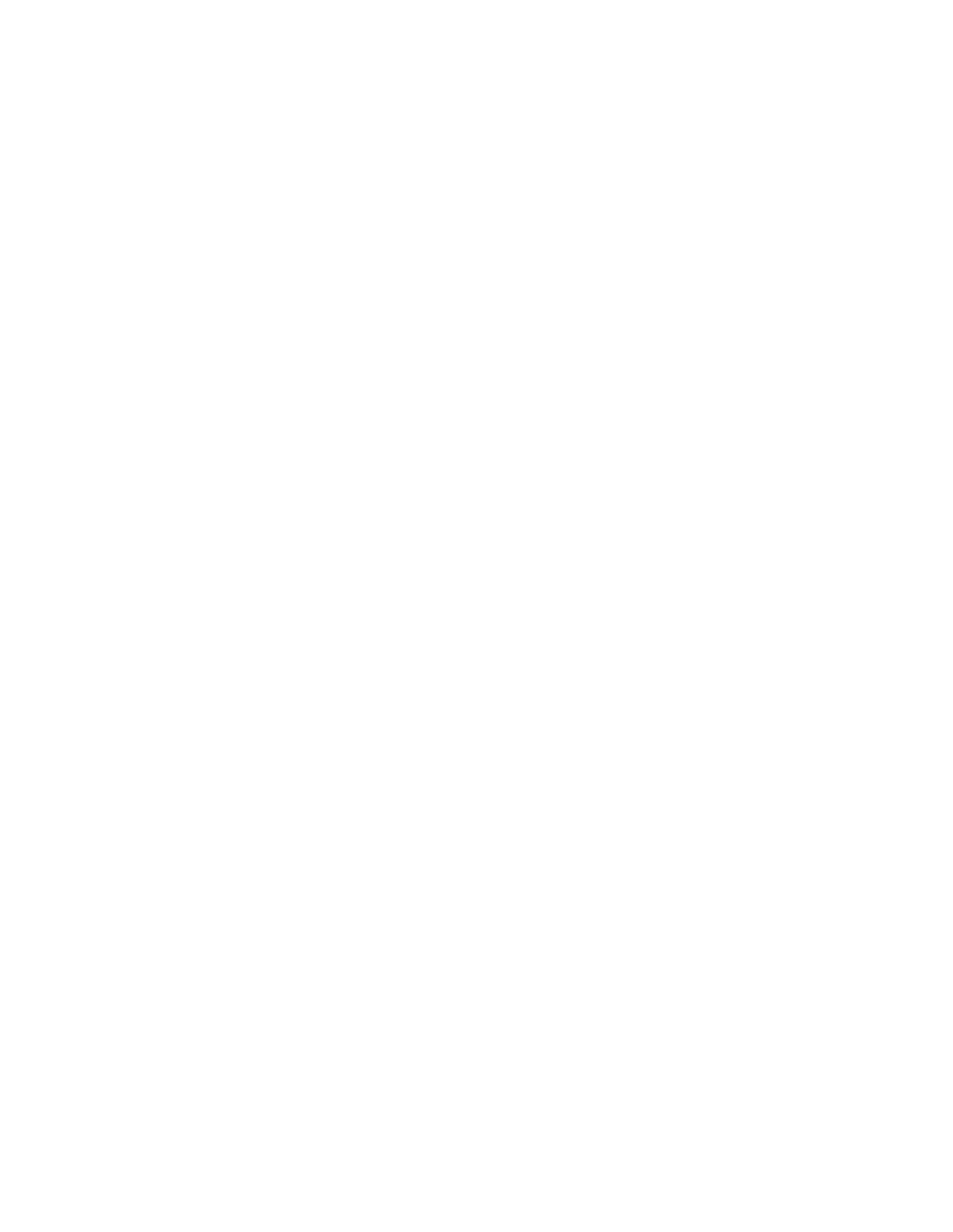## **ATTACHMENTS TO ANNEX 5**

# **ATTACHMENT A. DEVELOPMENT OF THE INTERNATIONAL SYSTEM OF UNITS (SI)**

#### **1. Historical background**

 1.1 The name SI is derived from "Système International d'Unités". The system has evolved from units of length and mass (metre and kilogram) which were created by members of the Paris Academy of Sciences and adopted by the French National Assembly in 1795 as a practical measure to benefit industry and commerce. The original system became known as the metric system. Physicists realized the advantages of the system and it was soon adopted in scientific and technical circles.

 1.2 International standardization began with an 1870 meeting of 15 States in Paris that led to the International Metric Convention in 1875 and the establishment of a permanent International Bureau of Weights and Measures. A General Conference on Weights and Measures (CGPM) was also constituted to handle all international matters concerning the metric system. In 1889 the first meeting of the CGPM legalized the old prototype of the metre and the kilogram as the international standard for unit of length and unit of mass, respectively. Other units were agreed in subsequent meetings and by its 10th Meeting in 1954, the CGPM had adopted a rationalized and coherent system of units based on the metre-kilogramsecond-ampere (MKSA) system which had been developed earlier, plus the addition of the kelvin as the unit of temperature and the candela as the unit of luminous intensity. The 11th CGPM, held in 1960 and in which 36 States participated, adopted the name International System of Units (SI) and laid down rules for the prefixes, the derived and supplementary units and other matters, thus establishing comprehensive specifications for international units of measurement. The 12th CGPM in 1964 made some refinements in the system, and the 13th CGPM in 1967 redefined the second, renamed the unit of temperature as the kelvin (K) and revised the definition of the candela. The 14th CGPM in 1971 added a seventh base unit, the mole (mol) and approved the pascal (Pa) as a special name for the SI unit of pressure or stress, the newton (N) per square metre  $(m<sup>2</sup>)$  and the siemens (S) as a special name for the unit of electrical conductance. In 1975 the CGPM adopted the becquerel (Bq) as the unit of the activity of radionuclides and the gray (Gy) as the unit for absorbed dose.

#### **2. International Bureau of Weights and Measures**

 2.1 The Bureau International des Poids et Mesures (BIPM) was set up by the Metre Convention signed in Paris on 20 May 1875 by 17 States during the final session of the Diplomatic Conference of the Metre. This Convention was amended in 1921. BIPM has its headquarters near Paris and its upkeep is financed by the Member States of the Metre Convention. The task of BIPM is to ensure worldwide unification of physical measurements; it is responsible for:

- establishing the fundamental standards and scales for measurement of the principal physical quantities and maintaining the international prototypes;
- carrying out comparisons of national and international standards;
- ensuring the coordination of corresponding measuring techniques;
- carrying out and coordinating the determinations relating to the fundamental physical constants.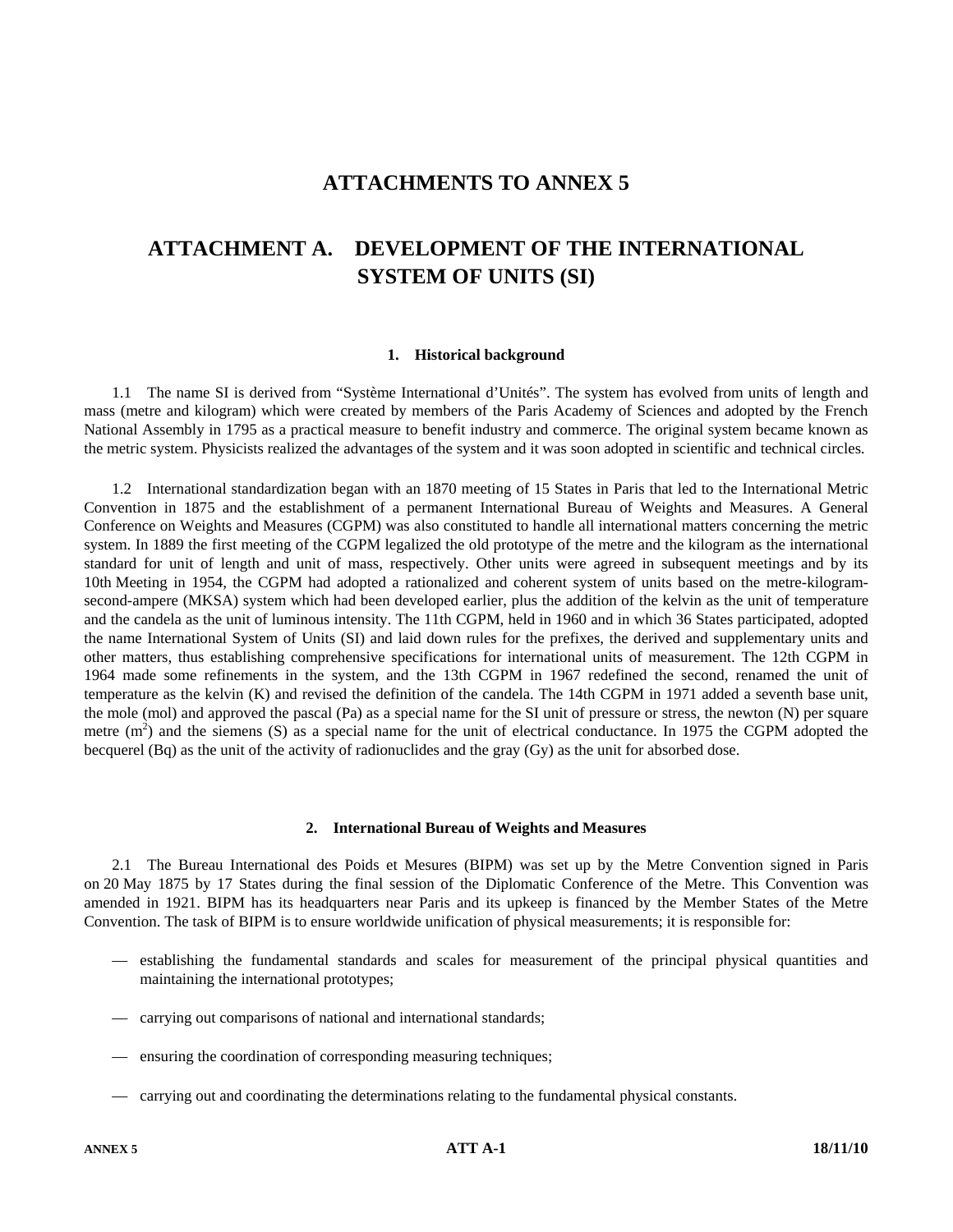2.2 BIPM operates under the exclusive supervision of the International Committee of Weights and Measures (CIPM), which itself comes under the authority of the General Conference of Weights and Measures (CGPM). The International Committee consists of 18 members each belonging to a different State; it meets at least once every two years. The officers of this Committee issue an Annual Report on the administrative and financial position of BIPM to the Governments of the Member States of the Metre Convention.

 2.3 The activities of BIPM, which in the beginning were limited to the measurements of length and mass and to metrological studies in relation to these quantities, have been extended to standards of measurement for electricity (1927), photometry (1937) and ionizing radiations (1960). To this end the original laboratories, built in 1876–78, were enlarged in 1929 and two new buildings were constructed in 1963–64 for the ionizing radiation laboratories. Some 30 physicists or technicians work in the laboratories of BIPM. They do metrological research, and also undertake measurement and certification of material standards of the above-mentioned quantities.

 2.4 In view of the extension of the work entrusted to BIPM, CIPM has set up since 1927, under the name of Consultative Committees, bodies designed to provide it with information on matters which it refers to them for study and advice. These Consultative Committees, which may form temporary or permanent working groups to study special subjects, are responsible for coordinating the international work carried out in their respective fields and proposing recommendations concerning the amendment to be made to the definitions and values of units. In order to ensure worldwide uniformity in units of measurement, the International Committee accordingly acts directly or submits proposals for sanction by the General Conference.

 2.5 The Consultative Committees have common regulations (*Procès-Verbaux CIPM*, 1963, 31, 97). Each Consultative Committee, the chairman of which is normally a member of CIPM, is composed of a delegate from each of the large metrology laboratories and specialized institutes, a list of which is drawn up by CIPM, as well as individual members also appointed by CIPM and one representative of BIPM. These Committees hold their meetings at irregular intervals; at present there are seven of them in existence as follows:

- 1. The Consultative Committee for Electricity (CCE), set up in 1927.
- 2. The Consultative Committee for Photometry and Radiometry (CCPR), which is the new name given in 1971 to the Consultative Committee for Photometry set up in 1933 (between 1930 and 1933 the preceding committee (CCE) dealt with matters concerning photometry).
- 3. The Consultative Committee for Thermometry (CCT), set up in 1937.
- 4. The Consultative Committee for the Definition of the Metre (CCDM), set up in 1952.
- 5. The Consultative Committee for the Definition of the Second (CCDS), set up in 1956.
- 6. The Consultative Committee for the Standards of Measurement of Ionizing Radiation (CCEMRI), set up in 1958. Since 1969 this Consultative Committee has consisted of four sections: Section I (measurement of X- and γ-rays); Section II (measurement of radionuclides); Section III (neutron measurements); Section IV (α-energy standards).
- 7. The Consultative Committee for Units (CCU), set up in 1964.

The proceedings of the General Conference, the International Committee, the Consultative Committees and the International Bureau are published under the auspices of the latter in the following series:

- *Comptes rendus des séances de la Conférence Générale des Poids et Mesures;*
- *Procès-Verbaux des séances du Comité International des Poids et Mesures;*
- *Sessions des Comités Consultatifs;*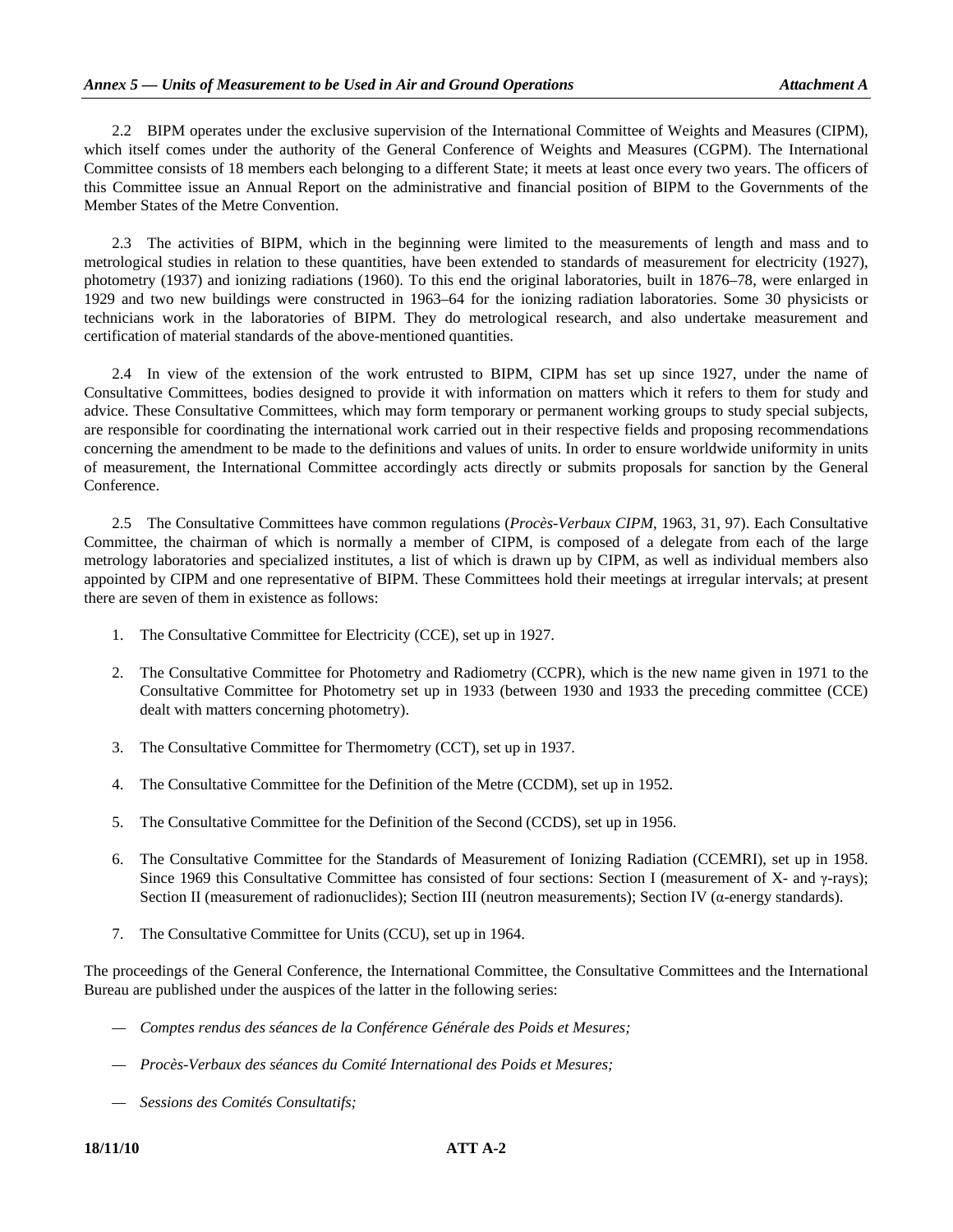*— Recueil de Travaux du Bureau International des Poids et Mesures* (this compilation brings together articles published in scientific and technical journals and books, as well as certain work published in the form of duplicated reports).

 2.6 From time to time BIPM publishes a report on the development of the metric system throughout the world, entitled *Les récents progrès du Système Métrique.* The collection of the *Travaux et Mémoires du Bureau International des Poids et Mesures* (22 volumes published between 1881 and 1966) ceased in 1966 by a decision of the CIPM. Since 1965 the international journal *Metrologia*, edited under the auspices of CIPM, has published articles on the more important work on scientific metrology carried out throughout the world, on the improvement in measuring methods and standards, of units, etc., as well as reports concerning the activities, decisions and recommendations of the various bodies created under the Metre Convention.

#### **3. International Organization for Standardization**

The International Organization for Standardization (ISO) is a worldwide federation of national standards institutes which, although not a part of the BIPM, provides recommendations for the use of SI and certain other units. ISO Document 1000 and the ISO Recommendation R31 series of documents provide extensive detail on the application of the SI units. ICAO maintains liaison with ISO regarding the standardized application of SI units in aviation.

\_\_\_\_\_\_\_\_\_\_\_\_\_\_\_\_\_\_\_\_\_

 **ATT A-3** 18/11/10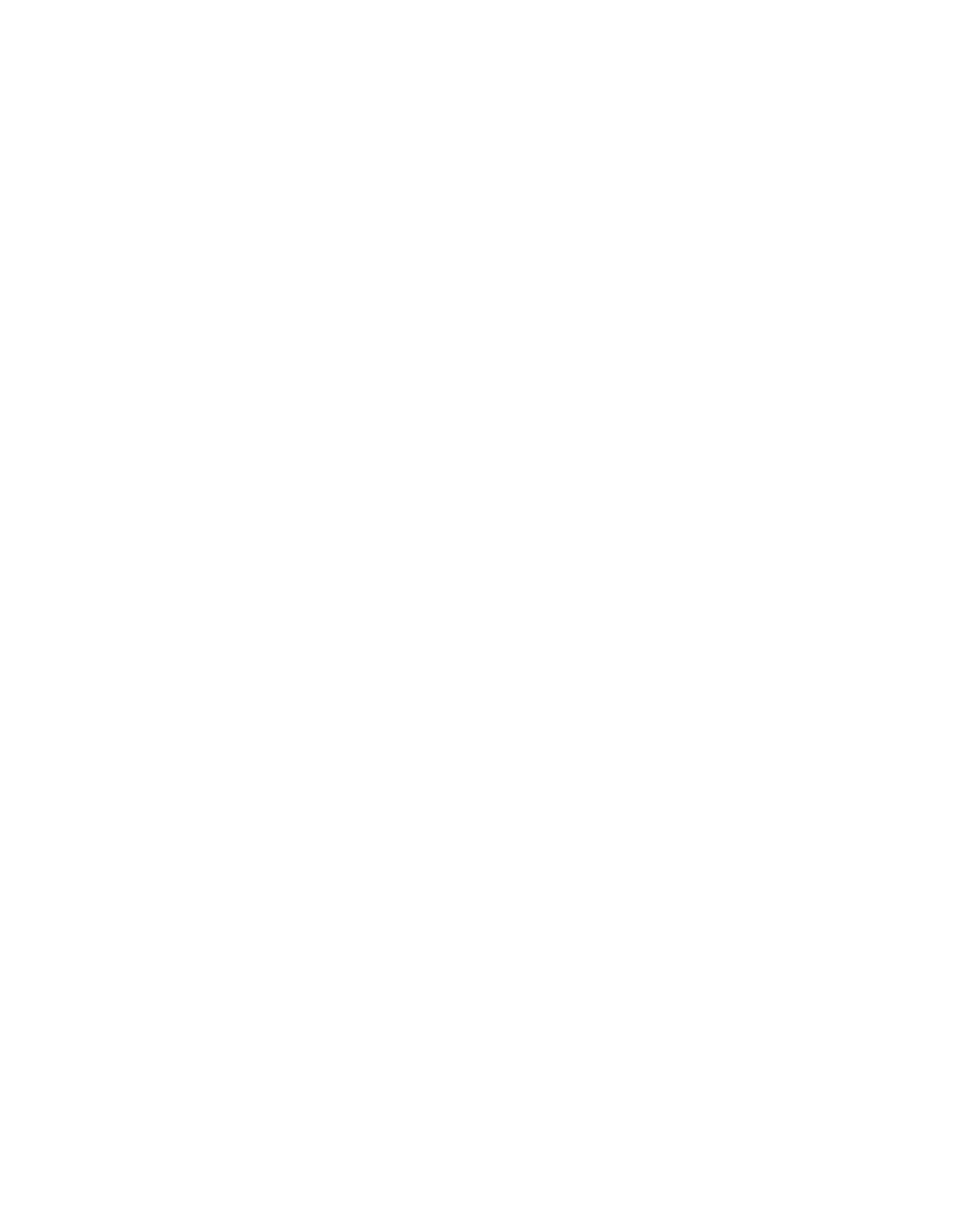# **ATTACHMENT B. GUIDANCE ON THE APPLICATION OF THE SI**

#### **1. Introduction**

1.1 The International System of Units is a complete, coherent system which includes three classes of units:

- a) base units;
- b) supplementary units; and
- c) derived units.
- 1.2 The SI is based on seven units which are dimensionally independent and are listed in Table B-1.

 1.3 The supplementary units of the SI are listed in Table B-2 and may be regarded either as base units or as derived units.

| <i>Ouantity</i>           | Unit     | Symbol |
|---------------------------|----------|--------|
| amount of a substance     | mole     | mol    |
| electric current          | ampere   | A      |
| length                    | metre    | m      |
| luminous intensity        | candela  | cd     |
| mass                      | kilogram | kg     |
| thermodynamic temperature | kelvin   | K      |
| time                      | second   | S      |
|                           |          |        |

**Table B-1. SI base units** 

| Table B-2. | SI supplementary units |  |
|------------|------------------------|--|
|------------|------------------------|--|

| Quantity    | Unit      | Symbol |
|-------------|-----------|--------|
| plane angle | radian    | rad    |
| solid angle | steradian | sr     |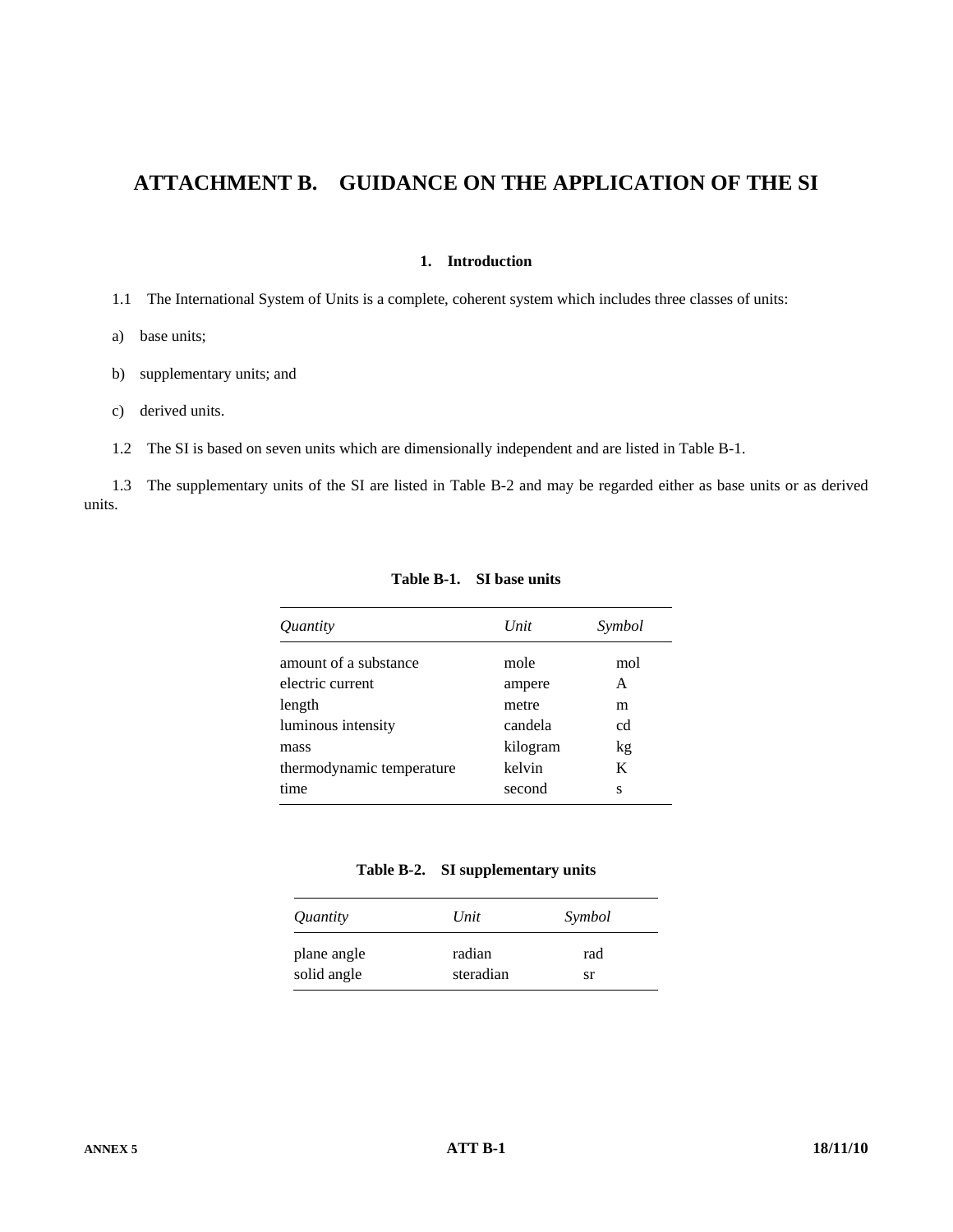1.4 Derived units of the SI are formed by combining base units, supplementary units and other derived units according to the algebraic relations linking the corresponding quantities. The symbols for derived units are obtained by means of the mathematical signs for multiplication, division and the use of exponents. Those derived SI units which have special names and symbols are listed in Table B-3.

 *Note.— The specific application of the derived units listed in Table B-3 and other units common to international civil aviation operations is given in Table 3-4.* 

| Unit      | Symbol      | Derivation                     |
|-----------|-------------|--------------------------------|
| gray      | Gy          | J/kg                           |
| becquerel | Bq          | 1/s                            |
| farad     | $\mathbf F$ | C/V                            |
| siemens   | S           | A/V                            |
| sievert   | Sv          | J/kg                           |
| volt      | V           | W/A                            |
| ohm       | Ω           | V/A                            |
| joule     |             | $N \cdot m$                    |
| newton    | N           | $\text{kg} \cdot \text{m/s}^2$ |
| hertz     | Hz          | 1/s                            |
| lux       | 1x          | lm/m <sup>2</sup>              |
| henry     | H           | Wb/A                           |
| lumen     | lm          | $cd \cdot sr$                  |
| weber     | Wb          | $V \cdot s$                    |
| tesla     | T           | $Wb/m^2$                       |
| watt      | W           | J/s                            |
| pascal    | Pa          | N/m <sup>2</sup>               |
| coulomb   | C           | $A \cdot s$                    |
|           |             |                                |

#### **Table B-3. SI derived units with special names**

 1.5 The SI is a rationalized selection of units from the metric system which individually are not new. The great advantage of SI is that there is only one unit for each physical quantity — the metre for length, kilogram (instead of gram) for mass, second for time, etc. From these elemental or base units, units for all other mechanical quantities are derived. These derived units are defined by simple relationships such as velocity equals rate of change of distance, acceleration equals rate of change of velocity, force is the product of mass and acceleration, work or energy is the product of force and distance, power is work done per unit time, etc. Some of these units have only generic names such as metre per second for velocity; others have special names such as newton (N) for force, joule (J) for work or energy, watt (W) for power. The SI units for force, energy and power are the same regardless of whether the process is mechanical, electrical, chemical or nuclear. A force of 1 newton applied for a distance of 1 metre can produce 1 joule of heat, which is identical with what 1 watt of electric power can produce in 1 second.

 1.6 Corresponding to the advantages of SI, which result from the use of a unique unit for each physical quantity, are the advantages which result from the use of a unique and well-defined set of symbols and abbreviations. Such symbols and abbreviations eliminate the confusion that can arise from current practices in different disciplines such as the use of "b" for both the bar (a unit of pressure) and barn (a unit of area).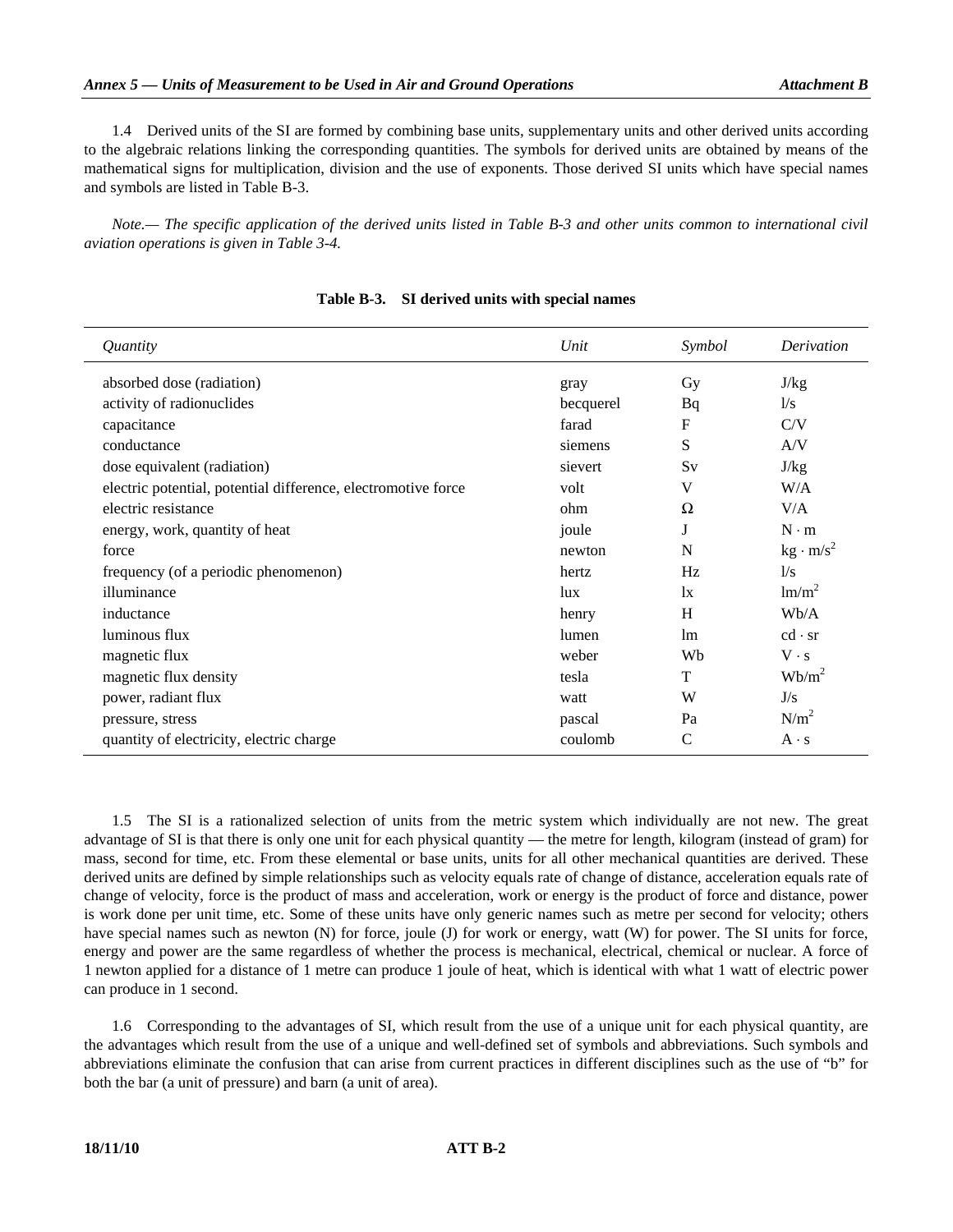1.7 Another advantage of SI is its retention of the decimal relation between multiples and sub-multiples of the base units for each physical quantity. Prefixes are established for designating multiple and sub-multiple units from "exa"  $(10^{18})$ down to "atto"  $(10^{-18})$  for convenience in writing and speaking.

 1.8 Another major advantage of SI is its coherence. Units might be chosen arbitrarily, but making an independent choice of a unit for each category of mutually comparable quantities would lead in general to the appearance of several additional numerical factors in the equations between the numerical values. It is possible, however, and in practice more convenient, to choose a system of units in such a way that the equations between numerical values, including the numerical factors, have exactly the same form as the corresponding equations between the quantities. A unit system defined in this way is called coherent with respect to the system of quantities and equations in question. Equations between units of a coherent unit system contain as numerical factors only the number 1. In a coherent system the product or quotient of any two unit quantities is the unit of the resulting quantity. For example, in any coherent system, unit area results when unit length is multiplied by unit length, unit velocity when unit length is divided by unit time, and unit force when unit mass is multiplied by unit acceleration.

 *Note.— Figure B-1 illustrates the relationship of the units of the SI.* 

#### **2. Mass, force and weight**

 2.1 The principal departure of SI from the gravimetric system of metric engineering units is the use of explicitly distinct units from mass and force. In SI, the name kilogram is restricted to the unit of mass, and the kilogram-force (from which the suffix force was in practice often erroneously dropped) is not to be used. In its place the SI unit of force, the newton, is used. Likewise, the newton rather than the kilogram-force is used to form derived units which include force, for example, pressure or stress ( $N/m^2 = Pa$ ), energy ( $N \cdot m = J$ ), and power ( $N \cdot m/s = W$ ).

 2.2 Considerable confusion exists in the use of the term weight as a quantity to mean either force or mass. In common use, the term weight nearly always means mass; thus, when one speaks of a person's weight, the quantity referred to is mass. In science and technology, the term weight of a body has usually meant the force that, if applied to the body, would give it an acceleration equal to the local acceleration of free fall. The adjective "local" in the phrase "local acceleration of free fall" has usually meant a location on the surface of the earth; in this context the "local acceleration of free fall" has the symbol g (sometimes referred to as "acceleration of gravity") with observed values of g differing by over 0.5 per cent at various points on the earth's surface and decreasing as distance from the earth is increased. Thus, because weight is a force  $=$  mass  $\times$ acceleration due to gravity, a person's weight is conditional on the person's location, but mass is not. A person with a mass of 70 kg might experience a force (weight) on earth of 686 newtons (≈155 lbf) and a force (weight) of only 113 newtons (≈22 lbf) on the moon. Because of the dual use of the term weight as a quantity, the term weight should be avoided in technical practice except under circumstances in which its meaning is completely clear. When the term is used, it is important to know whether mass or force is intended and to use SI units properly by using kilograms for mass or newtons for force.

 2.3 Gravity is involved in determining mass with a balance or scale. When a standard mass is used to balance the measured mass, the direct effect of gravity on the two masses is cancelled, but the indirect effect through the buoyancy of air or other fluid is generally not cancelled. In using a spring scale, mass is measured indirectly, since the instrument responds to the force of gravity. Such scales may be calibrated in mass units if the variation in acceleration of gravity and buoyancy corrections are not significant in their use.

#### **3. Energy and torque**

 3.1 The vector product of force and moment arm is widely designated by the unit newton metre. This unit for bending moment or torque results in confusion with the unit for energy, which is also newton metre. If torque is expressed as newton metre per radian, the relationship to energy is clarified, since the product of torque and angular rotation is energy:

 $(N \cdot m/rad) \cdot rad = N \cdot m$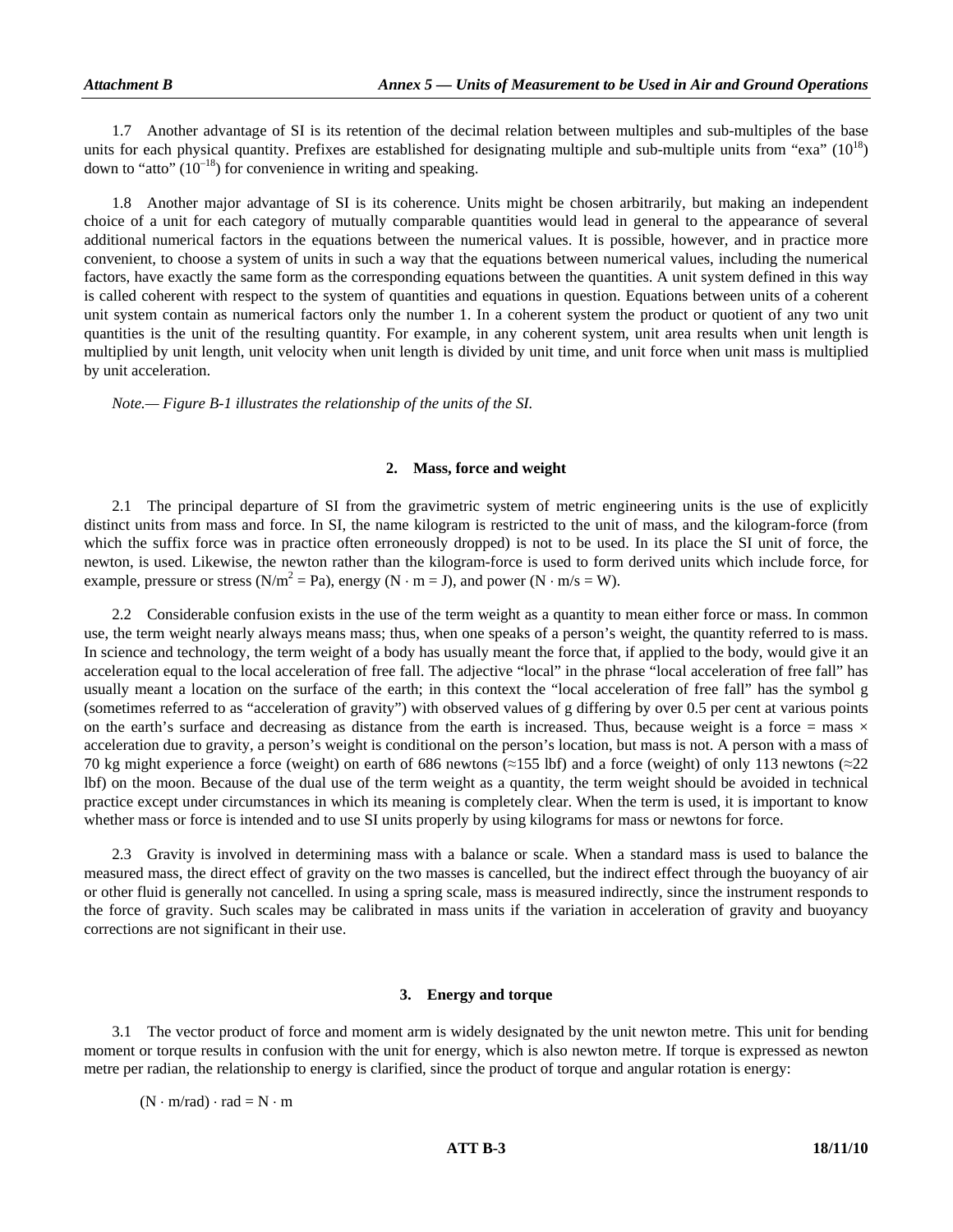3.2 If vectors were shown, the distinction between energy and torque would be obvious, since the orientation of force and length is different in the two cases. It is important to recognize this difference in using torque and energy, and the joule should never be used for torque.

#### **4. SI prefixes**

#### 4.1 Selection of prefixes

 4.1.1 In general the SI prefixes should be used to indicate orders of magnitude, thus eliminating non-significant digits and leading zeros in decimal fractions and providing a convenient alternative to the powers-of-ten notation preferred in computation. For example:

12 300 mm becomes 12.3 m

 $12.3 \times 10^3$  m becomes 12.3 km

0.001 23 µA becomes 1.23 nA

 4.1.2 When expressing a quantity by a numerical value and a unit, prefixes should preferably be chosen so that the numerical value lies between 0.1 and 1 000. To minimize variety, it is recommended that prefixes representing powers of 1 000 be used. However, in the following cases, deviation from the above may be indicated:

- a) in expressing area and volume, the prefixes hecto, deca, deci and centi may be required: for example, square hectometre, cubic centimetre;
- b) in tables of values of the same quantity, or in a discussion of such values within a given context, it is generally preferable to use the same unit multiple throughout; and
- c) for certain quantities in particular applications, one particular multiple is customarily used. For example, the hectopascal is used for altimeter settings and the millimetre is used for linear dimensions in mechanical engineering drawings even when the values lie outside the range 0.1 to 1 000.

#### 4.2 Prefixes in compound units<sup>1</sup>

It is recommended that only one prefix be used in forming a multiple of a compound unit. Normally the prefix should be attached to a unit in the numerator. One exception to this occurs when the kilogram is one of the units. For example:

V/m, *not* mV/mm; MJ/kg, *not* kJ/g

#### 4.3 Compound prefixes

Compound prefixes, formed by the juxtaposition of two or more SI prefixes, are not to be used. For example:

1 nm *not* 1mµm; 1 pF *not* 1µµF

If values are required outside the range covered by the prefixes, they should be expressed using powers of ten applied to the base unit.

-

<sup>1.</sup> A compound unit is a derived unit expressed in terms of two or more units, that is, not expressed with a single special name.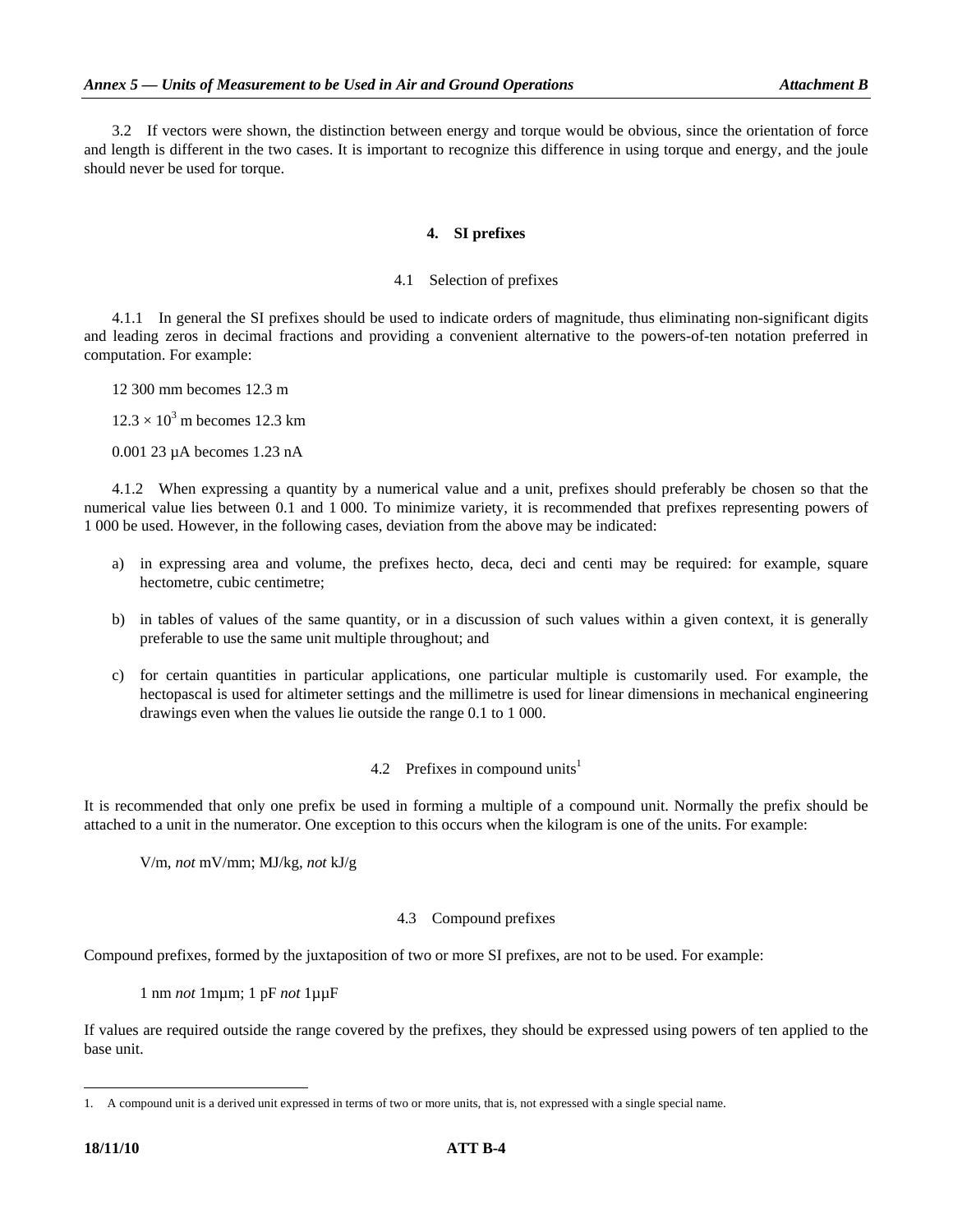

**Figure B-1**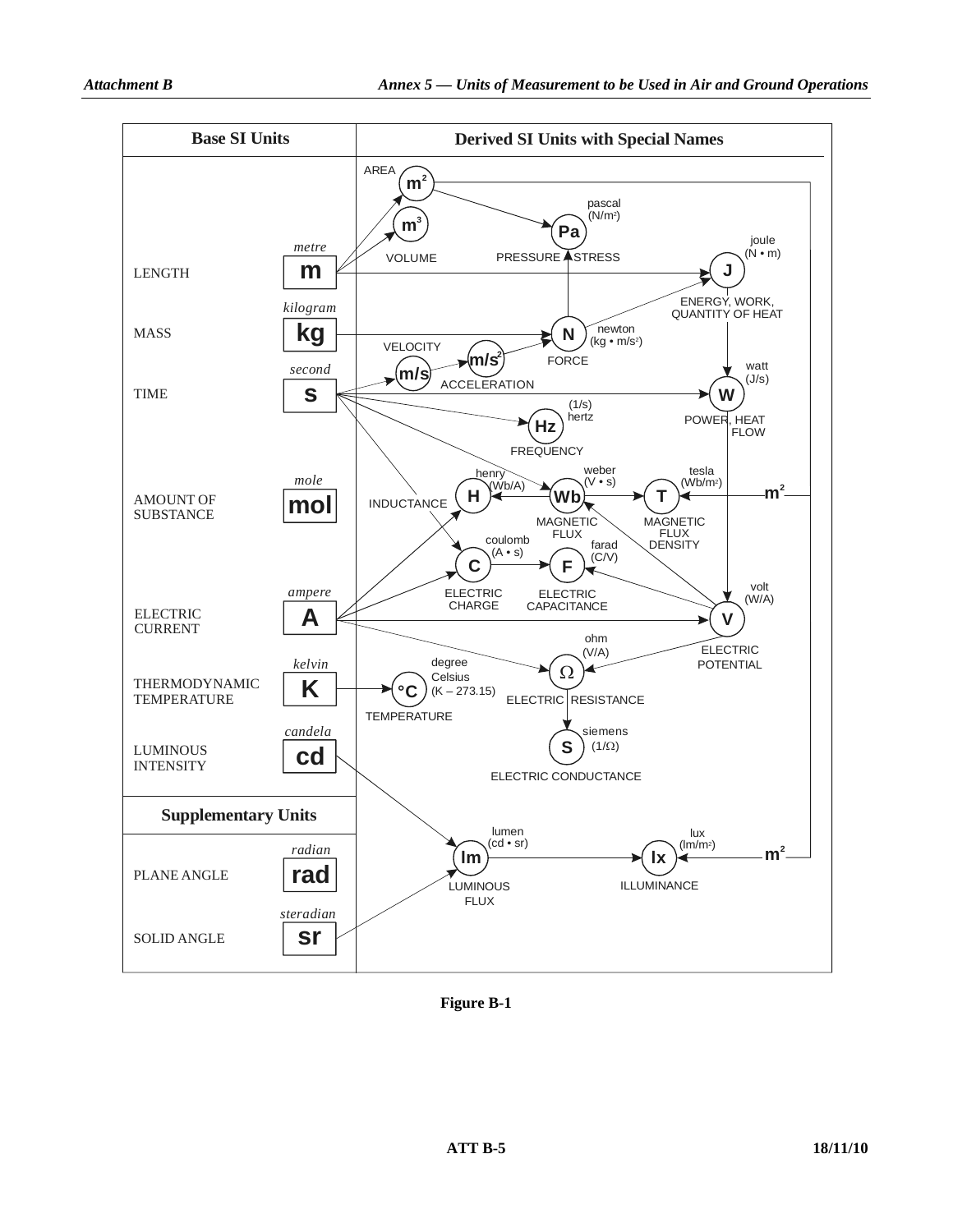#### 4.4 Powers of units

An exponent attached to a symbol containing a prefix indicates that the multiple or sub-multiple of the unit (the unit with its prefix) is raised to the power expressed by the exponent. For example:

 $1 \text{ cm}^3 = (10^{-2} \text{ m})^3 = 10^{-6} \text{ m}^3$  $1 \text{ ns}^{-1} = (10^{-9} \text{ s})^{-1} = 10^{9} \text{ s}^{-1}$  $1 \text{ mm}^2/\text{s} = (10^{-3} \text{ m})^2/\text{s} = 10^{-6} \text{ m}^2/\text{s}$ 

#### **5. Style and usage**

#### 5.1 Rules for writing unit symbols

5.1.1 Unit symbols should be printed in Roman (upright) type regardless of the type style used in the surrounding text.

5.1.2 Unit symbols are unaltered in the plural.

5.1.3 Unit symbols are not followed by a period except when used at the end of a sentence.

 5.1.4 Letter unit symbols are written in lower case (cd) unless the unit name has been derived from a proper name, in which case the first letter of the symbol is capitalized (W, Pa). Prefix and unit symbols retain their prescribed form regardless of the surrounding typography.

 5.1.5 In the complete expression for a quantity, a space should be left between the numerical value and the unit symbol. For example, write 35 mm not 35mm, and 2.37 lm, not 2.37lm. When the quantity is used in an adjectival sense, a hyphen is often used, for example, 35-mm film.

*Exception:* No space is left between the numerical value and the symbols for degree, minute and second of plane angle, and degree Celsius.

5.1.6 No space is used between the prefix and unit symbols.

5.1.7 Symbols, not abbreviations, should be used for units. For example, use "A", not "amp", for ampere.

#### 5.2 Rules for writing unit names

 5.2.1 Spelled-out unit names are treated as common nouns in English. Thus, the first letter of a unit name is not capitalized except at the beginning of a sentence or in capitalized material such as a title, even though the unit name may be derived from a proper name and therefore be represented as a symbol by a capital letter (see 5.1.4). For example, normally write "newton" not "Newton" even though the symbol is N.

 5.2.2 Plurals are used when required by the rules of grammar and are normally formed regularly, for example, henries for the plural of henry. The following irregular plurals are recommended:

| Singular | Plural  |
|----------|---------|
| lux      | lux     |
| hertz    | hertz   |
| siemens  | siemens |

5.2.3 No space or hyphen is used between the prefix and the unit name.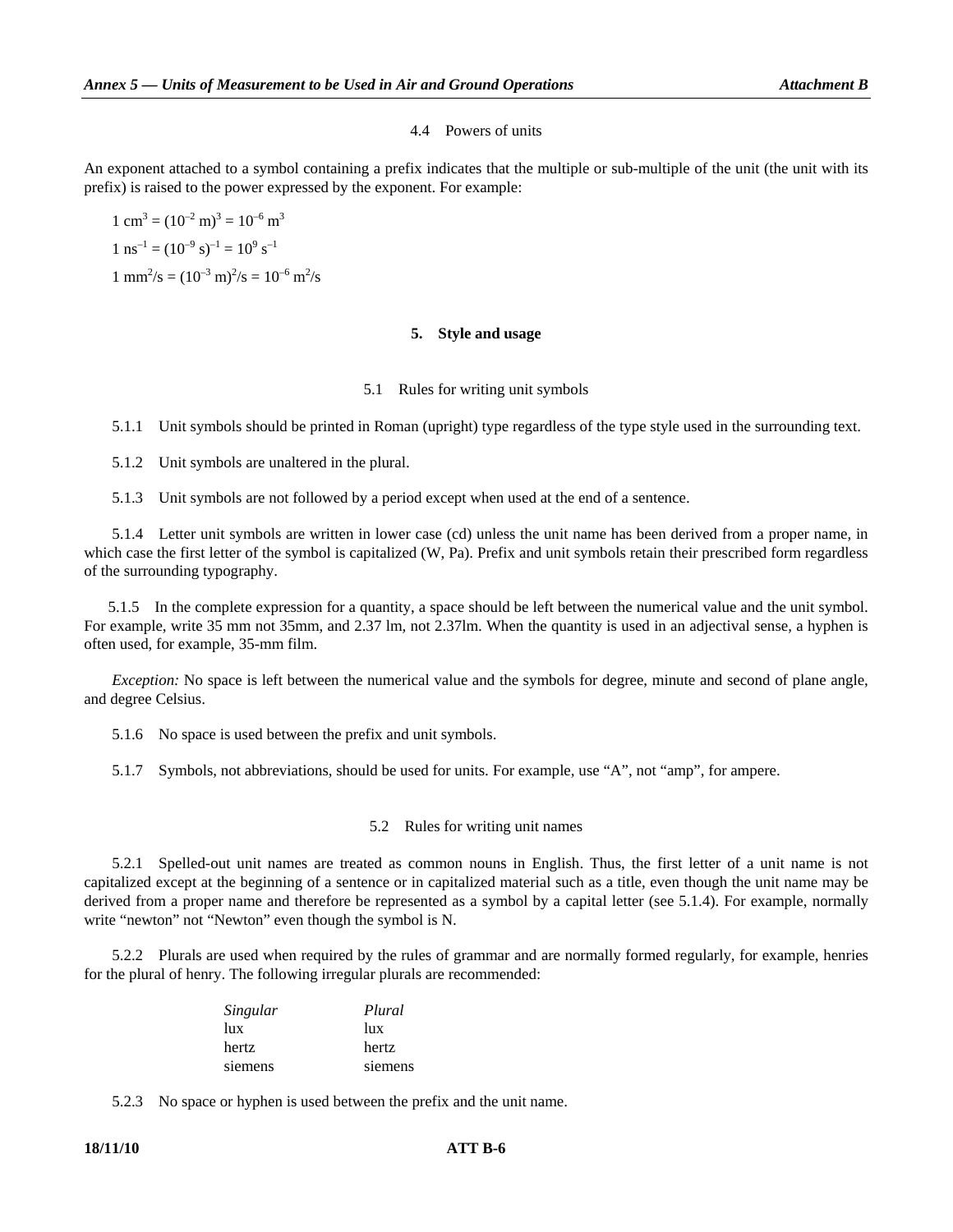#### 5.3 Units formed by multiplication and division

5.3.1 *With unit names:* 

Product, use a space (preferred) or hyphen:

newton metre *or* newton-metre.

In the case of the watt hour the space may be omitted, thus:

watthour.

Quotient, use the word per and not a solidus:

metre per second *not* metre/second.

Powers, use the modifier squared or cubed placed after the unit name:

metre per second squared.

In the case of area or volume, a modifier may be placed before the unit name:

square millimetre, cubic metre.

This exception also applies to derived units using area or volume:

watt per square metre.

 *Note.— To avoid ambiguity in complicated expressions, symbols are preferred to words.* 

#### 5.3.2 *With unit symbols:*

Product may be indicated in either of the following ways:

Nm *or* N ⋅ m for newton metre.

 *Note.— When using for a prefix a symbol which coincides with the symbol for the unit, special care should be taken to avoid confusion. The unit newton metre for torque should be written, for example,* Nm *or* N ⋅ m *to avoid confusion with* mN, *the millinewton.* 

An exception to this practice is made for computer printouts, automatic typewriter work, etc., where the dot half high is not possible, and a dot on the line may be used.

Quotient, use one of the following forms:

 $m/s \text{ or } m \cdot s^{-1} \text{ or } \frac{m}{s}.$ 

In no case should more than one solidus be used in the same expression unless parentheses are inserted to avoid ambiguity. For example, write:

 $J/(mol \cdot K)$  or  $J \cdot mol^{-1} \cdot K^{-1}$  or  $(J/mol)/K$ but *not* J/mol/K.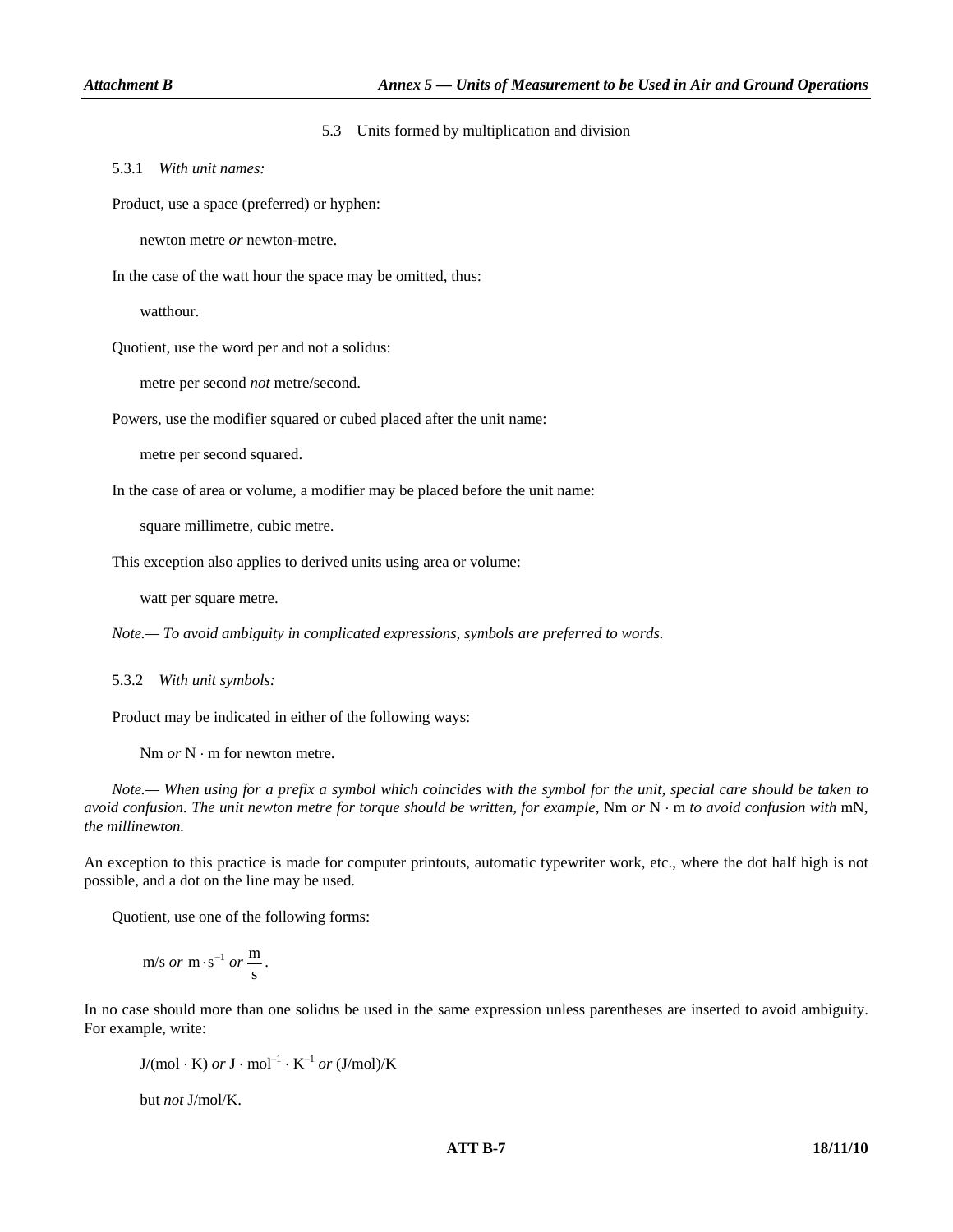5.3.3 Symbols and unit names should not be mixed in the same expression. Write:

joules per kilogram *or* J/kg *or* J ⋅ kg–1

but *not* joules/kilogram *or* joules/kg *or* joules ⋅ kg–1.

#### 5.4 Numbers

 5.4.1 The preferred decimal marker is a point on the line (period); however, the comma is also acceptable. When writing numbers less than one, a zero should be written before the decimal marker.

 5.4.2 The comma is not to be used to separate digits. Instead, digits should be separated into groups of three, counting from the decimal point towards the left and the right, and using a small space to separate the groups. For example:

73 655 7 281 2.567 321 0.133 47

The space between groups should be approximately the width of the letter "i" and the width of the space should be constant even if variable-width spacing is used between the words.

5.4.3 The sign for multiplication of numbers is a cross  $(\times)$  or a dot half high. However, if the dot half high is used as the multiplication sign, a point on the line must not be used as a decimal marker in the same expression.

 5.4.4 Attachment of letters to a unit symbol as a means of giving information about the nature of the quantity under consideration is incorrect. Thus MWe for "megawatts electrical (power)", Vac for "volts ac" and kJt for "kilojoules thermal (energy)" are not acceptable. For this reason, no attempt should be made to construct SI equivalents of the abbreviations "psia" and "psig", so often used to distinguish between absolute and gauge pressure. If the context leaves any doubt as to which is meant, the word pressure must be qualified appropriately. For example:

\_\_\_\_\_\_\_\_\_\_\_\_\_\_\_\_\_\_\_\_\_

"… at a gauge pressure of 13 kPa".

*or* 

"… at an absolute pressure of 13 kPa".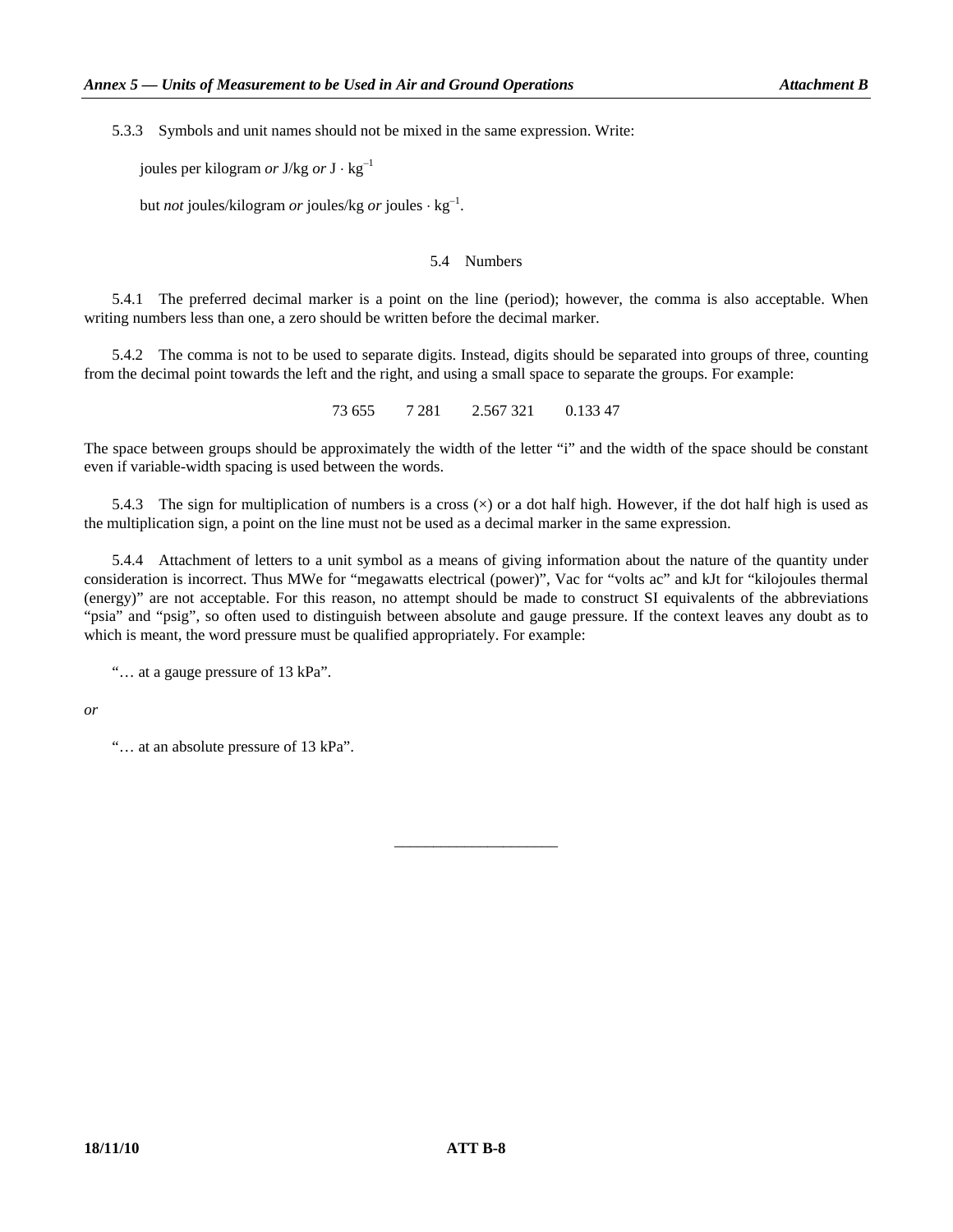## **ATTACHMENT C. CONVERSION FACTORS**

#### **1. General**

 1.1 The list of conversion factors which is contained in this Attachment is provided to express the definitions of miscellaneous units of measure as numerical multiples of SI units.

 1.2 The conversion factors are presented for ready adaptation to computer readout and electronic data transmission. The factors are written as a number greater than 1 and less than 10 with six or less decimal places. This number is followed by the letter E (for exponent), a plus or minus symbol, and two digits which indicate the power of 10 by which the number must be multiplied to obtain the correct value. For example:

3.523 907 E – 02 is 3.523 907 × 10–2 *or* 0.035 239 07

Similarly,

 $3.386\,389\text{ E} + 03\text{ is }3.386\,389\times 10^3\text{ or }3.386.389$ 

 1.3 An asterisk (\*) after the sixth decimal place indicates that the conversion factor is exact and that all subsequent digits are zero. Where less than six decimal places are shown, more precision is not warranted.

1.4 Further examples of use of the tables:

| To convert from                     | to      | Multiply by                          |
|-------------------------------------|---------|--------------------------------------|
| pound-force per square foot<br>inch | Pa<br>m | $4.788026E+01$<br>$2.540~000*E - 02$ |
| thus:                               |         |                                      |

1 lbf/ft<sup>2</sup> = 47.880 26 Pa  $1$  inch = 0.025 4 m (exactly)

#### **2. Factors not listed**

 2.1 Conversion factors for compound units which are not listed herein can easily be developed from numbers given in the list by the substitution of converted units, as follows.

*Example:* To find conversion factor of lb ⋅ ft/s to kg ⋅ m/s:

```
 first convert 
1 lb to 0.453 592 4 kg 
1 ft to 0.304 8 m
```

```
 then substitute: 
(0.453\,592\,4\,\mathrm{kg})\times(0.304\,8\,\mathrm{m})/\mathrm{s}= 0.138255 kg·m/s
```
Thus the factor is  $1.382\,55\,E - 01$ .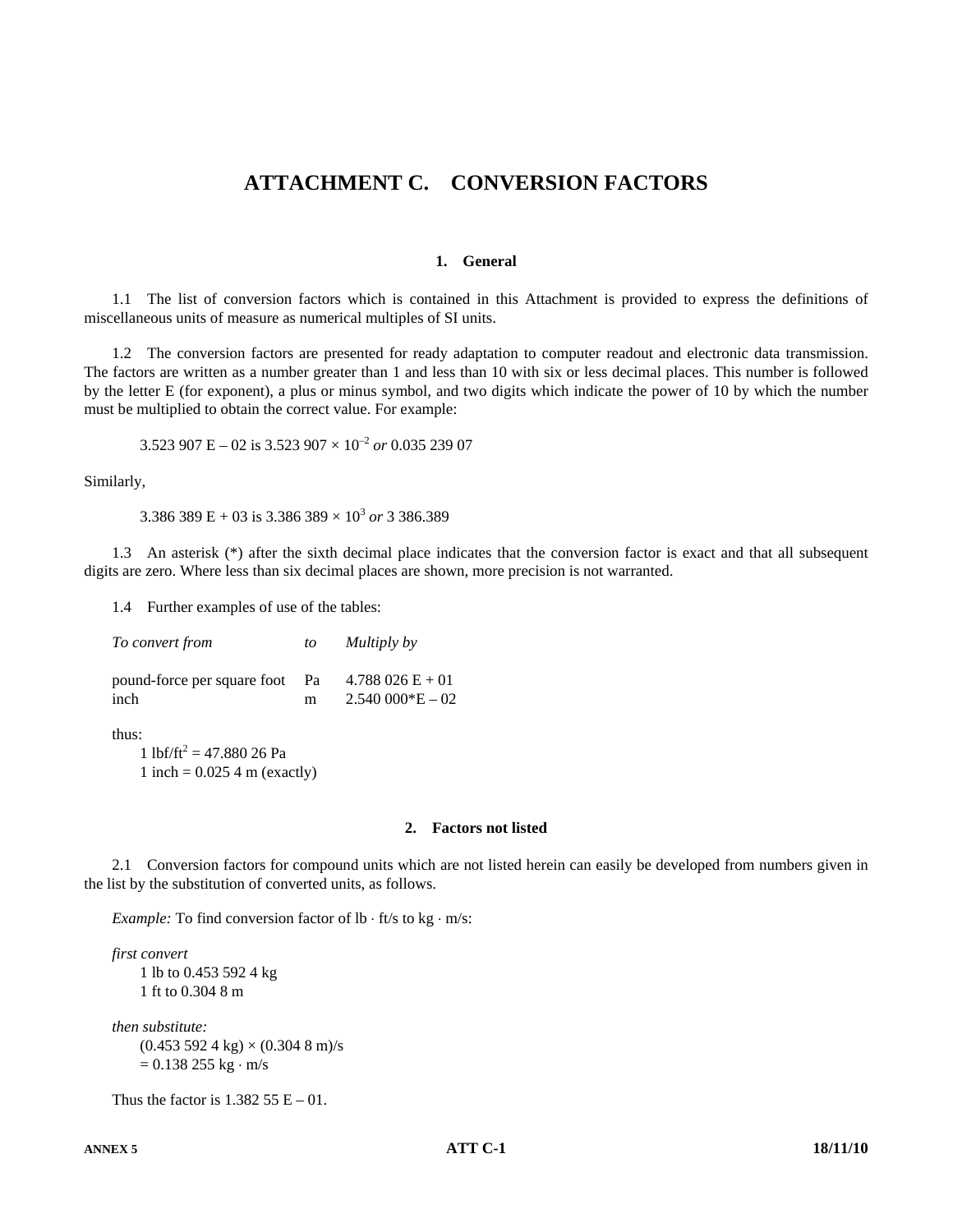### **Table C-1. Conversion factors to SI units**

*(Symbols of SI units given in parentheses)* 

| To convert from                                                           | to                                    | Multiply by                 |
|---------------------------------------------------------------------------|---------------------------------------|-----------------------------|
| abampere                                                                  | ampere $(A)$                          | $1.000\,000 * E + 01$       |
| abcoulomb                                                                 | coulomb (C)                           | $1.000\ 000\ 000\ 000$      |
| abfarad                                                                   | farad $(F)$                           | $1.000\ 000\ 000\ 000\ 000$ |
| abhenry                                                                   | henry (H)                             | $1.000\ 000*E-09$           |
| abmho                                                                     | siemens $(S)$                         | $1.000~000*E+09$            |
| abohm                                                                     | ohm $(\Omega)$                        | $1.000000 * E - 09$         |
| abvolt                                                                    | volt(V)                               | $1.000\ 000*E-08$           |
| acre (U.S. survey)                                                        | square metre $(m2)$                   | $4.046873 E + 03$           |
| ampere hour                                                               | coulomb (C)                           | $3.600\,000*E+03$           |
| are                                                                       | square metre $(m2)$                   | $1.000\ 000*E+02$           |
| atmosphere (standard)                                                     | pascal (Pa)                           | $1.013$ 250 $*E + 05$       |
| atmosphere (technical = $1 \text{ kgf/cm}^2$ )                            | pascal (Pa)                           | $9.806650 *E + 04$          |
| bar                                                                       | pascal (Pa)                           | $1.000\ 000\ 000\ 000\ 000$ |
| barrel (for petroleum, 42 U.S. liquid gal)                                | cubic metre $(m3)$                    | $1.589873 * E - 01$         |
| British thermal unit (International Table)                                | joule $(J)$                           | $1.055\,056$ E + 03         |
| British thermal unit (mean)                                               | joule $(J)$                           | 1.055 87<br>$E + 03$        |
| British thermal unit (thermochemical)                                     | joule $(J)$                           | $E + 03$<br>1.054 350       |
| British thermal unit (39°F)                                               | joule $(J)$                           | $E + 03$<br>1.059 67        |
| British thermal unit (59°F)                                               | joule $(J)$                           | $E + 03$<br>1.054 80        |
| British thermal unit (60°F)                                               | joule $(J)$                           | $E + 03$<br>1.054 68        |
| Btu (International Table) $\cdot$ ft/h $\cdot$ ft <sup>2</sup> $\cdot$ °F | watt per metre kelvin $(W/m \cdot K)$ | $E + 00$<br>1.730 735       |
| (k, thermal conductivity)                                                 |                                       |                             |
| Btu (thermochemical) $\cdot$ ft/h $\cdot$ ft <sup>2</sup> $\cdot$ °F      | watt per metre kelvin $(W/m \cdot K)$ | 1.729 577 $E + 00$          |
| (k, thermal conductivity)                                                 |                                       |                             |
| Btu (International Table) $\cdot$ in/h $\cdot$ ft <sup>2</sup> $\cdot$ °F | watt per metre kelvin $(W/m \cdot K)$ | $1.442\,279$ $E-01$         |
| (k, thermal conductivity)                                                 |                                       |                             |
| Btu (thermochemical) $\cdot$ in/h $\cdot$ ft <sup>2</sup> $\cdot$ °F      | watt per metre kelvin $(W/m \cdot K)$ | 1.441 314 $E-01$            |
| (k, thermal conductivity)                                                 |                                       |                             |
| Btu (International Table) $\cdot$ in/s $\cdot$ ft <sup>2</sup> $\cdot$ °F | watt per metre kelvin $(W/m \cdot K)$ | 5.192 204 $E + 02$          |
| (k, thermal conductivity)                                                 |                                       |                             |
| Btu (thermochemical) $\cdot$ in/s $\cdot$ ft <sup>2</sup> $\cdot$ °F      | watt per metre kelvin $(W/m \cdot K)$ | 5.188732 $E + 02$           |
| (k, thermal conductivity)                                                 |                                       |                             |
| Btu (International Table)/h                                               | watt $(W)$                            | 2.930 711<br>$E - 01$       |
| Btu (thermochemical)/h                                                    | watt $(W)$                            | $2.928751 E - 01$           |
| Btu (thermochemical)/min                                                  | watt (W)                              | $1.757250 E + 01$           |
| Btu (thermochemical)/s                                                    | watt (W)                              | 1.054 350<br>$E + 03$       |
| Btu (International Table)/ft <sup>2</sup>                                 | joule per square metre $(J/m2)$       | $E + 04$<br>1.135 653       |
| Btu (thermochemical)/ $ft^2$                                              | joule per square metre $(J/m2)$       | $E + 04$<br>1.134 893       |
| Btu (thermochemical)/ $ft^2 \cdot h$                                      | watt per square metre $(W/m2)$        | $E + 00$<br>3.152 481       |
| Btu (thermochemical)/ $ft^2 \cdot min$                                    | watt per square metre $(W/m^2)$       | $E + 02$<br>1.891 489       |
| Btu (thermochemical)/ $ft^2 \cdot s$                                      | watt per square metre $(W/m^2)$       | $E + 04$<br>1.134 893       |
| Btu (thermochemical)/in <sup>2</sup> · s                                  | watt per square metre $(W/m^2)$       | $E + 06$<br>1.634 246       |

<sup>∗</sup> An asterisk (\*) after the sixth decimal place indicates that the conversion factor is exact and that all subsequent digits are zero. Where less than six decimal places are shown, more precision is not warranted.

-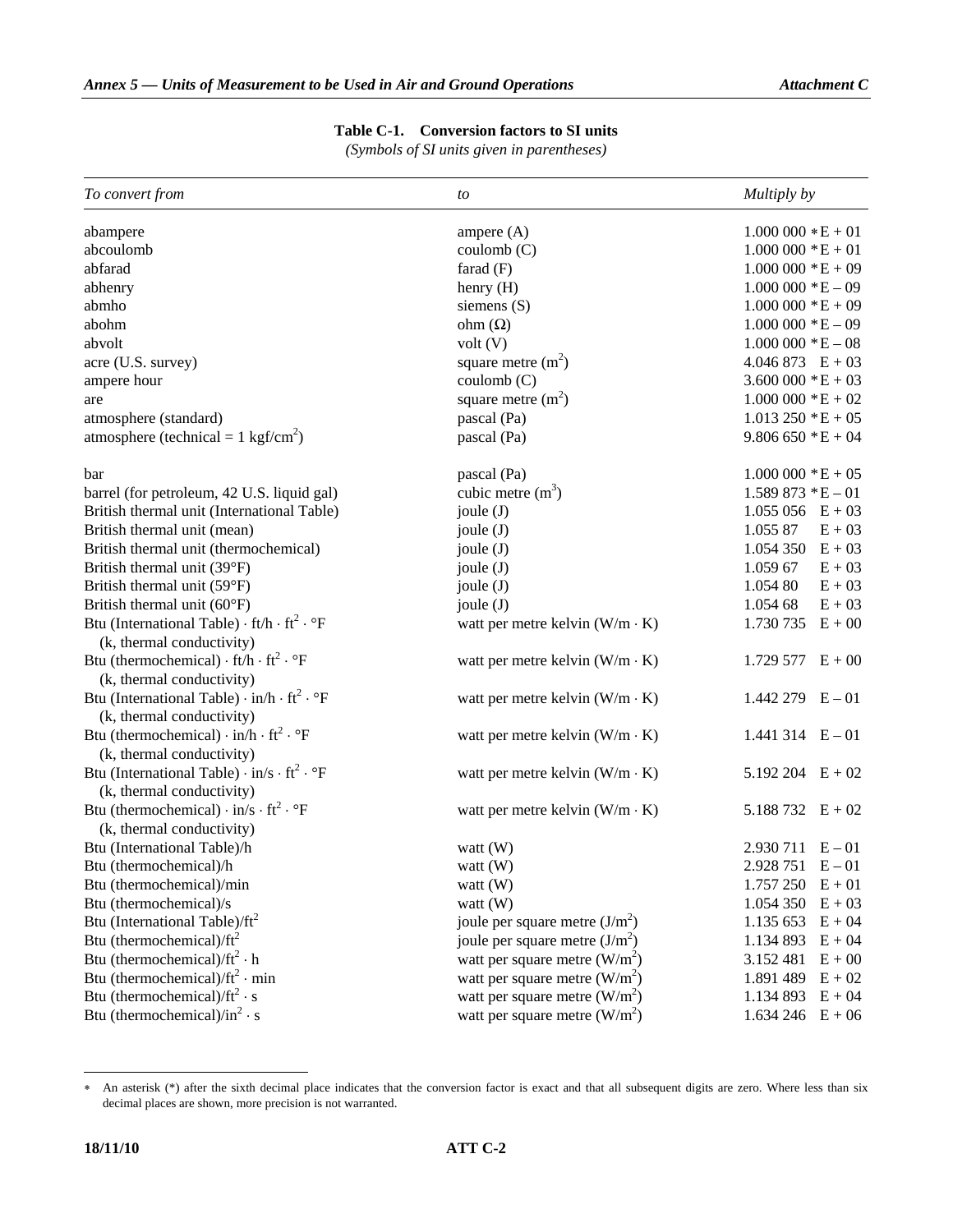| To convert from                                                                            | to                                              | Multiply by                    |
|--------------------------------------------------------------------------------------------|-------------------------------------------------|--------------------------------|
| Btu (International Table)/h $\cdot$ ft <sup>2</sup> $\cdot$ °F<br>(C, thermal conductance) | watt per square metre kelvin $(W/m^2 \cdot K)$  | 5.678 263 $E + 00$             |
| Btu (thermochemical)/h $\cdot$ ft <sup>2</sup> $\cdot$ °F<br>(C, thermal conductance)      | watt per square metre kelvin $(W/m^2 \cdot K)$  | 5.674 466 $E + 00$             |
| Btu (International Table)/s $\cdot$ ft <sup>2</sup> $\cdot$ °F                             | watt per square metre kelvin $(W/m^2 \cdot K)$  | $2.044$ 175 $E + 04$           |
| Btu (thermochemical)/s $\cdot$ ft <sup>2</sup> $\cdot$ °F                                  | watt per square metre kelvin $(W/m^2 \cdot K)$  | 2.042 808<br>$E + 04$          |
| Btu (International Table)/lb                                                               | joule per kilogram (J/kg)                       | $2.326000 * E + 03$            |
| Btu (thermochemical)/lb                                                                    | joule per kilogram (J/kg)                       | $2.324444 E + 03$              |
| Btu (International Table)/lb · °F                                                          | joule per kilogram kelvin $(J/kg \cdot K)$      | $4.186800 * E + 03$            |
| (c, heat capacity)                                                                         |                                                 |                                |
| Btu (thermochemical)/lb · °F                                                               | joule per kilogram kelvin $(J/kg \cdot K)$      | $4.184000 E + 03$              |
| (c, heat capacity)                                                                         |                                                 |                                |
| calibre (inch)                                                                             | $m$ etre $(m)$                                  | $2.540000 * E - 02$            |
| calorie (International Table)                                                              | joule $(J)$                                     | $4.186800 * E + 00$            |
| calorie (mean)                                                                             | joule $(J)$                                     | 4.190 02<br>$E + 00$           |
| calorie (thermochemical)                                                                   | joule $(J)$                                     | $4.184000 * E + 00$            |
| calorie $(15^{\circ}C)$                                                                    | joule $(J)$                                     | 4.185 80<br>$E + 00$           |
| calorie $(20^{\circ}C)$                                                                    | joule $(J)$                                     | 4.181 90<br>$E + 00$           |
| calorie (kilogram, International Table)                                                    | joule $(J)$                                     | $4.186800 * E + 03$            |
| calorie (kilogram, mean)                                                                   | joule $(J)$                                     | $E + 03$<br>4.190 02           |
| calorie (kilogram, thermochemical)                                                         | joule $(J)$                                     | $4.184000 * E + 03$            |
| cal (thermochemical)/ $cm2$                                                                | joule per square metre $(J/m^2)$                | $4.184000 * E + 04$            |
| cal (International Table)/g                                                                | joule per kilogram (J/kg)                       | $4.186800 * E + 03$            |
| cal (thermochemical)/g                                                                     | joule per kilogram (J/kg)                       | $4.184000 * E + 03$            |
| cal (International Table)/g · °C                                                           | joule per kilogram kelvin $(J/kg \cdot K)$      | $4.186800 * E + 03$            |
| cal (thermochemical)/g $\cdot$ °C                                                          | joule per kilogram kelvin $(J/kg \cdot K)$      | $4.184000 * E + 03$            |
| cal (thermochemical)/min                                                                   | watt $(W)$                                      | 6.973 333 $E-02$               |
| cal (thermochemical)/s                                                                     | watt $(W)$                                      | $4.184000 * E + 00$            |
| cal (thermochemical)/ $\text{cm}^2 \cdot \text{min}$                                       | watt per square metre $(W/m2)$                  | 6.973 333 $E + 02$             |
| cal (thermochemical)/ $\text{cm}^2 \cdot \text{s}$                                         | watt per square metre $(W/m2)$                  | $4.184000 * E + 04$            |
| cal (thermochemical)/cm $\cdot$ s $\cdot$ °C                                               | watt per metre kelvin $(W/m \cdot K)$           | $4.184000 * E + 02$            |
| centimetre of mercury $(0^{\circ}C)$                                                       | pascal (Pa)                                     | 1.333 22<br>$E + 03$           |
| centimetre of water $(4^{\circ}C)$                                                         | pascal (Pa)                                     | 9.80638<br>$E + 01$            |
| centipoise                                                                                 | pascal second $(Pa \cdot s)$                    | $1.000\ 000\  \, ^{\ast}E-03$  |
| centistokes                                                                                | metre squared per second $(m^2/s)$              | $1.000\ 000\ *E-06$            |
| circular mil                                                                               | square metre $(m2)$                             | $5.067075$ E - 10              |
| clo                                                                                        | kelvin metre squared per watt $(K \cdot m^2/W)$ | $2.003\ 712$ E $-01$           |
| cup                                                                                        | cubic metre $(m3)$                              | $2.365882 E - 04$              |
| curie                                                                                      | becquerel (Bq)                                  | $3.700\,000*E+10$              |
| day (mean solar)                                                                           | second (s)                                      | $8.640000 E + 04$              |
| day (sidereal)                                                                             | second (s)                                      | $8.616409$ E + 04              |
| degree (angle)                                                                             | radian (rad)                                    | $1.745329$ E - 02              |
| $\mathrm{P}F \cdot h \cdot \mathrm{ft}^2/B$ tu (International Table)                       | kelvin metre squared per watt $(K \cdot m^2/W)$ | 1.761 $102$ E $-01$            |
| (R, thermal resistance)                                                                    |                                                 |                                |
| $\mathrm{P}F \cdot h \cdot \mathrm{ft}^2/\mathrm{B}t$ u (thermochemical)                   | kelvin metre squared per watt $(K \cdot m^2/W)$ | $1.762280$ $E-01$              |
| (R, thermal resistance)                                                                    |                                                 |                                |
| dyne                                                                                       | newton(N)                                       | $1.000\ 000\ *E-05$            |
| $dyne$ $\cdot$ cm                                                                          | newton metre $(N \cdot m)$                      | $1.000\ 000\  \, ^{\ast }E-07$ |
| dyne/cm <sup>2</sup>                                                                       | pascal (Pa)                                     | $1.000000 * E - 01$            |
|                                                                                            |                                                 |                                |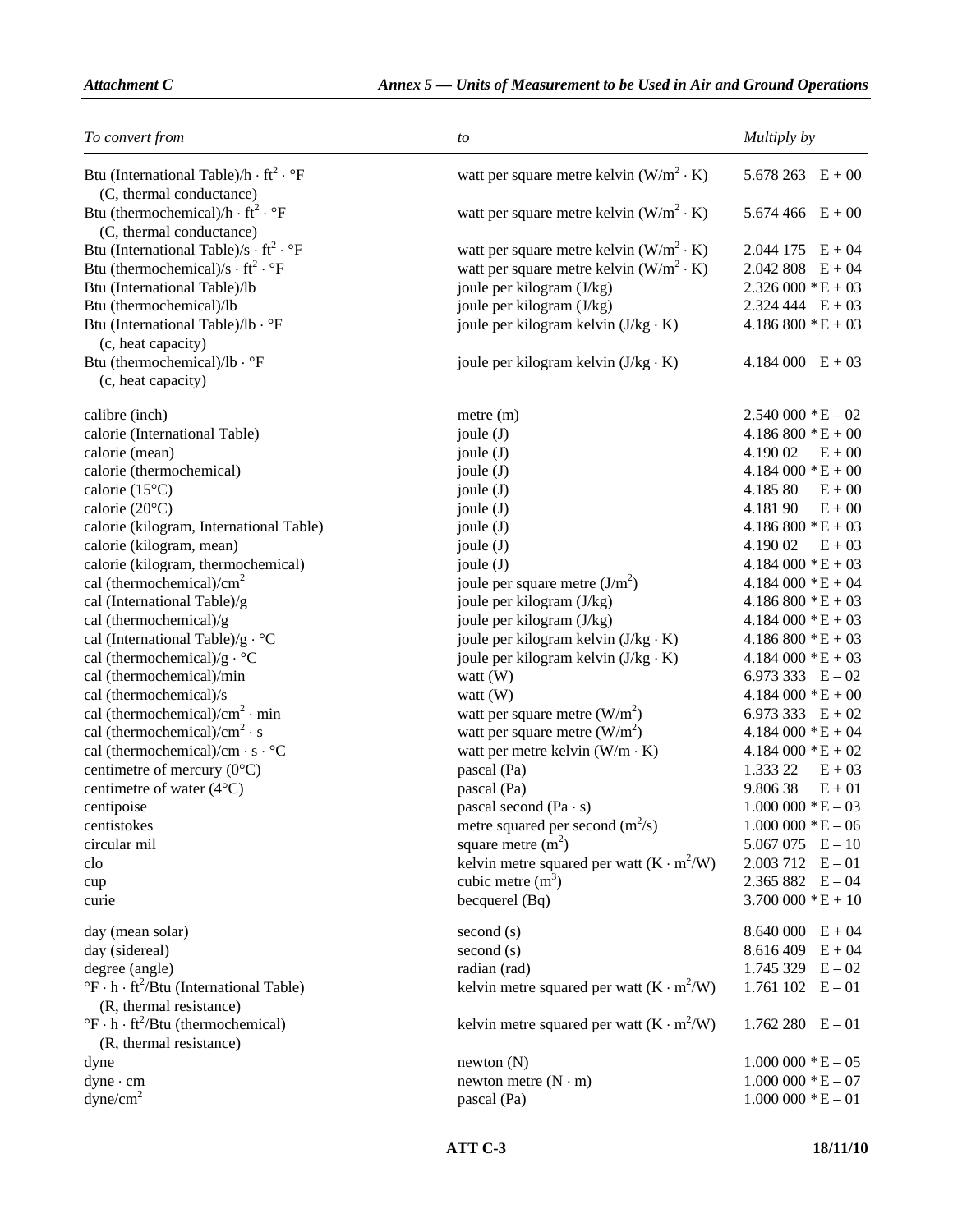| To convert from                 | to                                  | Multiply by                      |
|---------------------------------|-------------------------------------|----------------------------------|
| electronvolt                    | joule (J)                           | 1.602 19<br>$E-19$               |
| EMU of capacitance              | farad $(F)$                         | $1.000\ 000\ 000\ 000\ + E + 09$ |
| EMU of current                  | ampere $(A)$                        | $1.000\,000*E+01$                |
| EMU of electric potential       | volt(V)                             | $1.000\ 000*E-08$                |
| EMU of inductance               | henry (H)                           | $1.000\ 000\  \, ^{\ast}E-09$    |
| EMU of resistance               | ohm $(\Omega)$                      | $1.000\ 000\ *E-09$              |
| erg                             | joule $(J)$                         | $1.000\ 000\ \mathrm{E} - 07$    |
| erg/cm <sup>2</sup> · s         | watt per square metre $(W/m2)$      | $1.000\ 000\  \, ^{\ast}E-03$    |
| erg/s                           | watt $(W)$                          | $1.000\ 000\  \, ^{\ast}E-07$    |
| ESU of capacitance              | farad $(F)$                         | $1.112\,650$ E - 12              |
| ESU of current                  | ampere $(A)$                        | 3.335 6<br>$E - 10$              |
| ESU of electric potential       | volt(V)                             | 2.9979<br>$E + 02$               |
| ESU of inductance               | henry (H)                           | $8.987554 E + 11$                |
| ESU of resistance               | ohm $(\Omega)$                      | $8.987554 E + 11$                |
|                                 |                                     |                                  |
| faraday (based on carbon-12)    | $\text{coulomb}$ (C)                | 9.648 70<br>$E + 04$             |
| faraday (chemical)              | $\text{coulomb}$ (C)                | 9.649 57<br>$E + 04$             |
| faraday (physical)              | $\text{coulomb}$ (C)                | 9.652 19<br>$E + 04$             |
| fathom                          | $m$ etre $(m)$                      | 1.8288<br>$E + 00$               |
| fermi (femtometre)              | $m$ etre $(m)$                      | $1.000\ 000*E-15$                |
| fluid ounce (U.S.)              | cubic metre $(m3)$                  | $2.957353 E - 05$                |
| foot                            | $m$ etre $(m)$                      | $3.048\,000$ * $E - 01$          |
| foot (U.S. survey)              | metre (m)                           | $3.048\,006$ $E - 01$            |
| foot of water $(39.2^{\circ}F)$ | pascal (Pa)                         | 2.988 98<br>$E + 03$             |
| $ft^2$                          | square metre $(m2)$                 | $9.290304 *E - 02$               |
| $ft2/h$ (thermal diffusivity)   | metre squared per second $(m^2/s)$  | $2.580640 * E - 05$              |
| $ft^2/s$                        | metre squared per second $(m^2/s)$  | $9.290304 *E - 02$               |
| $ft3$ (volume; section modulus) | cubic metre $(m3)$                  | $2.831\,685$ E $-02$             |
| $ft^3/min$                      | cubic metre per second $(m^3/s)$    | $4.719474 E - 04$                |
| $ft^3/s$                        | cubic metre per second $(m^3/s)$    | $2.831\,685$ E $-02$             |
| $ft^4$ (moment of section)      | metre to the fourth power $(m4)$    | $8.630975$ E - 03                |
| ft·lbf                          | joule $(J)$                         | $1.355818$ E + 00                |
| $ft \cdot lbf/h$                | watt $(W)$                          | $3.766161 E-04$                  |
| $ft \cdot lbf/min$              | watt $(W)$                          | $2.259697$ E - 02                |
| $ft \cdot lbf/s$                | watt $(W)$                          | $1.355818$ E + 00                |
| $ft$ · poundal                  | joule $(J)$                         | $4.214\,011$ $E - 02$            |
| free fall, standard $(g)$       | metre per second squared $(m/s^2)$  | $9.806650 *E + 00$               |
| ft/h                            | metre per second $(m/s)$            | $8.466667$ E - 05                |
| ft/min                          | metre per second (m/s)              | $5.080000 * E - 03$              |
| ft/s                            | metre per second (m/s)              | $3.048\,000$ * E $-01$           |
| $ft/s^2$                        | metre per second squared $(m/s^2)$  | $3.048\,000*E-01$                |
| footcandle                      | lux (lx)                            | $1.076391 E + 01$                |
| footlambert                     | candela per square metre $(cd/m^2)$ | $3.426\,259$ E + 00              |
|                                 |                                     |                                  |
| gal                             | metre per second squared $(m/s^2)$  | $1.000\ 000*E-02$                |
| gallon (Canadian liquid)        | cubic metre $(m3)$                  | $4.546090$ E $-03$               |
| gallon (U.K. liquid)            | cubic metre $(m3)$                  | $4.546092$ E $-03$               |
| gallon (U.S. dry)               | cubic metre $(m3)$                  | $4.404884 E - 03$                |
| gallon (U.S. liquid)            | cubic metre $(m3)$                  | 3.785 412 $E-03$                 |
| gal (U.S. liquid)/day           | cubic metre per second $(m^3/s)$    | $4.381\,264$ E $-08$             |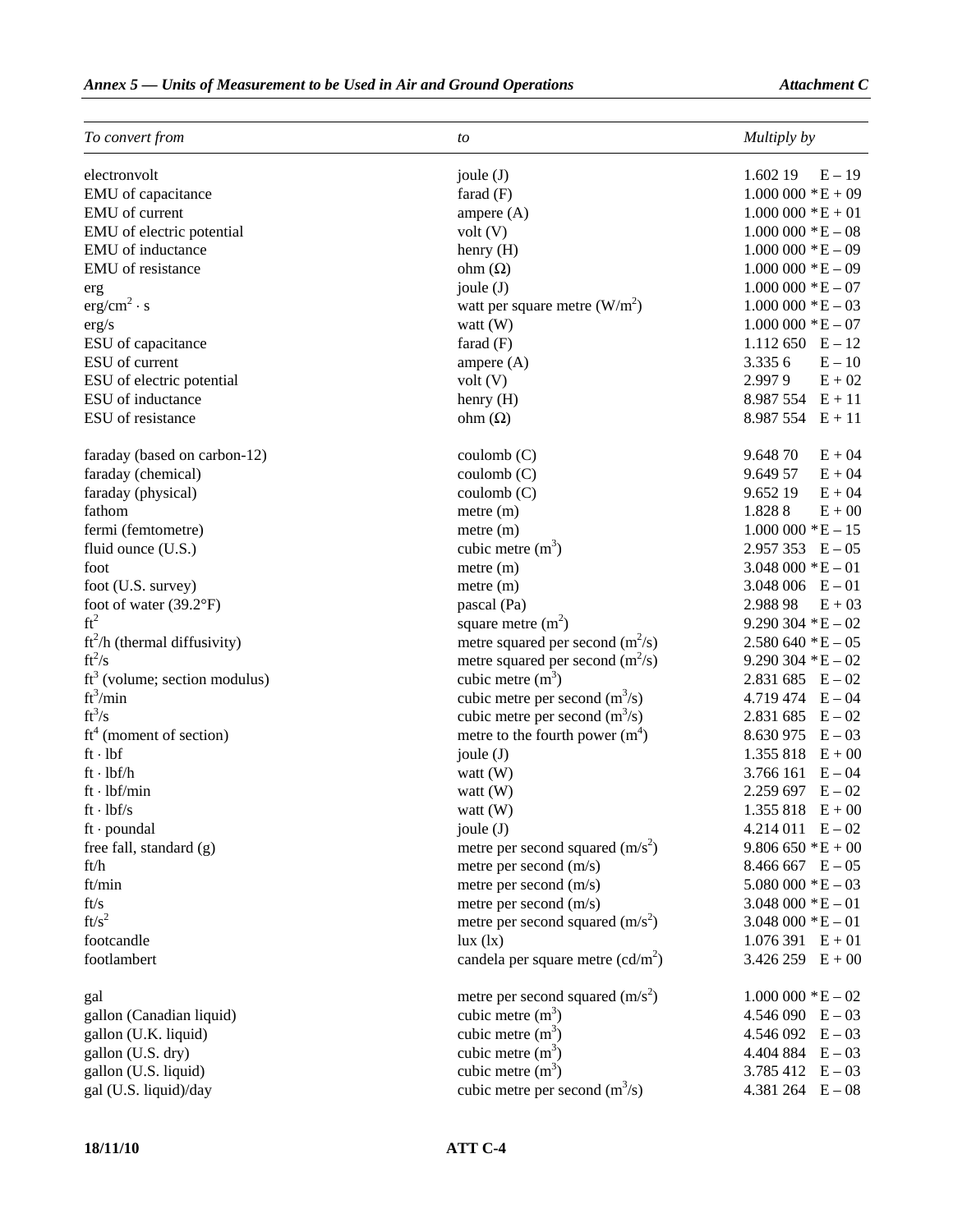| To convert from                                  | to                                 | Multiply by                   |
|--------------------------------------------------|------------------------------------|-------------------------------|
| gal (U.S. liquid)/min                            | cubic metre per second $(m^3/s)$   | 6.309 020 $E - 05$            |
| gal (U.S. liquid)/hp $\cdot$ h                   | cubic metre per joule $(m^3/J)$    | $1.410089$ E - 09             |
| (SFC, specific fuel consumption)                 |                                    |                               |
| gamma                                            | tesla(T)                           | $1.000000 * E - 09$           |
| gauss                                            | tesla(T)                           | $1.000\ 000\ *E-04$           |
| gilbert                                          | ampere $(A)$                       | 7.957 747 $E-01$              |
| grad                                             | degree (angular)                   | $9.000000 * E - 01$           |
| grad                                             | radian (rad)                       | $1.570796$ E - 02             |
| gram                                             | kilogram (kg)                      | $1.000\ 000\ \mathrm{E} - 03$ |
| g/cm <sup>3</sup>                                | kilogram per cubic metre $(kg/m3)$ | $1.000\ 000*E+03$             |
| $gram-force/cm2$                                 | pascal (Pa)                        | $9.806650 *E + 01$            |
| hectare                                          | square metre $(m2)$                | $1.000\,000 * E + 04$         |
| horsepower $(550 \text{ ft} \cdot \text{lbf/s})$ | watt $(W)$                         | 7.456 999 $E + 02$            |
| horsepower (electric)                            | watt $(W)$                         | $7.460\,000 * E + 02$         |
| horsepower (metric)                              | watt (W)                           | 7.354 99<br>$E + 02$          |
| horsepower (water)                               | watt $(W)$                         | 7.460 43<br>$E + 02$          |
| horsepower (U.K.)                                | watt $(W)$                         | 7.457 0<br>$E + 02$           |
| hour (mean solar)                                | second (s)                         | $3.600\,000$ E + 03           |
| hour (sidereal)                                  | second (s)                         | 3.590 170 $E + 03$            |
| hundredweight (long)                             | kilogram (kg)                      | $5.080235$ E + 01             |
| hundredweight (short)                            | kilogram (kg)                      | $4.535924$ E + 01             |
| inch                                             | metre (m)                          | $2.540\,000 * E - 02$         |
| inch of mercury (32°F)                           | pascal (Pa)                        | 3.38638<br>$E + 03$           |
| inch of mercury $(60^{\circ}F)$                  | pascal (Pa)                        | 3.376 85<br>$E + 03$          |
| inch of water (39.2°F)                           | pascal (Pa)                        | 2.490 82<br>$E + 02$          |
| inch of water $(60^{\circ}F)$                    | pascal (Pa)                        | 2.4884<br>$E + 02$            |
| $in^2$                                           | square metre $(m2)$                | 6.451 600 $*E - 04$           |
| $in3$ (volume; section modulus)                  | cubic metre $(m^3)$                | $1.638\,706$ E $-05$          |
| $in^3/min$                                       | cubic metre per second $(m^3/s)$   | $2.731\,177\quad E-07$        |
| $in4$ (moment of section)                        | metre to the fourth power $(m4)$   | $4.162314$ E - 07             |
| in/s                                             | metre per second (m/s)             | $2.540000 * E - 02$           |
| in/s <sup>2</sup>                                | metre per second squared $(m/s^2)$ | $2.540000 * E - 02$           |
| kilocalorie (International Table)                | joule (J)                          | $4.186800 * E + 03$           |
| kilocalorie (mean)                               | joule (J)                          | 4.190 02<br>$E + 03$          |
| kilocalorie (thermochemical)                     | joule (J)                          | $4.184\,000 * E + 03$         |
| kilocalorie (thermochemical)/min                 | watt $(W)$                         | 6.973 333 $E + 01$            |
| kilocalorie (thermochemical)/s                   | watt $(W)$                         | $4.184000 * E + 03$           |
| kilogram-force (kgf)                             | newton(N)                          | $9.806650 * E + 00$           |
| $kgf \cdot m$                                    | newton metre $(N \cdot m)$         | $9.806650 *E + 00$            |
| $kgf \cdot s^2/m \text{ (mass)}$                 | kilogram (kg)                      | $9.806650 *E + 00$            |
| kgf/cm <sup>2</sup>                              | pascal (Pa)                        | $9.806650 *E + 04$            |
| kgf/m <sup>2</sup>                               | pascal (Pa)                        | $9.806650 *E + 00$            |
| $kgf/mm^2$                                       | pascal (Pa)                        | $9.806650 *E + 06$            |
| km/h                                             | metre per second $(m/s)$           | $2.777778$ E $-01$            |
| kilopond                                         | newton(N)                          | $9.806650 * E + 00$           |
| $kW \cdot h$                                     | joule (J)                          | $3.600\,000*E+06$             |
| kip (1 000 lbf)                                  | newton(N)                          | $4.448\,222$ E + 03           |
|                                                  |                                    |                               |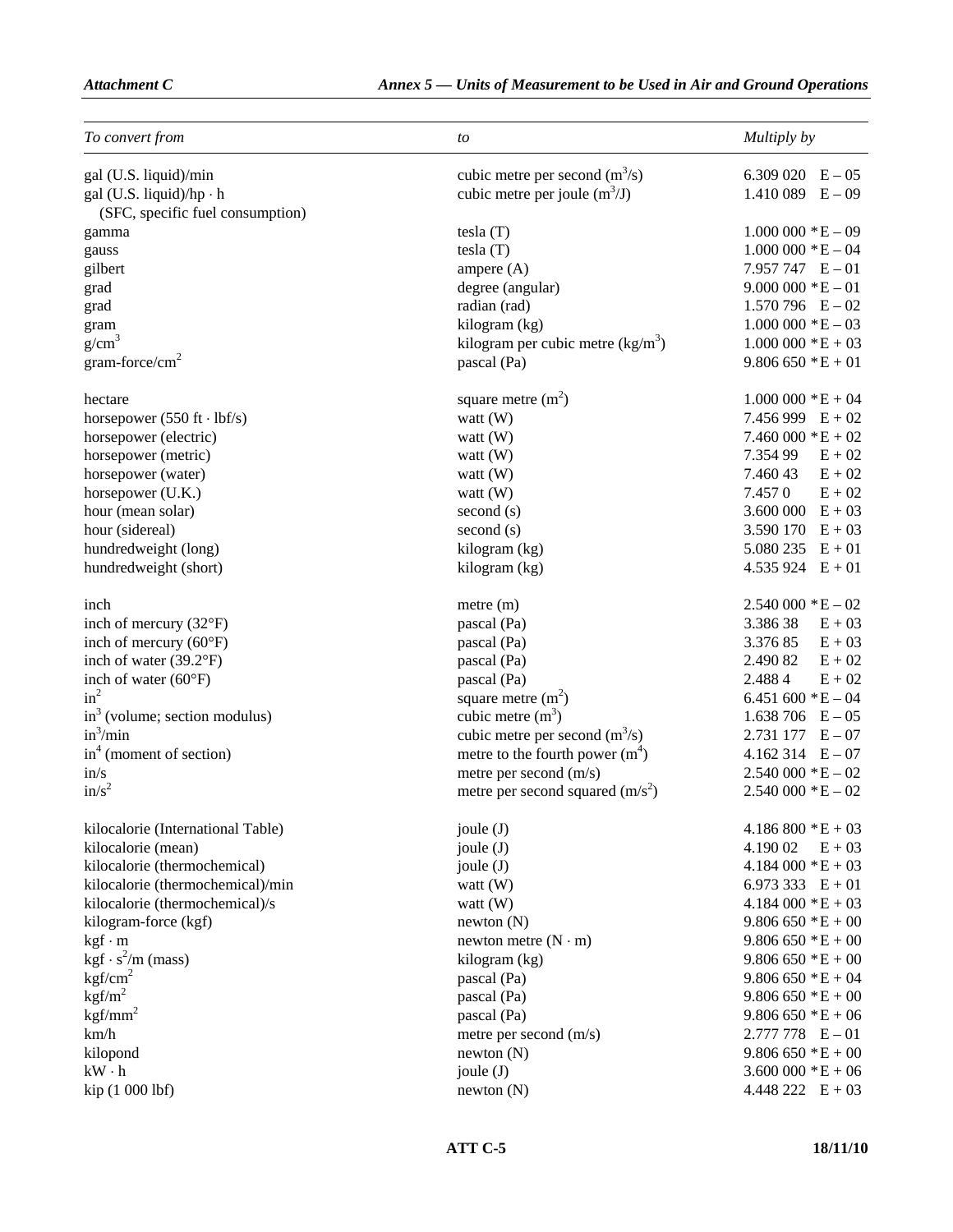| To convert from                     | to                                                  | Multiply by                    |
|-------------------------------------|-----------------------------------------------------|--------------------------------|
| kip/in <sup>2</sup> (ksi)           | pascal (Pa)                                         | 6.894 757 $E + 06$             |
| knot (international)                | metre per second (m/s)                              | $5.144444 \quad E - 01$        |
| lambert                             | candela per square metre $(cd/m^2)$                 | $1/\pi$<br>$E + 04$            |
| lambert                             | candela per square metre $(cd/m^2)$                 | 3.183 099 $E + 03$             |
| langley                             | joule per square metre $(J/m2)$                     | $4.184000 * E + 04$            |
| $lb \cdot ft^2$ (moment of inertia) | kilogram metre squared (kg · m <sup>2</sup> )       | $4.214011$ $E-02$              |
| $lb \cdot in^2$ (moment of inertia) | kilogram metre squared (kg $\cdot$ m <sup>2</sup> ) | $2.926397$ E - 04              |
| $lb/ft \cdot h$                     | pascal second $(Pa \cdot s)$                        | 4.133 789 $E - 04$             |
| $lb/ft \cdot s$                     | pascal second $(Pa \cdot s)$                        | 1.488 164 $E + 00$             |
| $1b/ft^2$                           | kilogram per square metre $(kg/m2)$                 | $4.882428 E + 00$              |
| $1b/ft^3$                           | kilogram per cubic metre $(kg/m3)$                  | 1.601 846 $E + 01$             |
| lb/gal (U.K. liquid)                | kilogram per cubic metre $(kg/m^3)$                 | 9.977 633<br>$E + 01$          |
| lb/gal (U.S. liquid)                | kilogram per cubic metre $(kg/m3)$                  | 1.198 264<br>$E + 02$          |
| 1b/h                                | kilogram per second (kg/s)                          | $1.259979$ E - 04              |
| $lb/hp \cdot h$                     | kilogram per joule (kg/J)                           | $1.689659 E - 07$              |
| (SFC, specific fuel consumption)    |                                                     |                                |
| $1b/in^3$                           | kilogram per cubic metre $(kg/m3)$                  | $2.767990$ E + 04              |
| lb/min                              | kilogram per second (kg/s)                          | 7.559 873<br>$E - 03$          |
| 1 <sub>b</sub> /s                   | kilogram per second (kg/s)                          | $4.535924$ E $-01$             |
| $1b/yd^3$                           | kilogram per cubic metre $(kg/m3)$                  | $5.932\,764$ $E-01$            |
| $lbf \cdot ft$                      | newton metre $(N \cdot m)$                          | 1.355 818<br>$E + 00$          |
| $lbf \cdot ft/in$                   | newton metre per metre $(N \cdot m/m)$              | 5.337 866<br>$E + 01$          |
| $lbf \cdot in$                      | newton metre $(N \cdot m)$                          | 1.129 848 $E-01$               |
| $lbf \cdot in/in$                   | newton metre per metre $(N \cdot m/m)$              | $4.448222 E + 00$              |
| $1bf \cdot s/ft^2$                  | pascal second $(Pa \cdot s)$                        | $4.788026 E + 01$              |
| lbf/ft                              | newton per metre (N/m)                              | $1.459390 E + 01$              |
| $1bf/ft^2$                          | pascal (Pa)                                         | $4.788026 E + 01$              |
| lbf/in                              | newton per metre (N/m)                              | $1.751\,268$ E + 02            |
| $lbf/in^2$ (psi)                    | pascal (Pa)                                         | 6.894 757 $E + 03$             |
| lbf/lb (thrust/weight (mass) ratio) | newton per kilogram (N/kg)                          | $9.806650 E + 00$              |
| light year                          | metre (m)                                           | 9.460 55<br>$E + 15$           |
| litre                               | cubic metre $(m3)$                                  | $1.000\ 000\  \, ^{\ast }E-03$ |
| maxwell                             | weber (Wb)                                          | $1.000\ 000\ *E-08$            |
| mho                                 | siemens $(S)$                                       | $1.000\,000*E+00$              |
| microinch                           | $m$ etre $(m)$                                      | $2.540000 * E - 08$            |
| micron                              | $m$ etre $(m)$                                      | $1.000\ 000\ *E-06$            |
| mil                                 | $m$ etre $(m)$                                      | $2.540000 * E - 05$            |
| mile (international)                | $m$ etre $(m)$                                      | $1.609344 *E + 03$             |
| mile (statute)                      | $m$ etre $(m)$                                      | 1.609 3<br>$E + 03$            |
| mile (U.S. survey)                  | $m$ etre $(m)$                                      | $1.609347 E + 03$              |
| mile (international nautical)       | $m$ etre $(m)$                                      | $1.852000 * E + 03$            |
| mile (U.K. nautical)                | $m$ etre $(m)$                                      | $1.853$ 184 $*E + 03$          |
| mile (U.S. nautical)                | metre (m)                                           | $1.852000 * E + 03$            |
| $mi2$ (international)               | square metre $(m2)$                                 | $2.589988 E + 06$              |
| $mi2$ (U.S. survey)                 | square metre $(m2)$                                 | $2.589998$ E + 06              |
| mi/h (international)                | metre per second (m/s)                              | $4.470\,400$ * $E - 01$        |
| mi/h (international)                | kilometre per hour (km/h)                           | $1.609344 *E + 00$             |
| mi/min (international)              | metre per second (m/s)                              | $2.682240 *E + 01$             |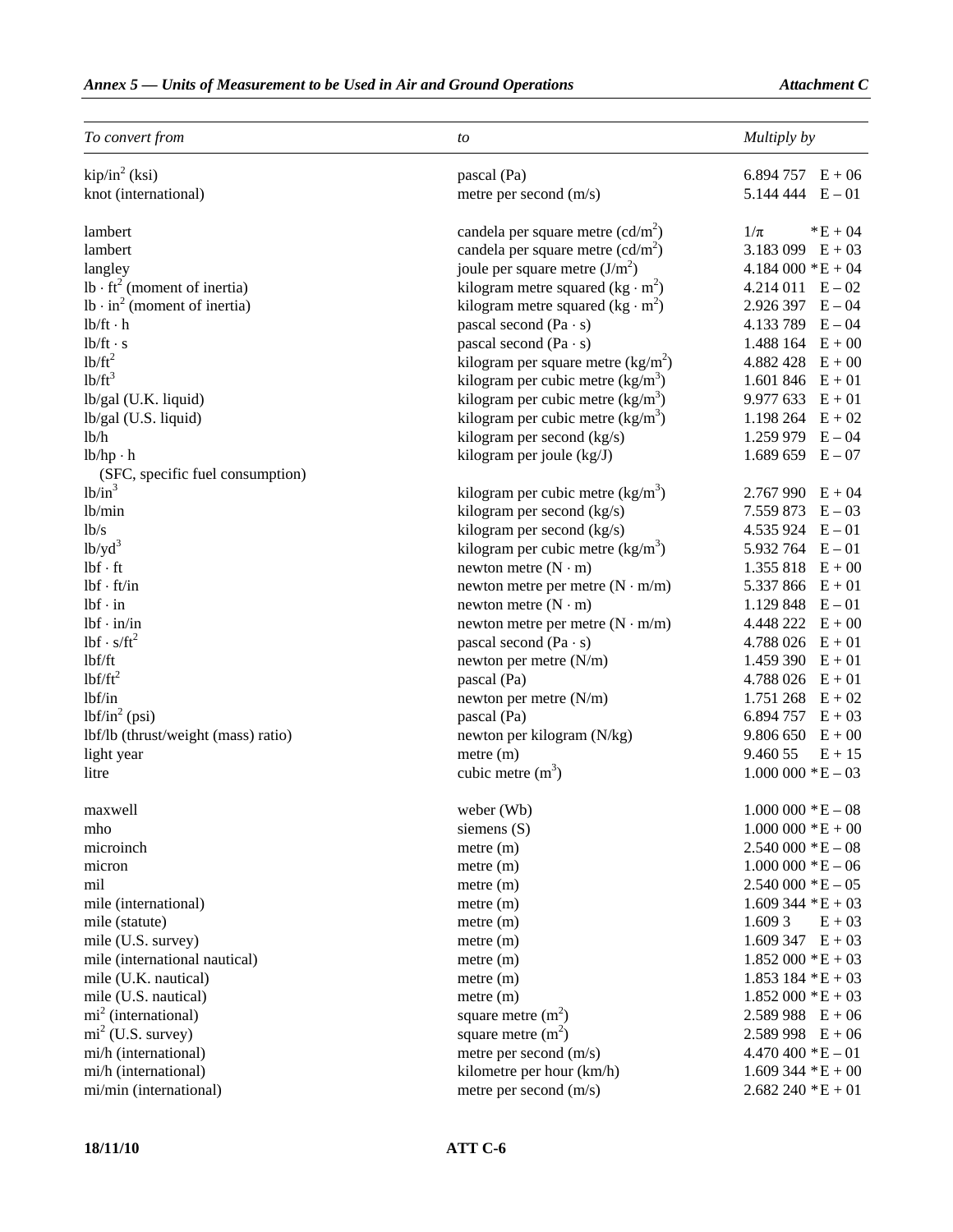| To convert from                      | to                                                                      | Multiply by                      |
|--------------------------------------|-------------------------------------------------------------------------|----------------------------------|
| mi/s (international)                 | metre per second $(m/s)$                                                | $1.609344 *E + 03$               |
| millibar                             | pascal (Pa)                                                             | $1.000\ 000\ 000\ 000\ + E + 02$ |
| millimetre of mercury $(0^{\circ}C)$ | pascal (Pa)                                                             | 1.333 22<br>$E + 02$             |
| minute (angle)                       | radian (rad)                                                            | $2.908882 E - 04$                |
| minute (mean solar)                  | second (s)                                                              | $6.000\ 000\ E + 01$             |
| minute (sidereal)                    | second (s)                                                              | 5.983 617 $E + 01$               |
| month (mean calendar)                | second(s)                                                               | $2.628000 E + 06$                |
| oersted                              | ampere per metre $(A/m)$                                                | 7.957 747 $E + 01$               |
| ohm centimetre                       | ohm metre $(\Omega \cdot m)$                                            | $1.000\ 000\ 000\ 000\ 000$      |
| ohm circular-mil per ft              | ohm millimetre squared per metre                                        |                                  |
|                                      | $(\Omega \cdot \text{mm}^2/\text{m})$                                   | $1.662426$ E - 03                |
| ounce (avoirdupois)                  | kilogram (kg)                                                           | $2.834952 E - 02$                |
| ounce (troy or apothecary)           | kilogram (kg)                                                           | 3.110 348 $E - 02$               |
| ounce (U.K. fluid)                   | cubic metre $(m3)$                                                      | $2.841307$ $E-05$                |
| ounce (U.S. fluid)                   | cubic metre $(m3)$                                                      | $2.957353 E - 05$                |
| ounce-force                          | newton (N)                                                              | $2.780139$ $E-01$                |
| $ozf \cdot in$                       | newton metre $(N \cdot m)$                                              | 7.061 552 $E-03$                 |
| oz (avoirdupois)/gal (U.K. liquid)   | kilogram per cubic metre $(kg/m3)$                                      | $6.236021$ $E + 00$              |
| oz (avoirdupois)/gal (U.S. liquid)   | kilogram per cubic metre $(kg/m^3)$                                     | 7.489 152 $E + 00$               |
| $oz$ (avoirdupois)/in <sup>3</sup>   | kilogram per cubic metre $(kg/m3)$                                      | 1.729 994 $E + 03$               |
| oz (avoirdupois)/ $ft^2$             | kilogram per square metre $(kg/m2)$                                     | $3.051517$ E - 01                |
| oz (avoirdupois)/ $yd^2$             | kilogram per square metre $(kg/m2)$                                     | 3.390 575 $E - 02$               |
| parsec                               | $m$ etre $(m)$                                                          | $3.085678 E + 16$                |
| pennyweight                          | kilogram (kg)                                                           | $1.555174 \quad E-03$            |
| perm $(0^{\circ}C)$                  | kilogram per pascal second metre<br>squared $(kg/Pa \cdot s \cdot m^2)$ | $E - 11$<br>5.721 35             |
| perm $(23^{\circ}C)$                 | kilogram per pascal second metre<br>squared $(kg/Pa \cdot s \cdot m^2)$ | 5.745 25<br>$E - 11$             |
| perm $\cdot$ in (0°C)                | kilogram per pascal second metre<br>$(kg/Pa \cdot s \cdot m)$           | 1.453 22<br>$E - 12$             |
| perm $\cdot$ in (23 $\degree$ C)     | kilogram per pascal second metre                                        |                                  |
|                                      | $(kg/Pa \cdot s \cdot m)$                                               | 1.459 29<br>$E - 12$             |
| phot                                 | lumen per square metre $(lm/m^2)$                                       | $1.000\ 000\ 000\ 000\ + E + 04$ |
| pint (U.S. dry)                      | cubic metre $(m3)$                                                      | $5.506105$ E - 04                |
| pint (U.S. liquid)                   | cubic metre $(m3)$                                                      | 4.731 765 $E - 04$               |
| poise (absolute viscosity)           | pascal second $(Pa \cdot s)$                                            | $1.000\ 000\ 000\ 000$           |
| pound (lb avoirdupois)               | kilogram (kg)                                                           | $4.535924$ E $-01$               |
| pound (troy or apothecary)           | kilogram (kg)                                                           | $3.732417$ E - 01                |
| poundal                              | newton(N)                                                               | $1.382550$ E - 01                |
| poundal/ft <sup>2</sup>              | pascal (Pa)                                                             | $1.488164 E + 00$                |
| poundal $\cdot$ s/ft <sup>2</sup>    | pascal second $(Pa \cdot s)$                                            | 1.488 164 $E + 00$               |
| pound-force (lbf)                    | newton(N)                                                               | 4.448 222 $E + 00$               |
| quart (U.S. dry)                     | cubic metre $(m3)$                                                      | $1.101 221 E - 03$               |
| quart (U.S. liquid)                  | cubic metre $(m3)$                                                      | $9.463529$ E - 04                |
| rad (radiation dose absorbed)        | gray (Gy)                                                               | $1.000\ 000*E-02$                |
| rem                                  | sievert (Sv)                                                            | $1.000\ 000\ *E-02$              |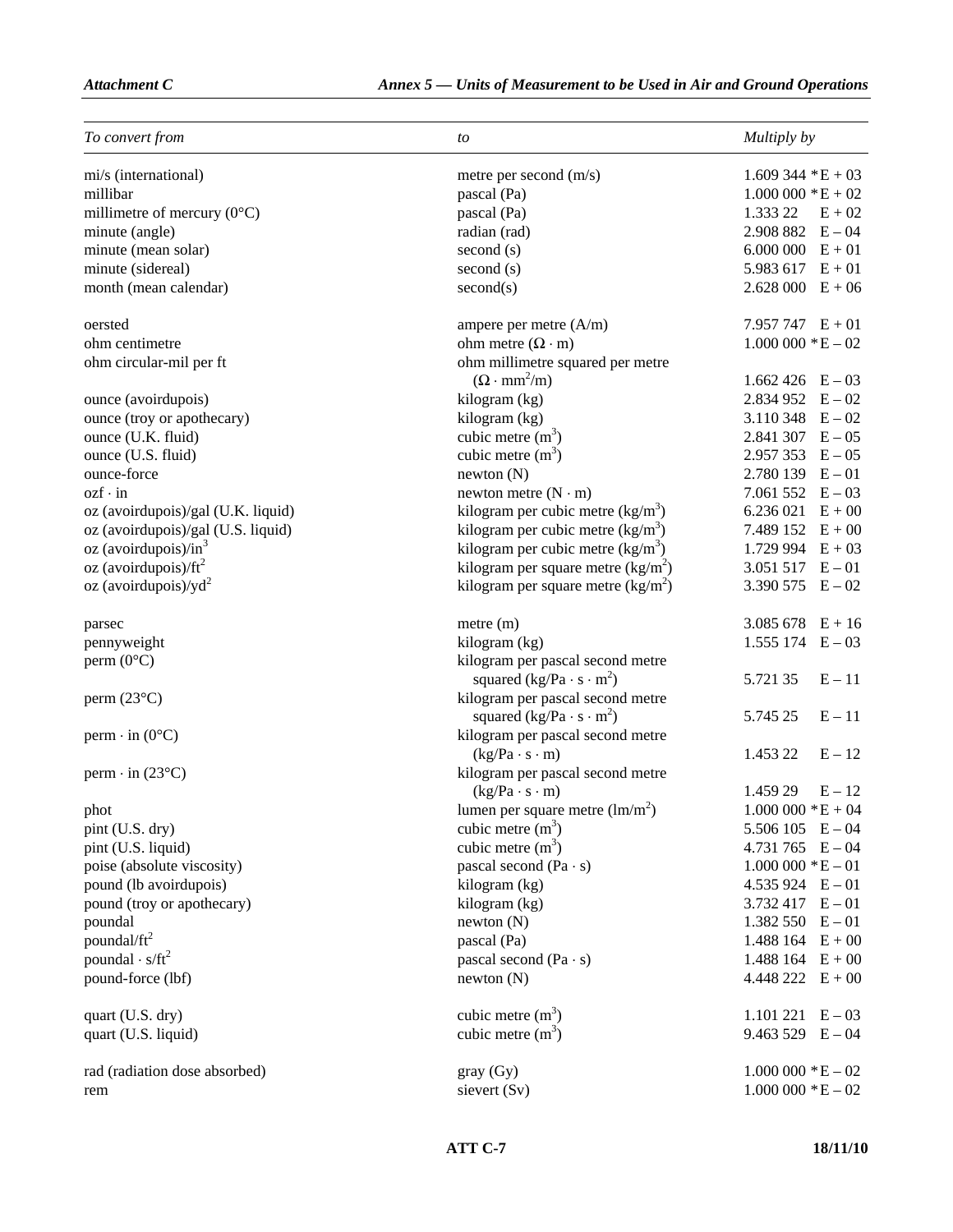| To convert from                 | to                                   | Multiply by                      |  |
|---------------------------------|--------------------------------------|----------------------------------|--|
| rhe                             | 1 per pascal second $(1/Pa \cdot s)$ | $1.000\ 000*E+01$                |  |
| roentgen                        | coulomb per kilogram (C/kg)          | 2.58<br>$E - 04$                 |  |
| second (angle)                  | radian (rad)                         | $4.848137 \quad E-06$            |  |
| second (sidereal)               | second (s)                           | $9.972696 E - 01$                |  |
| slug                            | kilogram (kg)                        | 1.459 390<br>$E + 01$            |  |
| $slug/ft \cdot s$               | pascal second $(Pa \cdot s)$         | 4.788 026<br>$E + 01$            |  |
| slug/ $ft^3$                    | kilogram per cubic metre $(kg/m3)$   | 5.153 788<br>$E + 02$            |  |
| statampere                      | ampere (A)<br>3.335 640<br>$E - 10$  |                                  |  |
| statcoulomb                     | coulomb (C)<br>3.335 640<br>$E - 10$ |                                  |  |
| statfarad                       | 1.112 650<br>farad $(F)$<br>$E - 12$ |                                  |  |
| stathenry                       | $8.987554 E + 11$<br>henry (H)       |                                  |  |
| statmho                         | siemens $(S)$<br>$1.112\,650$ E - 12 |                                  |  |
| statohm                         | ohm $(\Omega)$                       | $8.987554 E + 11$                |  |
| statvolt                        | volt (V)                             | 2.997 925 $E + 02$               |  |
| stere                           | cubic metre $(m3)$                   | $1.000\ 000\ 000\ 000\ 000$      |  |
| stilb                           | candela per square metre $(cd/m^2)$  | $1.000\ 000\ 000\ 000\ + E + 04$ |  |
| stokes (kinematic viscosity)    | metre squared per second $(m^2/s)$   | $1.000\ 000\ *E-04$              |  |
|                                 |                                      |                                  |  |
| therm                           | joule $(J)$                          | $1.055\,056$ E + 08              |  |
| ton (assay)                     | kilogram (kg)                        | $2.916667$ E - 02                |  |
| ton (long, 2 240 lb)            | kilogram (kg)                        | $1.016047 E + 03$                |  |
| ton (metric)                    | kilogram (kg)                        | $1.000\ 000*E+03$                |  |
| ton (nuclear equivalent of TNT) | joule $(J)$                          | 4.184<br>$E + 09$                |  |
| ton (refrigeration)             | watt $(W)$                           | 3.516 800<br>$E + 03$            |  |
| ton (register)                  | cubic metre $(m3)$                   | 2.831 685 $E + 00$               |  |
| ton (short, 2 000 lb)           | kilogram (kg)                        | 9.071 847<br>$E + 02$            |  |
| ton $(\text{long})/\text{yd}^3$ | kilogram per cubic metre $(kg/m3)$   | 1.328 939<br>$E + 03$            |  |
| ton (short)/h                   | kilogram per second (kg/s)           | 2.519 958<br>$\rm E-01$          |  |
| ton-force $(2 000 lbf)$         | newton(N)                            | 8.896 444 $E + 03$               |  |
| tonne                           | kilogram (kg)                        | $1.000\ 000*E+03$                |  |
| torr (mm Hg, $0^{\circ}$ C)     | pascal (Pa)                          | 1.333 22<br>$E + 02$             |  |
| unit pole                       | weber (Wb)                           | $1.256637 \quad E - 07$          |  |
| $W \cdot h$                     | joule (J)                            | $3.600\,000 * E + 03$            |  |
| $W \cdot s$                     | joule (J)                            | $1.000\ 000\ 000\ 000\ + E + 00$ |  |
| W/cm <sup>2</sup>               | watt per square metre $(W/m2)$       | $1.000\ 000\ 000\ 000 + E + 04$  |  |
| $W/in^2$                        | watt per square metre $(W/m^2)$      | $1.550003$ $E + 03$              |  |
| yard                            | $m$ etre $(m)$                       | $9.144000 * E - 01$              |  |
| $yd^2$                          | square metre $(m2)$                  | $8.361274$ E - 01                |  |
| $yd^3$                          | cubic metre $(m3)$                   | 7.645 549 $E - 01$               |  |
| $yd^3/min$                      | cubic metre per second $(m^3/s)$     | 1.274 258<br>$E - 02$            |  |
| year (calendar)                 | second (s)                           | 3.153 600<br>$E + 07$            |  |
| year (sidereal)                 | second (s)                           | $3.155815 E + 07$                |  |
| year (tropical)                 | second (s)                           | $3.155693 E + 07$                |  |
|                                 |                                      |                                  |  |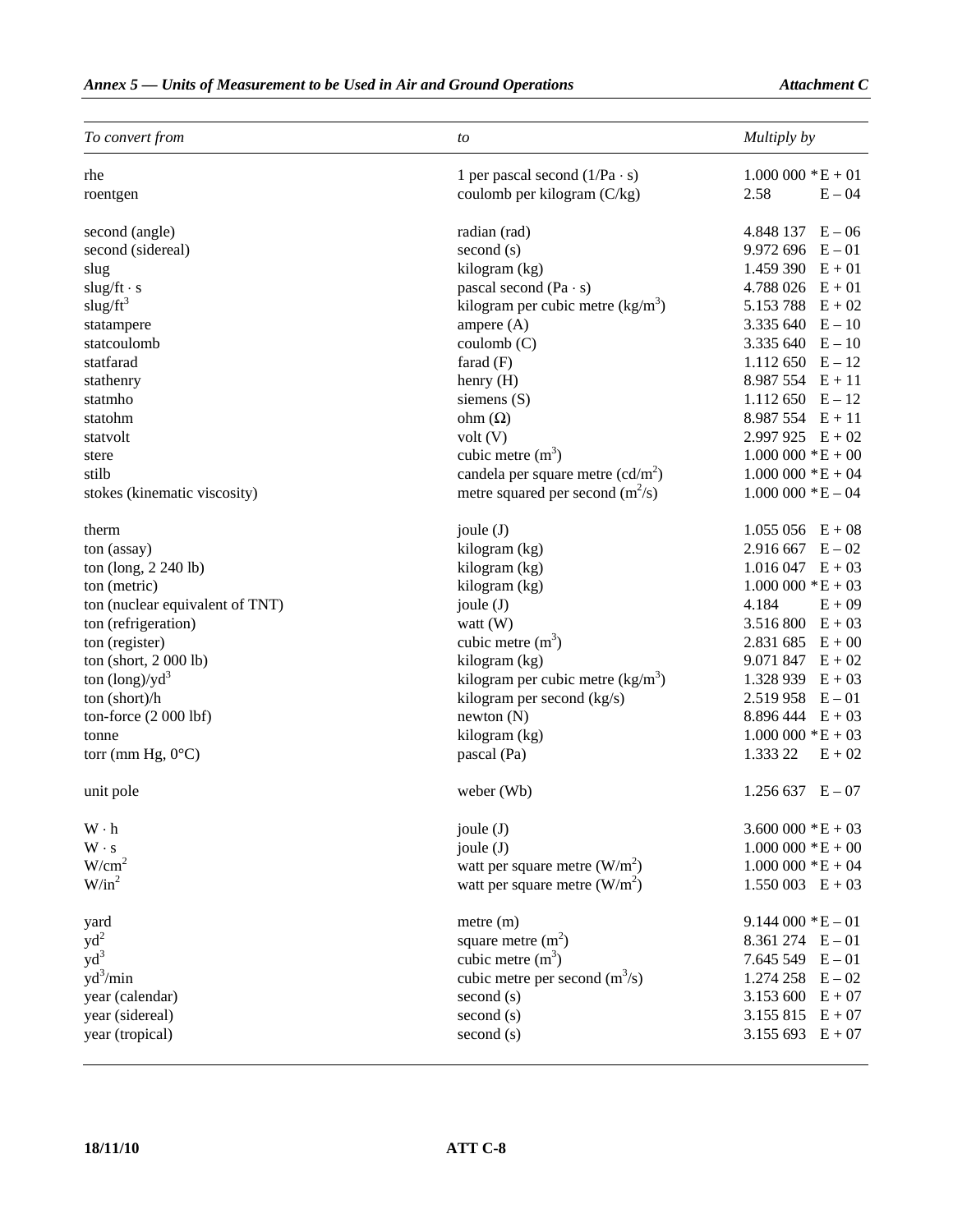| To convert from                                   | to                                                | Use formula                                                    |
|---------------------------------------------------|---------------------------------------------------|----------------------------------------------------------------|
| Celsius temperature $(t^{\circ}$ <sub>C</sub> $)$ | Kelvin temperature $(t_K)$                        | $t_K = t^{\circ}C + 273.15$                                    |
| Fahrenheit temperature $(t^{\circ}_{F})$          | Celsius temperature $(t^{\circ}$ <sub>C</sub> $)$ | $t^{\circ}$ <sub>C</sub> = $(t^{\circ}$ <sub>F</sub> - 32)/1.8 |
| Fahrenheit temperature $(t^{\circ}_{F})$          | Kelvin temperature $(t_K)$                        | $t_K = (t_{F}^{\circ} + 459.67)/1.8$                           |
| Kelvin temperature $(t_K)$                        | Celsius temperature $(t^{\circ}$ <sub>C</sub> $)$ | $t^{\circ}$ <sub>C</sub> = t <sub>K</sub> – 273.15             |
| Rankine temperature $(t^{\circ}_{R})$             | Kelvin temperature $(t_K)$                        | $t_{K} = t_{R}^{\circ}/1.8$                                    |

| Table C-2. | <b>Temperature conversion formulae</b> |  |  |
|------------|----------------------------------------|--|--|
|------------|----------------------------------------|--|--|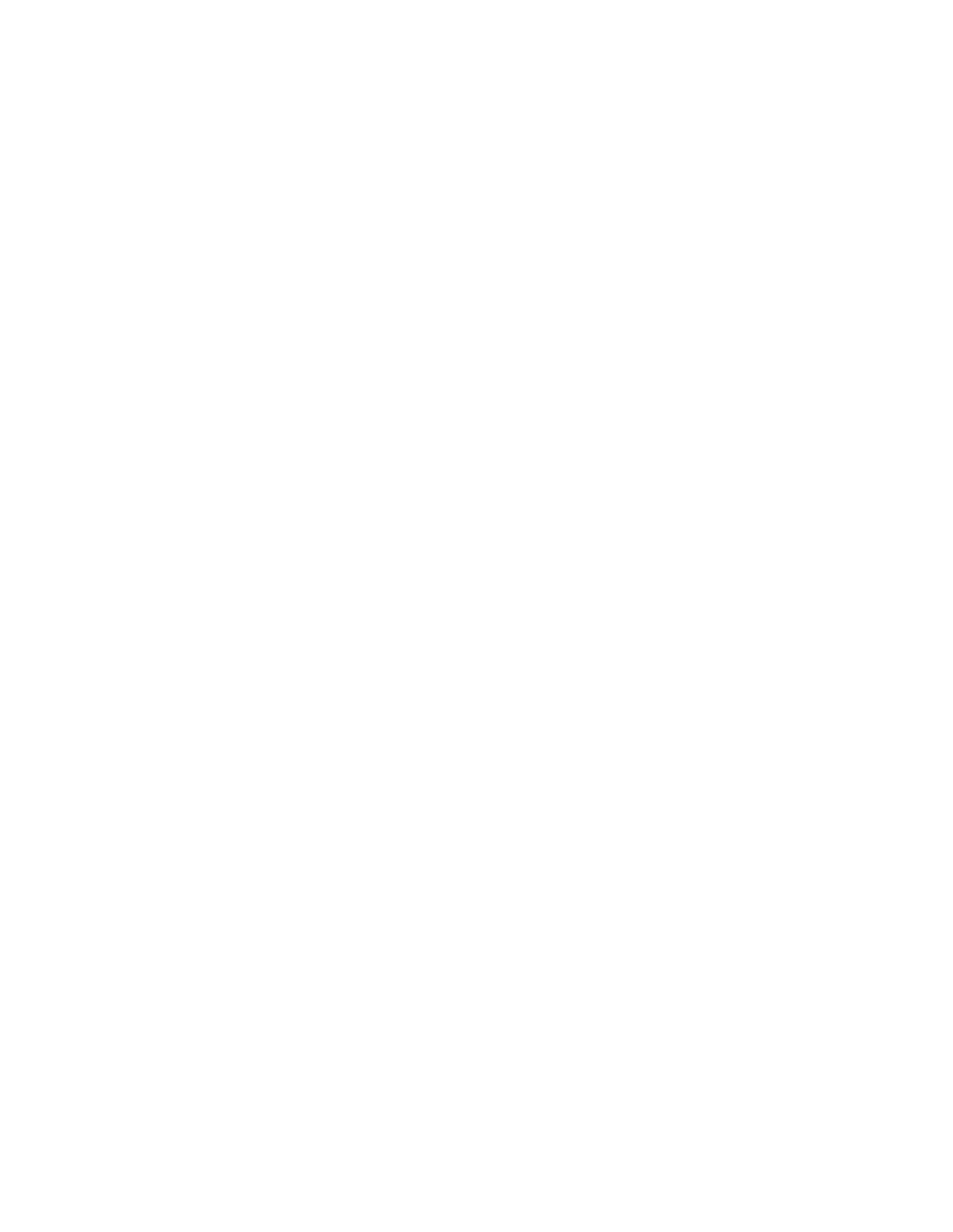# **ATTACHMENT D. COORDINATED UNIVERSAL TIME**

 1. Coordinated Universal Time (UTC) has now replaced Greenwich Mean Time (GMT) as the accepted international standard for clock time. It is the basis for civil time in many States and is also the time used in the worldwide time signal broadcasts used in aviation. The use of UTC is recommended by such bodies as the General Conference on Weights and Measures (CGPM), the International Radio Consultative Committee (CCIR) and the World Administration Radio Conference (WARC).

 2. The basis for all clock time is the time of apparent rotation of the sun. This is, however, a variable quantity which depends, among other things, on where it is measured on earth. A mean value of this time, based upon measurements in a number of places on the earth, is known as Universal Time. A different time scale, based upon the definition of the second, is known as International Atomic Time (TAI). A combination of these two scales results in Coordinated Universal Time. This consists of TAI adjusted as necessary by the use of leap seconds to obtain a close approximation (always within 0.5 seconds) of Universal Time.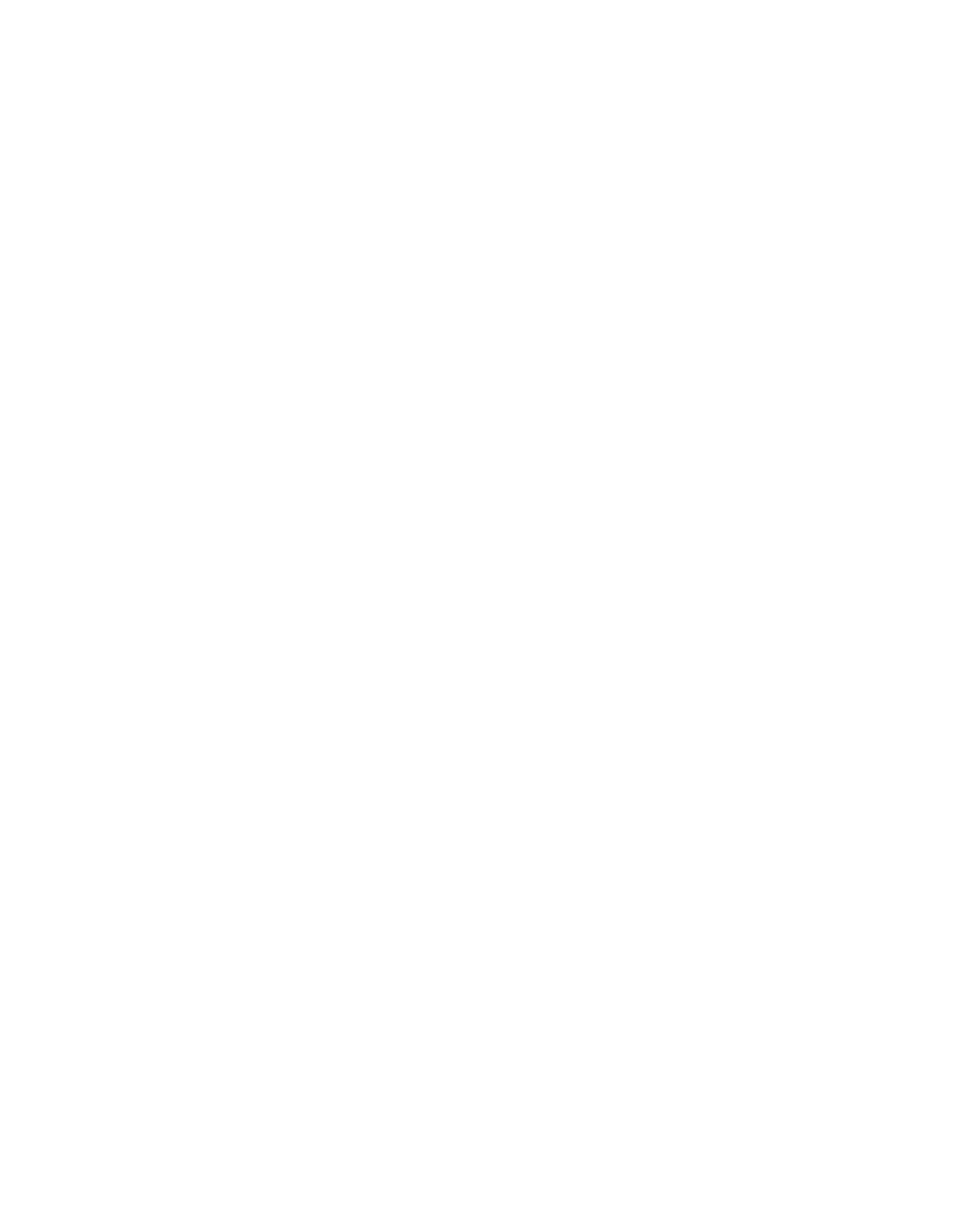# **ATTACHMENT E. PRESENTATION OF DATE AND TIME IN ALL-NUMERIC FORM**

#### **1. Introduction**

The International Organization for Standardization (ISO) Standards 2014 and 3307 specify the procedures for writing the date and time in all-numeric form and ICAO will be using these procedures in its documents where appropriate in the future.

#### **2. Presentation of date**

Where dates are presented in all-numeric form, ISO 2014 specifies that the sequence year-month-day should be used. The elements of the date should be:

- four digits to represent the year, except that the century digits may be omitted where no possible confusion could arise from such an omission. There is value in using the century digits during the period of familiarization with the new format to make it clear that the new order of elements is being used;
- two digits to represent the month;
- two digits to represent the day.

Where it is desired to separate the elements for easier visual understanding, only a space or a hyphen should be used as a separator. As an example, 25 August 1983 may be written as:

19830825 or 830825

 *or* 1983-08-25 or 83-08-25

 *or* 1983 08 25 or 83 08 25.

It should be emphasized that the ISO sequence should only be used where it is intended to use an all-numeric presentation. Presentations using a combination of figures and words may still be used if required (e.g. 25 August 1983).

#### **3. Presentation of time**

 3.1 Where the time of day is to be written in all-numeric form, ISO 3307 specifies that the sequence hours-minutesseconds should be used.

 3.2 Hours should be represented by two digits from 00 to 23 in the 24-hour timekeeping system and may be followed either by decimal fractions of an hour or by minutes and seconds. Where decimal fractions of an hour are used, the normal decimal separator should be used followed by the number of digits necessary to provide the required accuracy.

 3.3 Minutes should likewise be represented by two digits from 00 to 59 followed by either decimal fractions of a minute or by seconds.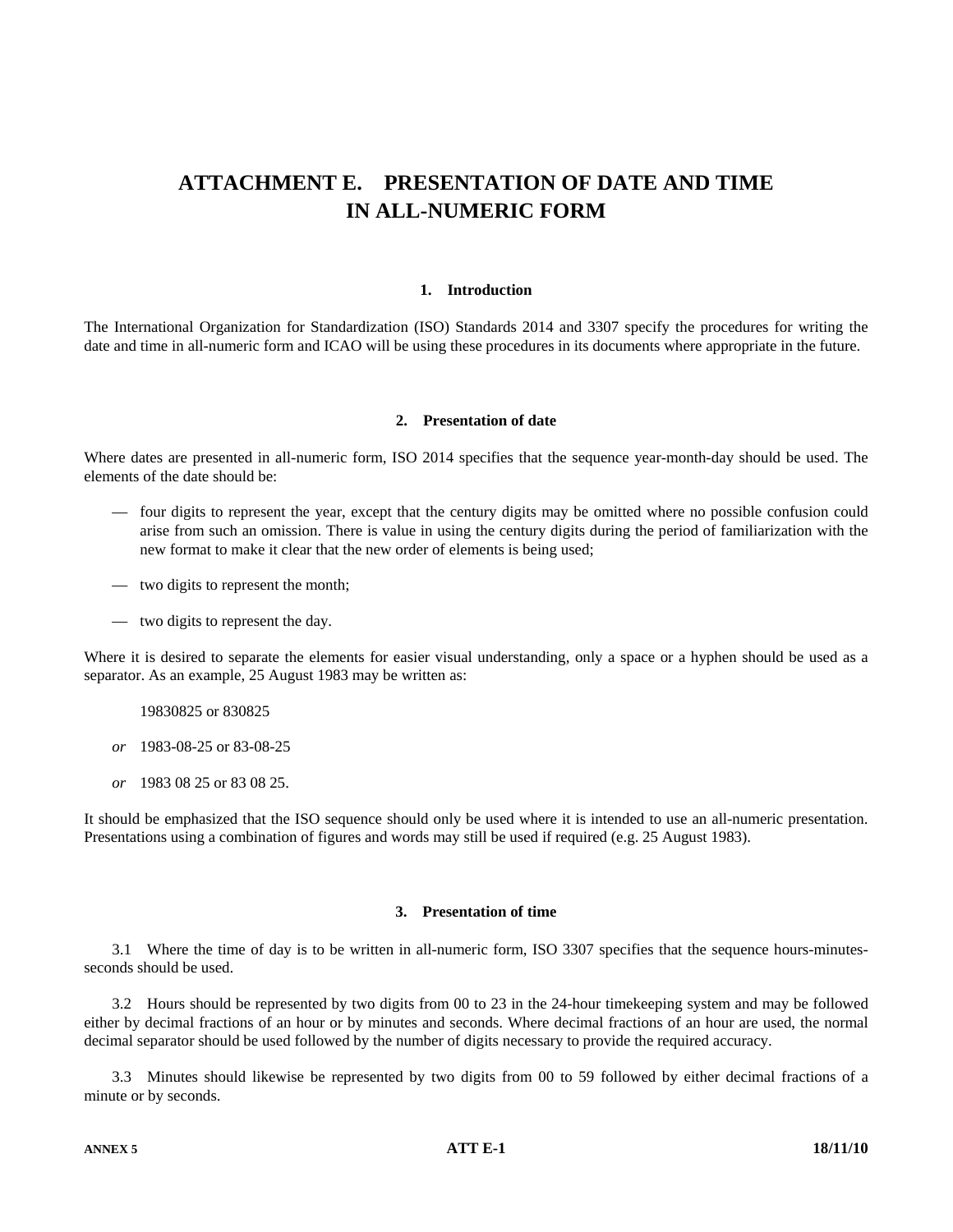3.4 Seconds should also be represented by two digits from 00 to 59 and followed by decimal fractions of a second if required.

 3.5 Where it is necessary to facilitate visual understanding a colon should be used to separate hours and minutes and minutes and seconds. For example, 20 minutes and 18 seconds past 3 o'clock in the afternoon may be written as:

152018 or 15:20:18 in hours, minutes and seconds

- *or* 1520.3 or 15:20.3 in hours, minutes and decimal fractions of a minute
- *or* 15.338 in hours and decimal fractions of an hour.

#### **4. Combination date and time groups**

This presentation lends itself to a uniform method of writing date and time together where necessary. In such cases, the sequence of elements year-month-day-hour-minute-second should be used. It may be noted that not all the elements need be used in every case — in a typical application, for example, only the elements day-hour-minute might be used.

— **END —**